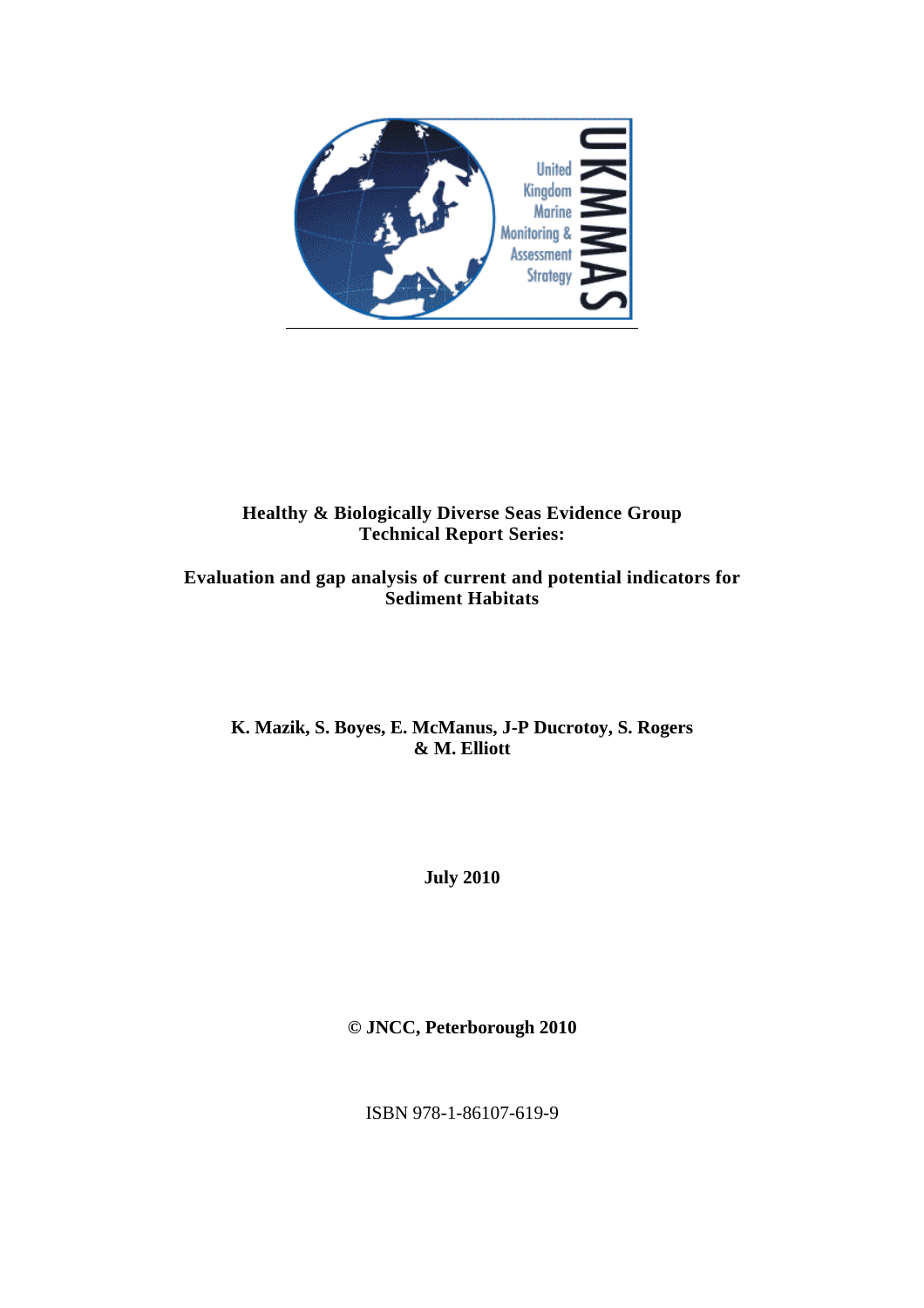**For further information please contact:**  Joint Nature Conservation Committee Monkstone House City Road Peterborough **Cambridgeshire** PE1 1JY

Email: marineecosystemsteam@jncc.gov.uk Tel: +44 (0)1733 866905 Fax: +44 (0)1733 555948 Website: www.jncc.gov.uk

#### **This report should be cited as:**

K. Mazik<sup>1</sup>, S. Boyes<sup>1</sup>, E. McManus<sup>2</sup>, J-P Ducrotoy<sup>1</sup>, S. Rogers<sup>2</sup> & M. Elliott.<sup>1</sup> 2010. Healthy & Biologically Diverse Seas Evidence Group Technical Report Series: Evaluation and gap analysis of current and potential indicators for Sediment Habitats.

<sup>1</sup> Institute of Estuarine & Coastal Studies, University of Hull  $2^{\circ}$  Centre for Aquaculture and fisheries Science, Lowestoft.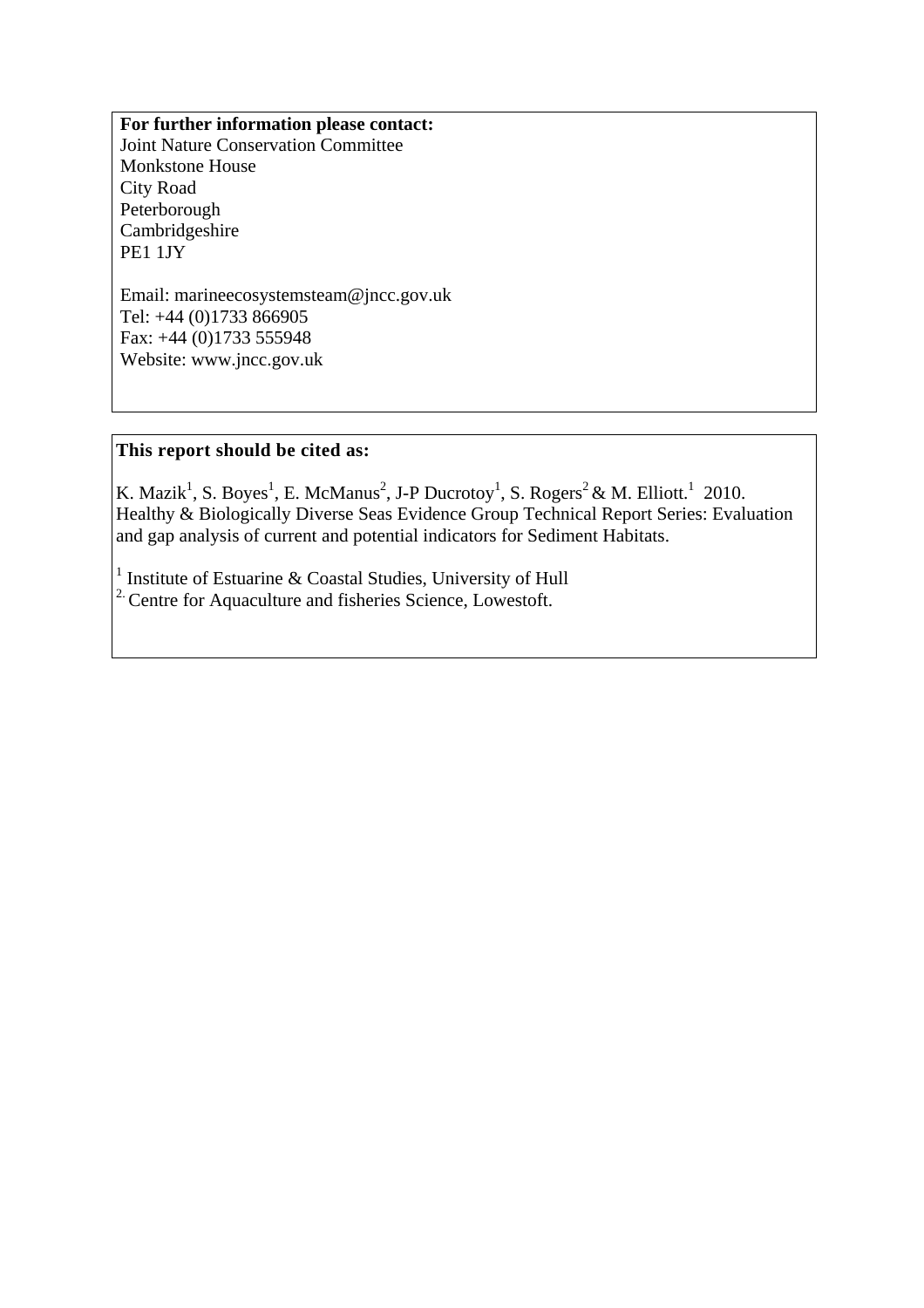# **Preface**

The UK Marine Monitoring and Assessment Strategy (UKMMAS) aims to provide coordinated and integrated marine monitoring programmes which support periodic assessments of the state of the UK marine environment. The strategy aims to provide vital data and information necessary to help assess progress towards achieving the UK's vision of clean, healthy, safe, productive and biologically diverse seas. The overarching strategy is supported and delivered by four evidence groups; Clean and Safe Seas Evidence Group (CSSEG); Productive Seas Evidence Group (PSEG); Healthy and Biologically Diverse Seas Evidence Group (HBDSEG) and Ocean Processes Evidence Group (OPEG). These groups are responsible for implementing monitoring and observations programmes to contribute to ecosystem-based assessments of marine environmental status.

As part of the HBDSEG programme of work, a series of reviews of environmental indicators was undertaken for the following marine ecosystem components:

- 1. Rock and biogenic reef habitats
- 2. Sediment habitats
- 3. Deep sea habitats
- 4. Seabirds and waterbirds
- 5. Cetaceans
- 6. Seals
- 7. Plankton
- 8. Microbes

The aim of the reviews was to evaluate a wide range of currently available and potential indicators for marine biodiversity monitoring and assessment. This task was undertaken particularly to inform future needs of the EU Marine Strategy Framework Directive (MSFD). The work was carried out by a group of consultants and contributors and was managed by JNCC.

Each review included a process to evaluate indicator effectiveness against a set of specified scientific and economic criteria. This process identified those indicators of activity, pressure, state change/impact and ecosystem structure and function that were considered to be scientifically robust and cost effective. The indicators which met these criteria were then assessed for inclusion within an overall indicator suite that the reviewers considered would collectively provide the best assessment of their ecosystem component's status. Within the review, authors also identified important gaps in indicator availability and suggested areas for future development in order to fill these gaps.

This report covers one of the ecosystem components listed above. It will be considered by HBDSEG, together with the other indicator reviews, in the further development of monitoring and assessment requirements under the MSFD and to meet other UK policy needs. Further steps in the process of identifying suitable indicators will be required to refine currently available indicators. Additional indicators may also need to be developed where significant gaps occur. Furthermore, as the framework within which these indicators will be used develops, there will be increasing focus and effort directed towards identifying those indicators which are able to address specific management objectives. There is no obligation for HBDSEG or UKMMAS to adopt any particular indicators at this stage, based on the content of this or any of the reports in this series.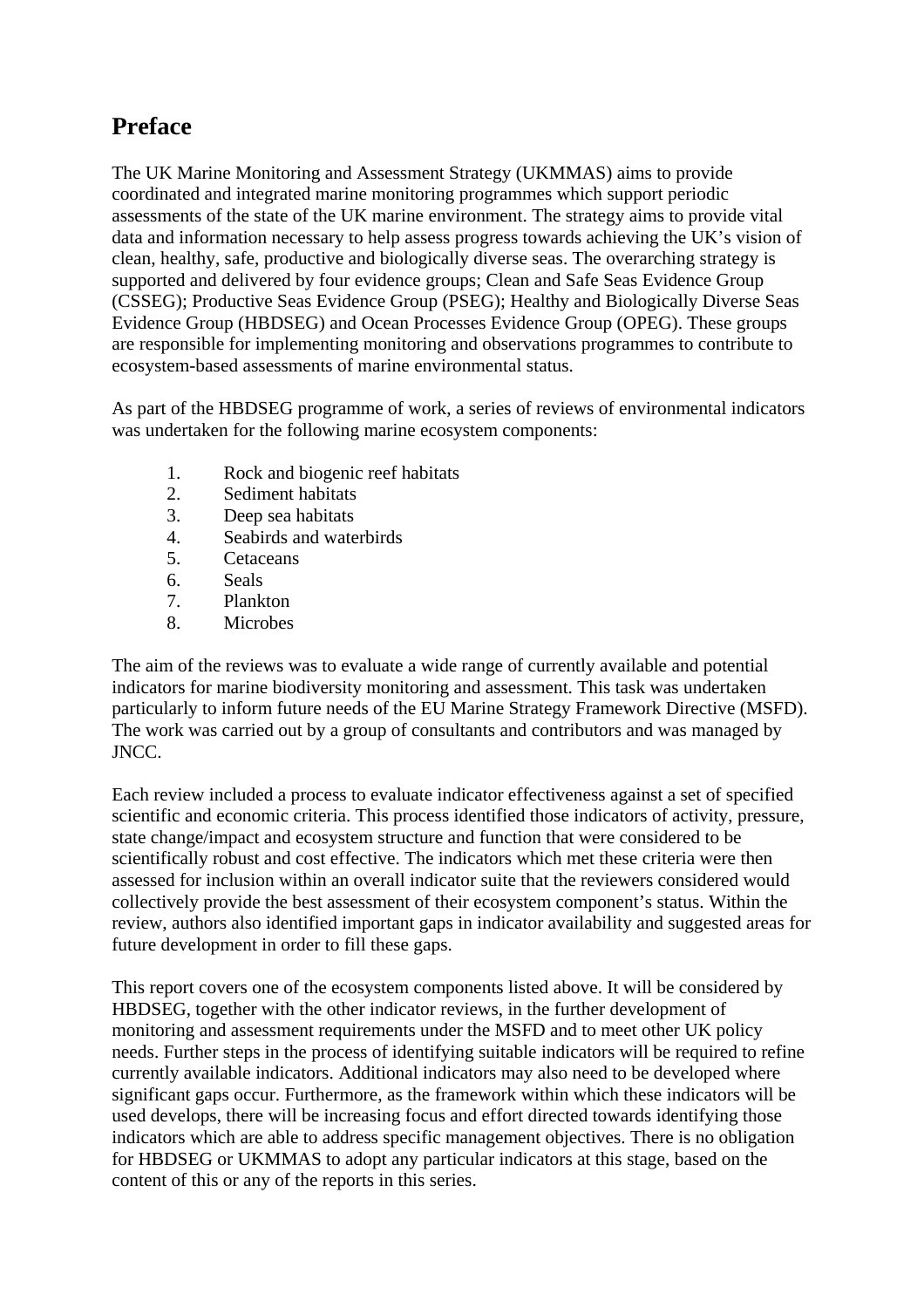This report has been through a scientific peer review and sign-off process by JNCC and HBDSEG. At this time it is considered to constitute a comprehensive review of a wide range of currently available and potential indicators for this marine ecosystem component.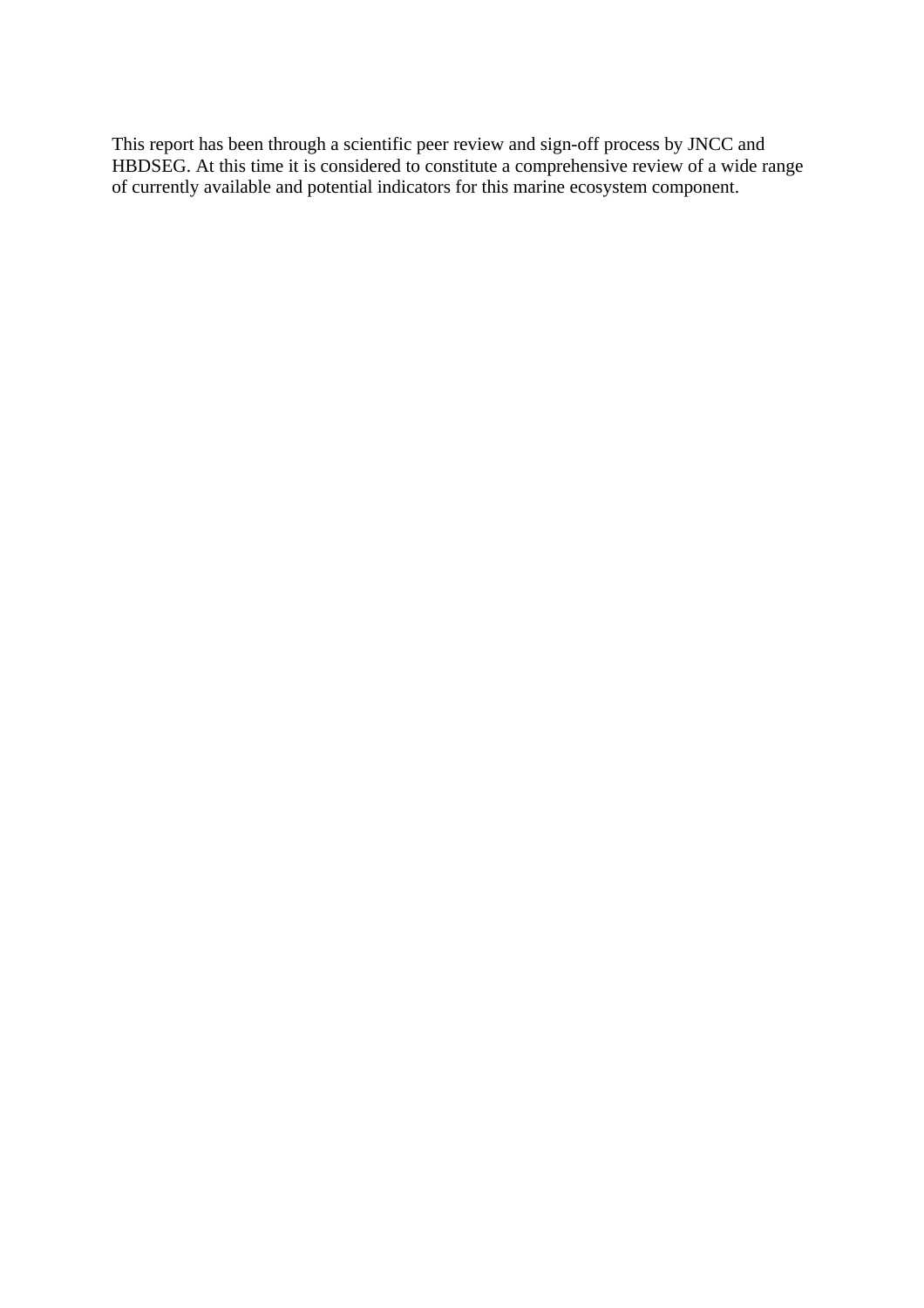# **Summary**

The overall aim of this review was to identify the most effective indicators of marine ecosystem state, pressure and impacts to allow a scientifically robust assessment of marine environmental status. This chapter focuses on intertidal, coastal subtidal (to a depth of 50 m) and shelf (a depth of 50-200 m) sediments. It aims to present an assessment of the applicability of existing indicators, to identify where modifications might be appropriate and to identify significant gaps. As such, it includes indicators of sedimentary conditions in marine, coastal and estuarine areas and biological indicators based on benthic angiosperms, microscopic and macroscopic algae and invertebrates.

A literature review of existing indicators was carried out followed by evaluation and scoring according to a pre-determined set of scientific and economic criteria. This evaluation was carried out using a database created by JNCC. The outputs of this analysis were used to identify gaps in the monitoring where additional indicators may be required. In general, at least one (usually several) indicator of state/impact and/or pressure was identified for each pressure. In contrast, there were significant gaps for ecosystem functioning. Most of the indicators (with the exception of those relating to bioturbation) which related to ecosystem function were only indirect measures for primary and secondary production.

A total of 128 indicators were evaluated, relating to sediment quality, primary and derived indicators relating to the zoobenthos, indicators of the status of saltmarsh, seagrass and macroalage (opportunistic algae and fucoids), indicators of the status, spatial extent and distribution of key habitats and species (characterising, of conservation importance, indicator species and non-indigenous species) and a number of biomarkers. Of these 128 indicators, 115 were automatically recommended by the database output and 100 of these were accepted as valuable indicators, covering all the sedimentary ecosystem components mentioned above, for consideration in routine monitoring.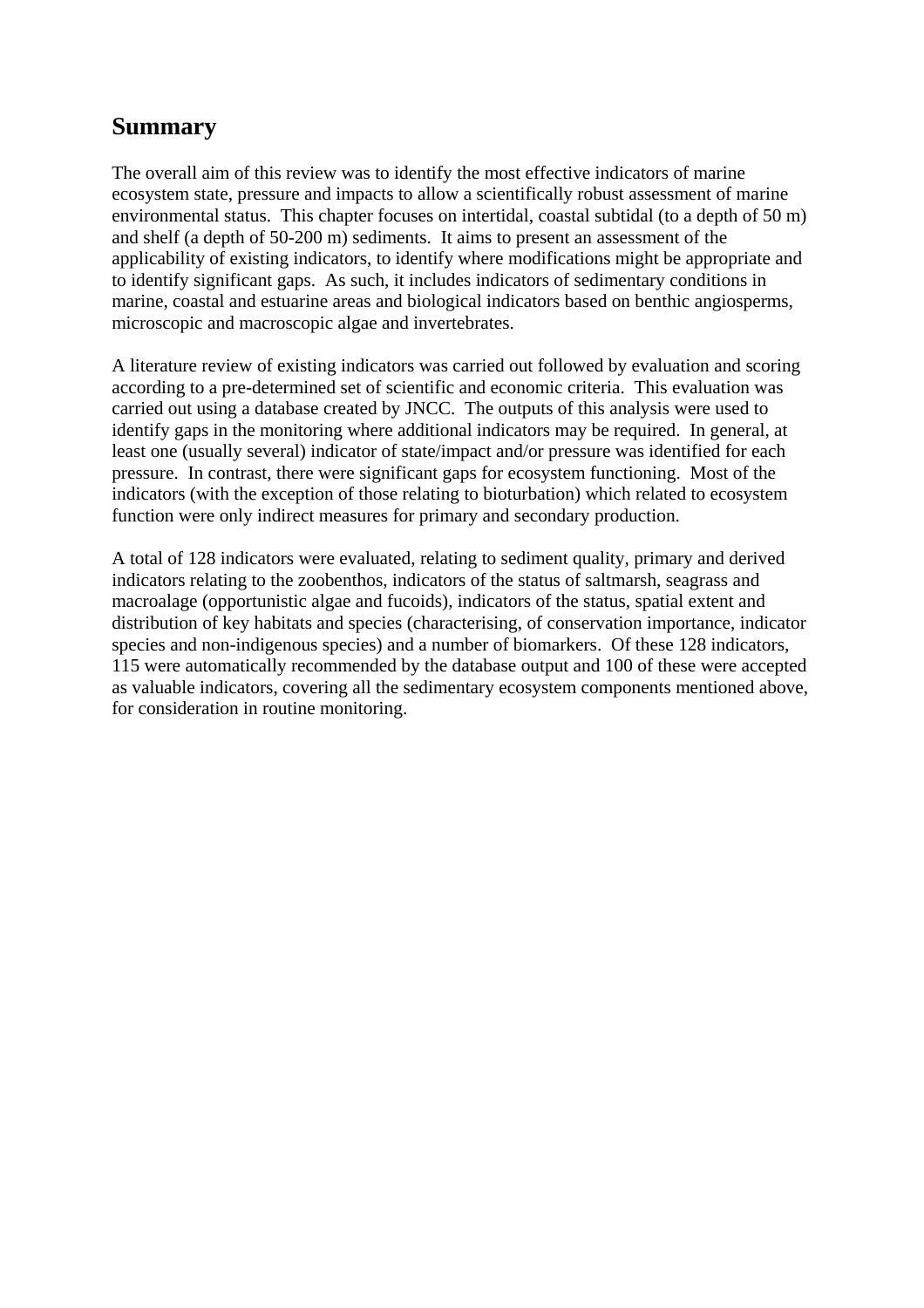# **Contents**

| $\mathbf{1}$   |       |                                                                                         |  |
|----------------|-------|-----------------------------------------------------------------------------------------|--|
|                | 1.1   |                                                                                         |  |
|                | 1.1.1 |                                                                                         |  |
|                | 1.2   |                                                                                         |  |
|                | 1.3   |                                                                                         |  |
|                | 1.4   |                                                                                         |  |
|                | 1.5   |                                                                                         |  |
|                | 1.6   |                                                                                         |  |
| $\mathbf{2}$   |       |                                                                                         |  |
| 3              |       |                                                                                         |  |
|                | 3.1   |                                                                                         |  |
|                | 3.1.1 | Indicators of sediment quality (physical and chemical) 11                               |  |
|                | 3.1.2 |                                                                                         |  |
|                | 3.1.3 | Biological indicators – marine angiosperms and algae19                                  |  |
|                | 3.1.4 | Species status indicators (e.g. BAP / OSPAR / Red List species)21                       |  |
|                | 3.1.5 |                                                                                         |  |
|                | 3.1.6 | Biophysical indicators - habitat extent, structure and condition23                      |  |
|                | 3.1.7 |                                                                                         |  |
| $\overline{4}$ |       | Evaluation of the effectiveness of indicators against standard scientific and economic  |  |
|                |       |                                                                                         |  |
|                | 4.1   |                                                                                         |  |
| 5              |       | Gap analysis - Review of indicators against relevant pressures and important aspects of |  |
|                |       |                                                                                         |  |
|                | 5.1   | Review of indicators against pressures and identification of gaps31                     |  |
|                | 5.1.1 |                                                                                         |  |
|                | 5.1.2 |                                                                                         |  |
|                | 5.2   | Review of indicators against ecosystem structure and function aspects and               |  |
|                |       |                                                                                         |  |
| 6              |       |                                                                                         |  |
|                | 6.1   |                                                                                         |  |
|                | 6.2   |                                                                                         |  |
|                | 6.2.1 |                                                                                         |  |
|                | 6.2.2 |                                                                                         |  |
|                | 6.2.3 |                                                                                         |  |
|                | 6.3   | Recommendations for areas of development to address significant gaps37                  |  |
| $\overline{7}$ |       |                                                                                         |  |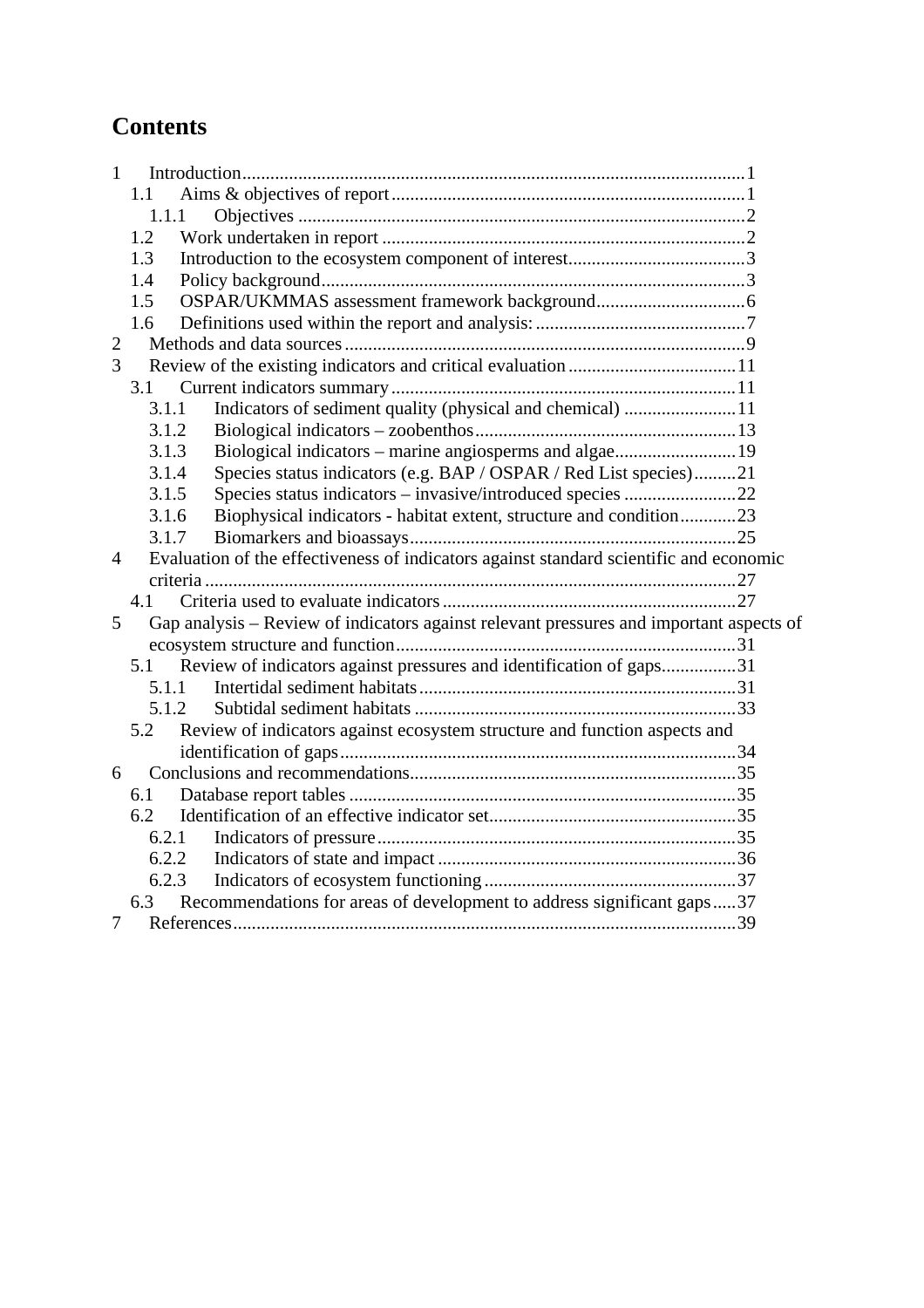# **1 Introduction**

In recent years a considerable amount of new environmental legislation has been presented with the aim of monitoring, conserving and protecting the marine environment (e.g. the Marine Strategy Framework Directive, etc). Indicators have increasingly become an important tool to monitor the impacts of human activities at sea, when combined with a clear policy framework describing the vision and goals for the ecosystem. Indicators are required to monitor the progress made towards meeting operational objectives and to guide policy makers and inform the public of the effectiveness of both legislation and management in improving the state of the environment.

In light of recently adopted and existing policy drivers (e.g. Marine and Coastal Access Bill, Charting Progress and OSPAR Quality Status Reports, and the Marine Strategy Framework Directive) there is an increasing emphasis on the need to identify indicators that are useful in meeting specific regulatory needs. Also there is a need to assess environmental status against higher level descriptors set out under the Marine Strategy Framework Directive (MSFD).

The present study is part of a larger initiative to scope most of the indicators used presently in national and international processes (e.g. SEBI, CBD etc) or currently published in the scientific literature, for the major components of the ecosystem. These will be assessed by the relevant Evidence Groups of the UK Marine Monitoring and Assessment Strategy (UKMMAS) in relation to a range of specific legislative drivers.

Indicators are defined as parameters or values derived from parameters that describe the state of the environment and its impact on humans, ecosystems and materials, the pressures on the environment, the driving forces and the responses steering that system. Indicators go through a process of selection and/or aggregation process to enable them to steer that action (EEA, 2007). This report addresses the process of selection, aggregation and assessment of indicators relevant to intertidal, coastal (down to 50 m) and shelf sediment (50-200 m) habitats.

# **1.1 Aims & objectives of report**

The overall aim of this review is to identify the most effective indicators of marine ecosystem state, pressure and impacts to allow a scientifically robust assessment of marine environmental status. This chapter will focus on intertidal, coastal subtidal (to a depth of 50 m) and shelf (a depth of 50-200 m) sediments. It aims to present an assessment of the applicability of existing indicators, to identify where modifications might be appropriate and to identify significant gaps. As such, it includes indicators on sedimentary conditions in marine, coastal and estuarine areas and biological indicators based on benthic angiosperms, microscopic and macroscopic algae and invertebrates.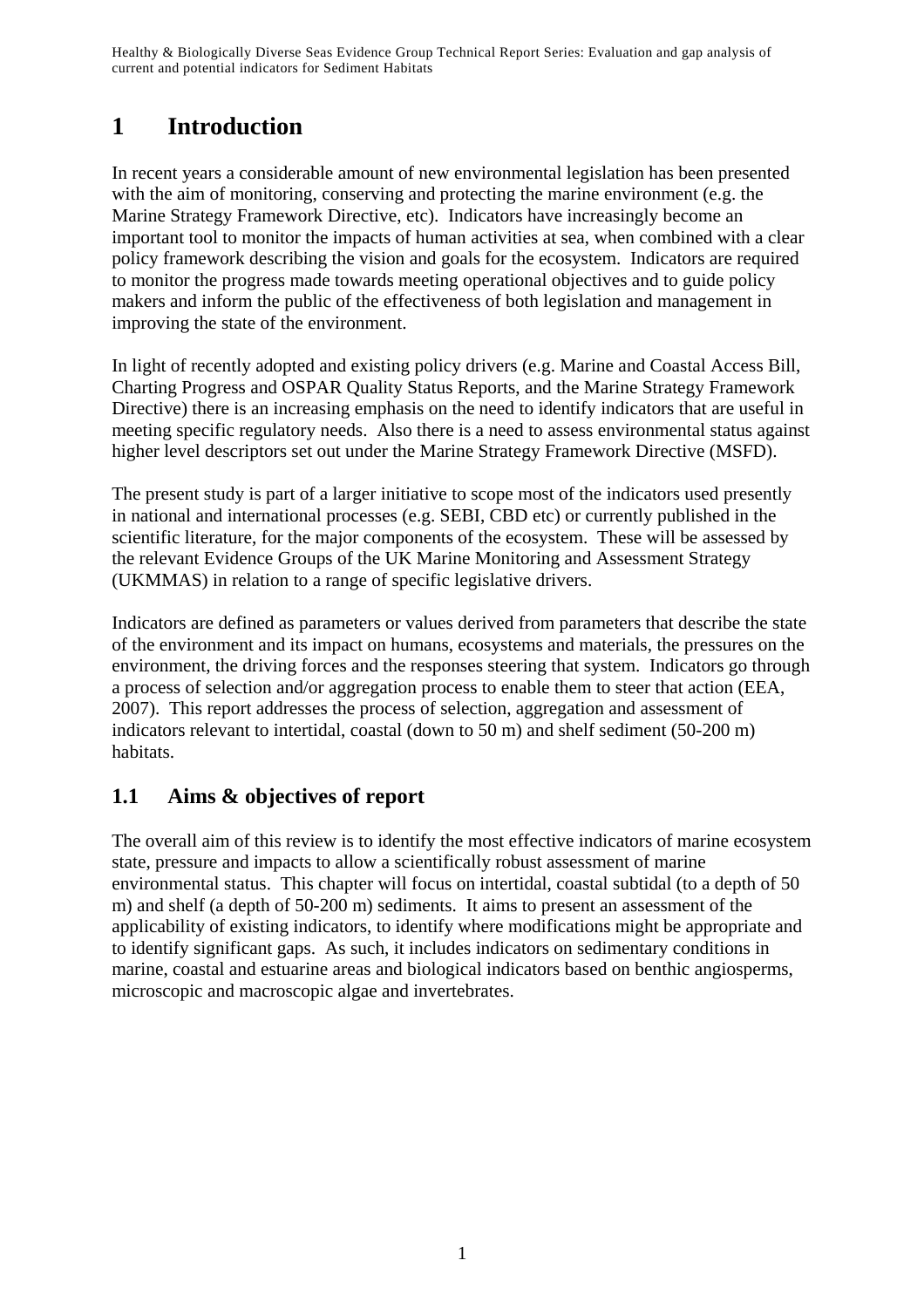## **1.1.1 Objectives**

- a Review existing indicators for intertidal and subtidal sediment habitats.
- b Evaluate the effectiveness of the indicators against scientific and economic criteria.
- c Review the indicators against relevant pressures and important aspects of ecosystem structure and function.
- d Identify significant gaps and identify indicators which may fill these gaps.
- e Recommend a set of indicators (current and potential) for intertidal and subtidal sediment habitats that are scientifically and economically effective and could be used in an integrated monitoring and assessment programme.

# **1.2 Work undertaken in report**

The present study was conducted by the Institute of Estuarine & Coastal Studies (IECS) and The Centre for Environment, Fisheries and Aquaculture Science (Cefas). A comprehensive review of the literature and the major policy drivers in the UK and Europe was undertaken to identify all indicators relevant to sediment habitat assessment. A wide range of colleagues (both within and outside Cefas and IECS) were contacted, especially those involved in Water Framework Directive Pressure Assessment for Coastal waters, CSEMP offshore monitoring, and OSPAR JAMP and EcoQO frameworks. A compilation of objectives by the Evidence Groups of the UKMMAS was used to identify policy drivers for which monitoring is undertaken.

This resulted in a structured appraisal describing the components to which the indicator applies (sediment physical structure, topography, biological assemblage structure or threatened or declining species abundance/biomass, etc), and its current status (in use or under development).

A critical review of indicators was conducted using objective review criteria (section 5.2). These were based on criteria for identifying desirable properties of indicators used in previous evaluations of the EcoQO framework by ICES. These were:

- a Relatively easy to understand by non-scientists and those who will decide on their use;
- b Sensitive to a manageable human activity;
- c Relatively tightly linked in time to that activity;
- d Easily and accurately measured, with a low error rate;
- e Responsive primarily to a human activity, with low responsiveness to other causes of change;
- f Measurable over a large proportion of the area to which the indicator is to apply;
- g Based on an existing body or time series of data to allow a realistic setting of objectives.

Indicator details were entered into a database (designed and maintained by JNCC) and were automatically recommended or rejected based on the outcome of the scientific and economic evaluation. Recommended indicators were further evaluated against the relevant pressures and components of ecosystem functioning. Gaps where indicators were lacking were identified and a final suite of indicators, considered to be the most effective, was recommended.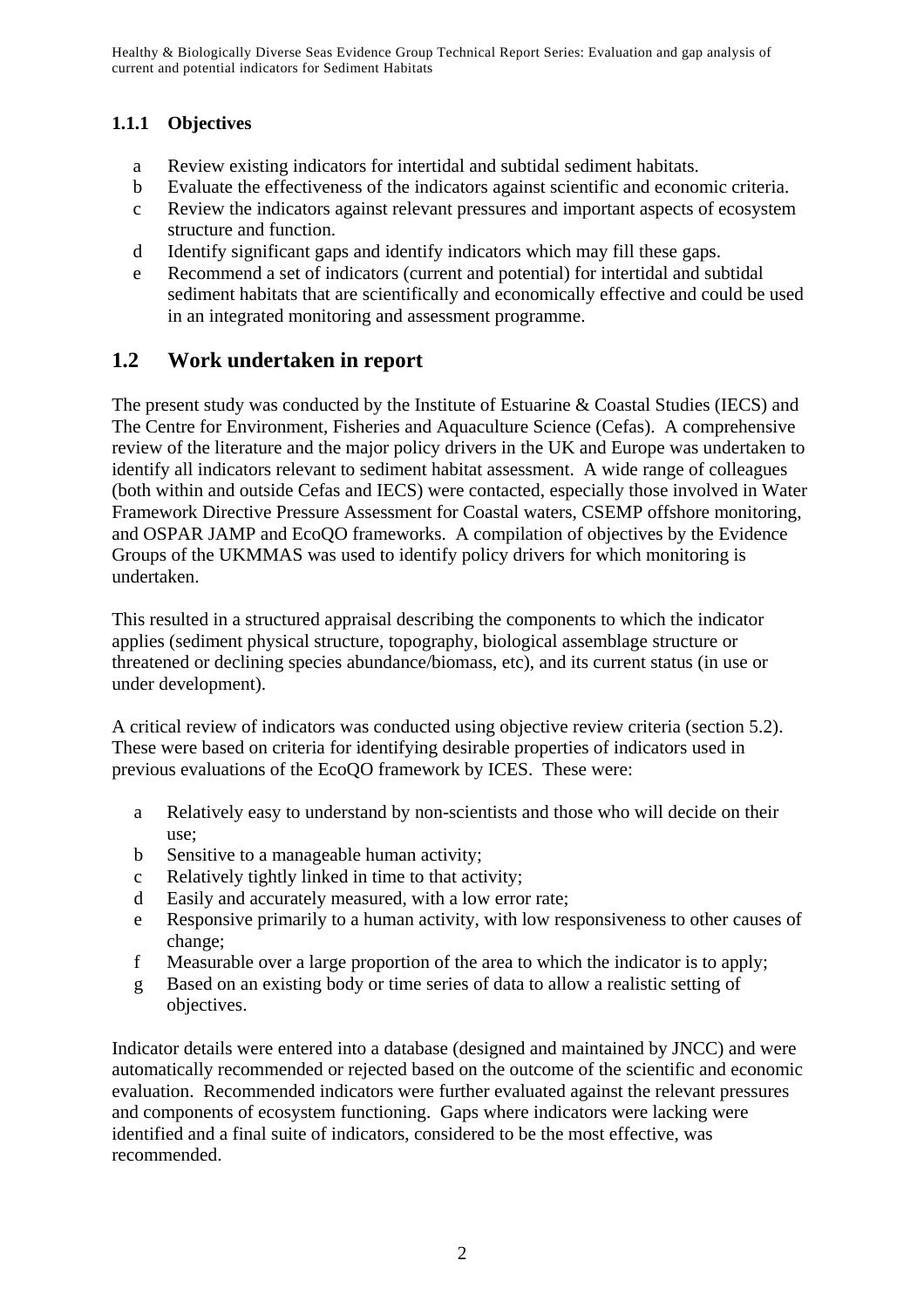# **1.3 Introduction to the ecosystem component of interest**

The monitoring of sediment habitats and their associated benthic communities is necessary to determine the extent and health of the habitats and the integrity of the physical and biological features (Elliott *et al* 1998). This helps to determine natural variability and to identify departures from that due to anthropogenic impacts.

This report addresses indicators for all habitats and species of conservation importance within sediment environments in the intertidal, coastal subtidal (to a depth of 50 m) and shelf (a depth of 50-200 m) as listed in the Habitats Directive, the UK Biodiversity Action Plan (BAP) website and those given protection under the OSPAR convention. Habitats and marine landscapes include intertidal mud and sand flats, vegetated coastal shingle, coastal saltmarsh, coastal sand dunes, *Mytilus edulis* beds (OSPAR list), sheltered muddy gravels, reedbeds, saline lagoons, intertidal seagrass beds, gravels and cobble reefs. Soft sediment habitats within the subtidal environment include the important biotope complexes of currentswept sands, maerl beds, seagrass beds (*Zostera marina; Posidonia oceanic* and *Ruppia sp.)*; mud in deep water, sea pens and burrowing megafauna and sublittoral sands and gravels.

In the intertidal environment, mudflats and sandflats are a widespread habitat type throughout the UK and form a major component of estuaries, adjacent sedimentary coastal areas, embayments and semi-enclosed areas including lagoons (Davies *et al* 2001). As such they are amongst the most dominant marine and estuarine habitats and cover areas from a few hectares to several square kilometres within a site and several times this within any geographical area (Elliott *et al* 1998). Subtidal sedimentary habitats (down to 200m) cover large areas of the available continental shelf and thus are integral components of other designated biotope complexes.

It is considered that the importance of these habitats centres on their role in the biological and physical functioning of the ecosystems. For example, mudflats are highly productive and the invertebrate populations they support provide an important food source for predators, such as birds, fishes and mobile epibenthic invertebrates. Additionally, they play an important role in coastal protection. The protection of this functioning relies on maintaining the size of area, the tidal elevation and substratum type plus maintaining an input of colonising organisms and the predator populations (Elliott *et al* 1998). Ecosystem functioning depends on its structure, diversity and integrity. Alteration or disturbance of one or several components of marine ecosystems can have strong effects on higher or lower trophic levels, depending on whether food webs are controlled by resources or by predators.

# **1.4 Policy background**

The Water Framework Directive requires that water bodies are classified in terms of the anthropogenic pressures to which they are subjected in order to identify those that can be described as 'Heavily Modified Water bodies' (HMWB). The HMWB are required only to have 'Good Ecological Potential' rather than to meet 'Good Ecological Status', i.e. their ecological status would be good were it not for the presence of physical/hydromorphological modifications (Borja & Elliott 2007). This approach requires the identification and description of significant anthropogenic pressures and their respective impacts on the physical and hydromorphological characteristics of the water body. Each activity can exert one or more pressures but it is important to identify the scale of each pressure in isolation and in combination with other pressures. Aubry & Elliott (2006) achieved this by developing a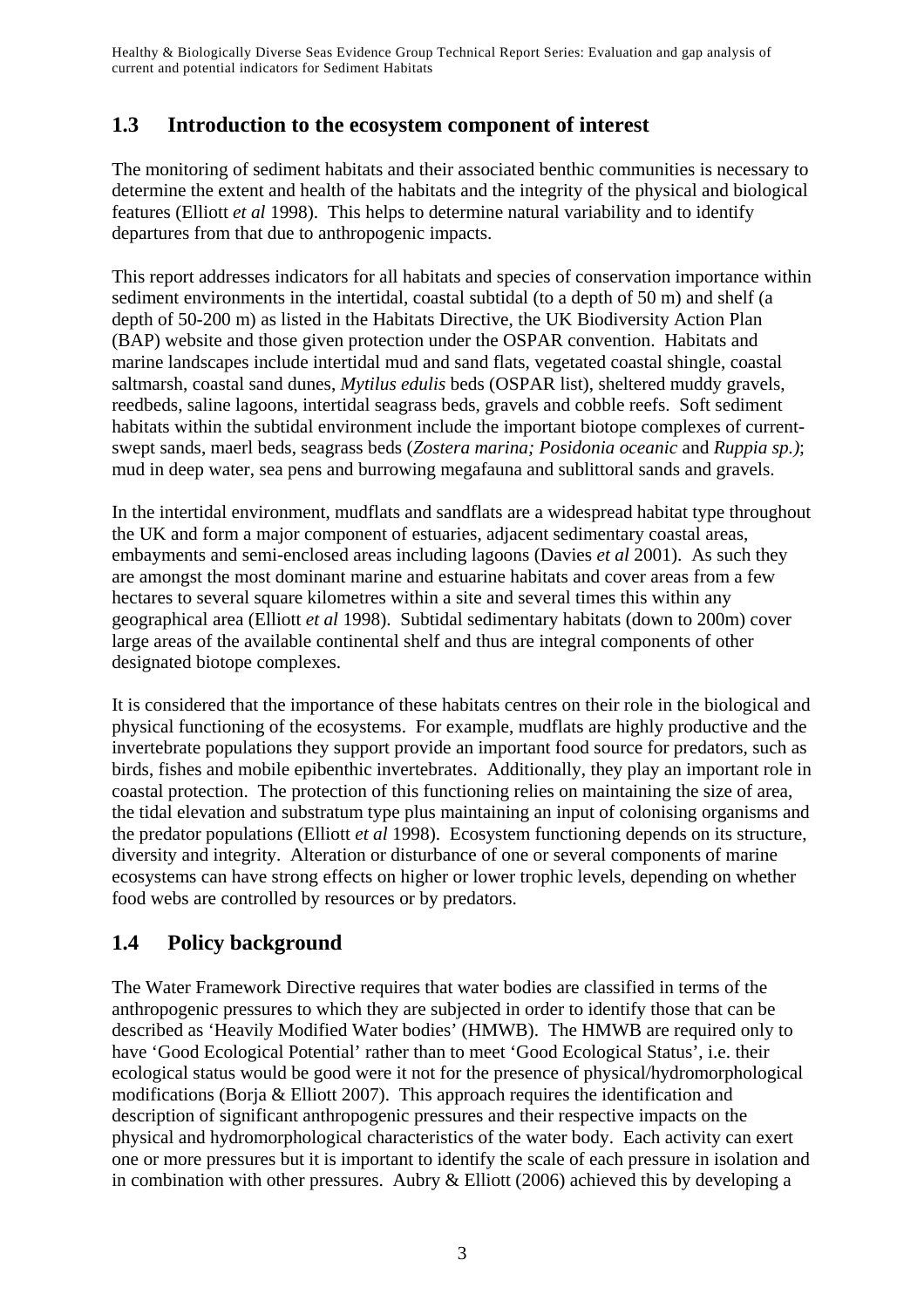scoring system to represent the percentage of the seabed, which would be impacted by each pressure.

Indicators of sedimentary environmental quality include direct measurements of sediment properties (physical and chemical) together with characterisation of the biological communities. The major pressures causing impact have been divided (under the Marine Strategy Directive) as those causing the following:

- Physical loss, damage or disturbance;
- Interference with natural hydrological processes;
- Contamination by hazardous substances
- Nutrient and organic enrichment
- Biological disturbance
- Climate change

There is a need for a framework for the more effective co-ordination of marine monitoring in the UK as has been initiated through the development of the UKMMAS. This is in order to assess whether policies are meeting their objectives and to develop a strategic response to new monitoring requirements under OSPAR, EU and other auspices. An improved, coordinated reporting system based on indicators will form part of this framework and, properly constructed, will also have a pivotal role in delivering an ecosystem-based approach to environmental management.

Under the evolving EU Marine Strategy Framework Directive it will be necessary for Member States to achieve Good Environmental Status in their marine waters by 2020. Through the MSFD member states have adopted a set of specific qualitative standards, the so called 'Good Environmental Status' (GES) descriptors that are to be reported against from 2012. Key to this reporting process is the definition of what GES will practically mean, including relevant targets and indicators by 2012, and a monitoring programme to be established by 2014. Only a proportion of the ecosystem components and pressures identified in the Directive will be relevant to UK waters, and there is ongoing activity within OSPAR and ICES to identify a framework for identifying such priorities. When complete, this framework will allow key pressures and impacts in the marine environment to be identified, and suggest areas within which indicator development is most urgently required. The present study is part of a larger body of work that will scope available indicators for the major components of the ecosystem, and allow their subsequent assessment by the relevant Evidence Groups of the UKMMAS.

Until recently, water quality was at the forefront of estuarine and coastal management. The parameters measured were mostly related to human health, including:

- Physico-chemical water characteristics
- Toxicology
- Bacteriology
- Chlorophyll a

In Europe, the Water Framework Directive (WFD) (European Commission 2000) - and the recently proposed EU Marine Strategy Framework Directive – have established a framework for the protection of groundwater, inland surface waters, estuarine (transitional) waters and coastal waters and eventually out to the 200nm or mid line. As highlighted by Borja (2005),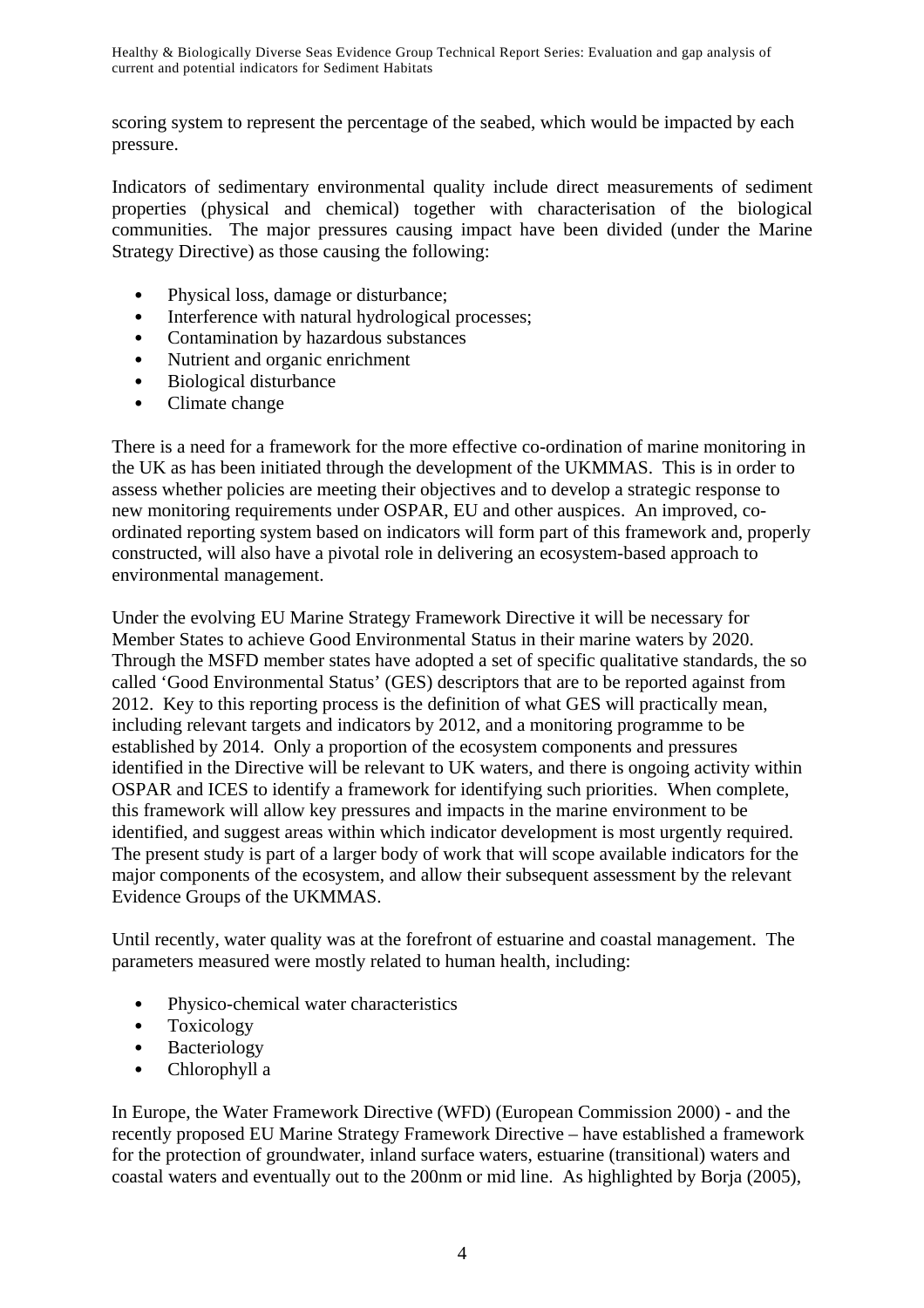the WFD has several objectives: to prevent water ecosystem deterioration, to protect and to enhance the status of water resources but the most important aspect is to achieve a 'Good Ecological Status' (GES) for all waters, by 2015. In essence, the WFD requires a water body to be compared against a reference condition and then its ecological status designated - if the water body does not meet good or high ecological status, i.e. it is in moderate, poor or bad ecological status, then remedial measures have to be taken (e.g. source of pollution has to be removed).

The WFD ecological status is defined in relation to the health of five biological elements in coastal and transitional waters of which three are benthic (the benthic macrofauna, macroalgae and the angiosperms such as seagrasses and saltmarshes) - the others are phytoplankton and fishes (the latter is only assessed in transitional waters). The WFD centres on the influence of hydromorphology in affecting the biota although the chemical status of the water body is also assessed. The reference condition relates to what is expected for an area and is defined according to one of four ways:

- by choosing similar but unimpacted areas (i.e. a physical control similar to the test area but without human influences),
- by hind casting (i.e. assessing what the area was like at some previous time),
- by deriving predictive models (i.e. predicting the benthic community of an area based on the physical characteristics - see below) and lastly,
- according to the Directive, if all else fails then by using expert judgement. Similarly Descriptors for the MSD also exist and are presented in the box below.

Under the MSFD, descriptors of Good Environmental Status are as follows:

- a Biological diversity is maintained. The quality and occurrence of habitats and the distribution and abundance of species are in line with prevailing physiographic, geographic and climatic conditions.
- b Non-indigenous species introduced by human activities are at levels that do not adversely alter the ecosystems.
- c Populations of all commercially exploited fish and shellfish are within safe biological limits, exhibiting a population age and size distribution that is indicative of a healthy stock.
- d All elements of the marine food webs, to the extent that they are known, occur at normal abundance and diversity and levels capable of ensuring the long-term abundance of the species and the retention of their full reproductive capacity.
- e Human-induced eutrophication is minimised, especially adverse effects thereof, such as losses in biodiversity, ecosystem degradation, harmful algae blooms and oxygen deficiency in bottom waters.
- f Sea floor integrity is at a level that ensures that the structure and functions of the ecosystems are safeguarded and benthic ecosystems, in particular, are not adversely affected.
- g Permanent alteration of hydrographical conditions does not adversely affect marine ecosystems.
- h Concentrations of contaminants are at levels not giving rise to pollution effects.
- i Contaminants in fish and other seafood for human consumption do not exceed levels established by Community legislation or other relevant standards.
- j Properties and quantities of marine litter do not cause harm to the coastal and marine environment.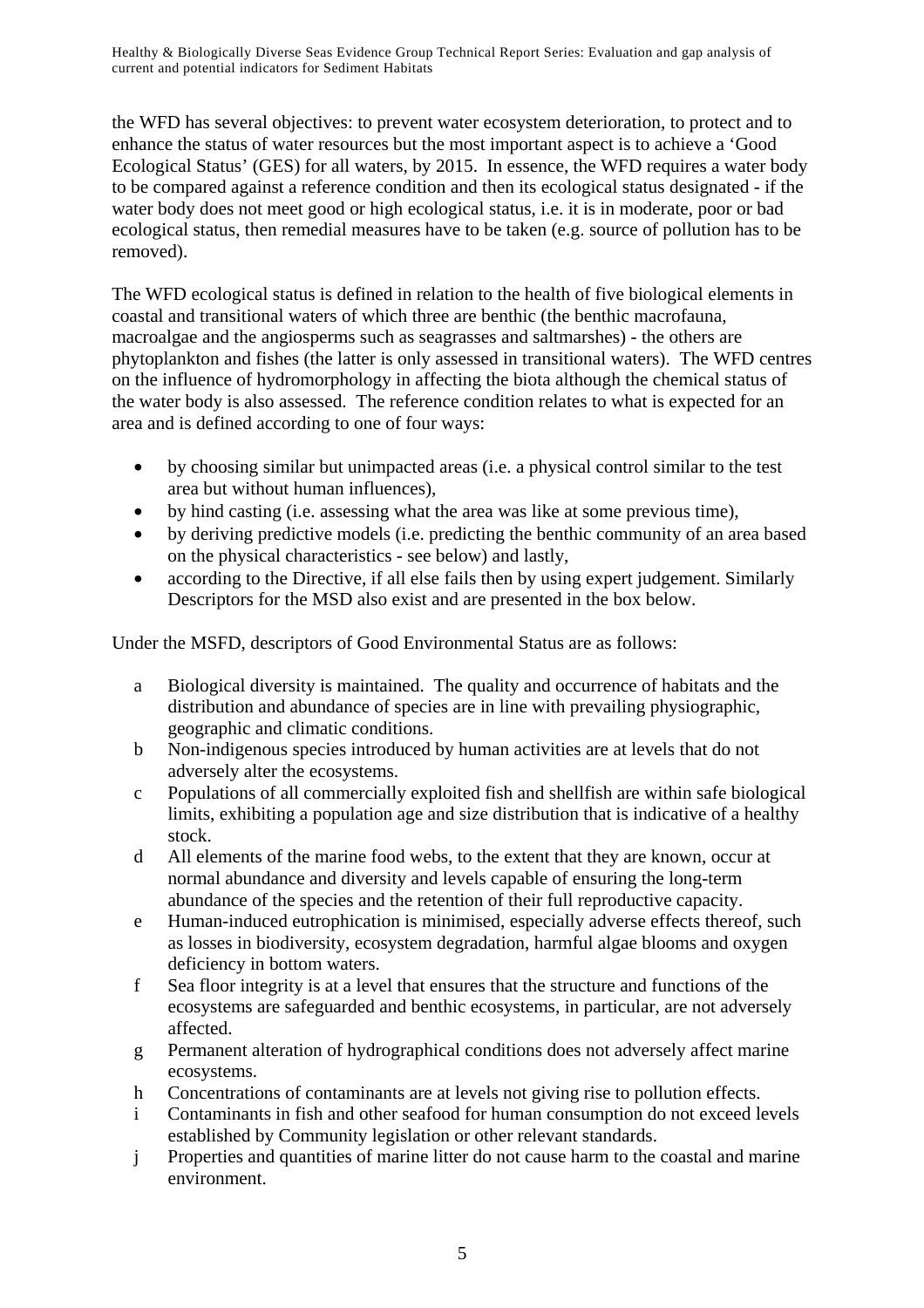k Introduction of energy, including underwater noise, is at levels that do not adversely affect the marine environment.

To determine the characteristics of Good Environmental Status in a Marine Region or Sub-Region as provided for in Article 8(1), Member States should consider each one of the generic qualitative descriptors listed in the Annex to the Directive in order to identify those descriptors which are to be used to determine good environmental status for that Marine Region or Sub-Region. When a Member State considers that it is not appropriate to use one or several of those descriptors, it should provide the Commission with a suitable justification.

At this juncture the joint ICES / JRC Task Groups assigned to develop the criteria and methodological standards have started to define what the working definitions will be. Although this is still very much work in progress, some initial working principals are taking shape, e.g. the Biodiversity descriptor (1) is expected to cover all species groups and habitat types (including their communities) and in doing so describe the structural aspects of ecosystem components; the food web descriptor (4) will consider the process aspects of marine food webs, especially the rates and directions of energy transfer; and the sea floor integrity descriptor (6) will consider the functional aspects of biotic and abiotic ecosystem components.

# **1.5 OSPAR/UKMMAS assessment framework background**

The assessment framework developed by JNCC was first presented to the OSPAR Convention's Biodiversity Committee in February 2007 and has since gained wide support across OSPAR as a tool to guide the development of a strategic approach to biodiversity monitoring. It has been particularly welcomed for its potential benefit in meeting the needs of the Marine Strategy Framework Directive (MSFD).

The framework takes the form of a matrix which relates ecosystem components (e.g. deepseabed habitats) to the main pressures acting upon them (e.g. physical disturbance to the seabed). The ecosystem components have been correlated with components used by OSPAR and the MSFD. The columns of the matrix are a generic set of pressures on the marine environment, which are based on those used by OSPAR, MSFD and the Water Framework Directive (WFD). A 3-point scale of impact (low, moderate, high) reflects the degree of impact each pressure has on an ecosystem component. Each cell of the matrix has additionally been populated with a set of known indicators<sup>1</sup>, derived from statutory and nonstatutory sources, which are used to monitor and assess the state of that ecosystem component. The assessment matrix helps to highlight priorities for indicator development and monitoring programmes, based on the likely degree of each impact on the ecosystem component in question.

Since 2007 this approach has also been introduced to the UK's Marine Monitoring and Assessment Strategy (UKMMAS) and is being further developed by the Healthy and Biologically Diverse Seas Evidence Group (HBDSEG). The intention has been to have parallel development at UK and OSPAR levels which will help ensure similar biodiversity

 $\overline{a}$ 

<sup>&</sup>lt;sup>1</sup> Note: cells of the matrix where impacts have been identified currently contain a number of species and habitats on protected lists (OSPAR, Habitats Directive), which could potentially be used as indicators of the wider status of the ecosystem component which they are listed against. Should this be appropriate, certain aspect of the species or habitat (e.g. its range, extent or condition) would need to be identified to monitor/assess.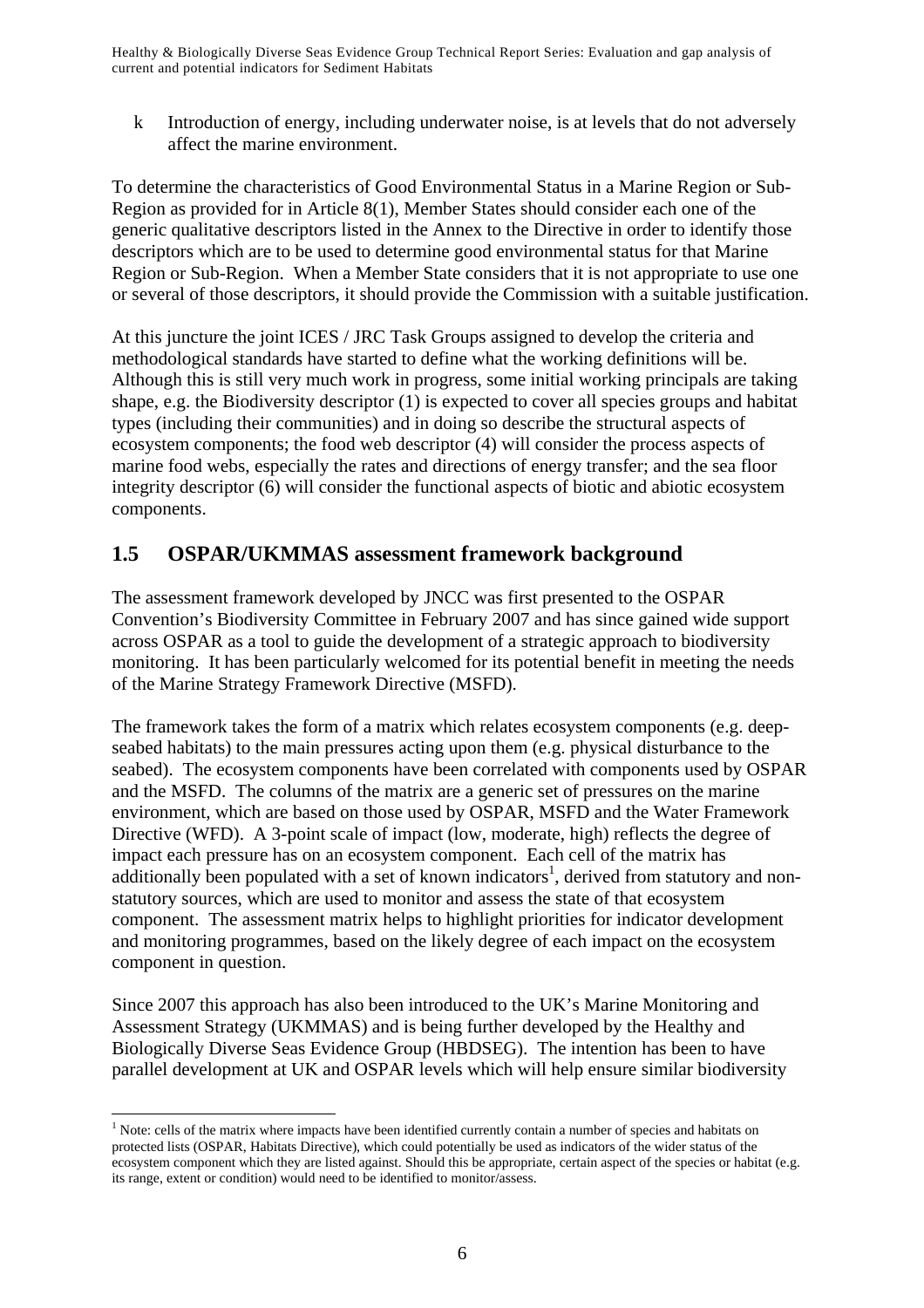strategies are developed at national and international levels. It is also envisaged that the development process will benefit from wide input across OSPAR Contracting Parties.

The overall goal of the UKMMAS is to implement a single monitoring framework that meets all national and international multiple policy commitments (UKMMAS, 2007). This will identify if there are any significant gaps in the current monitoring effort and aim to minimise costs by consolidating monitoring programmes. To help meet this goal, the assessment matrix has been developed with HBDSEG to provide a useful framework that analyses components of an ecosystem and their relationships to anthropogenic pressures. The framework aims to encompass three key issues: an assessment of the state of the ecosystem and how it is changing over space and time, an assessment of the anthropogenic pressures on the ecosystem and how they are changing over space and time, and an assessment of the management and regulatory mechanisms established to deal with the impacts.

The further development of the assessment framework has been divided into five shorter work packages: 1) assessment of pressures, 2) mapping existing indicators to the framework, 3) review of indicators and identification of gaps, 4) modifying or developing indicators and 5) review of current monitoring programmes. The following work will contribute to work package 3 and will critically review indicators, identify gaps and recommend an overall suite of the most effective indicators for the ecosystem component in question.

# **1.6 Definitions used within the report and analysis:**

Definitions of activity, pressure, state change/ecological impact and ecosystem structure and function are used within this report as follows (adapted from the 2008 CP2 methodology<sup>2</sup>):

*Activity* **–** Human social or economic actions or endeavours that may have an effect on the marine environment e.g. fishing, energy production.

*Pressure* - the mechanism (physical, chemical or biological) through which an activity has an effect on any part of the ecosystem e.g. physical disturbance to the seabed.

*State change/ecological impact* – physical, chemical or biological condition change at any level of organisation within the system. This change may be due to natural variability or occurs as a consequence of a human pressure e.g. benthic invertebrate mortality.

*Ecosystem structure and function –* ecosystem level aspects of the marine environment (i.e. structural properties, functional processes or functional surrogate aspects) which are measured to detect change at higher levels of organisation within the system (i.e. changes at ecosystem scales), that is not attributable to any pressure or impact from human activity e.g. natural changes in species' population sizes. Please see Annex 4.

## **Defined pressures list:**

 $\overline{a}$ 

<sup>2</sup> Robinson, L.A., Rogers, S., & Frid, C.L.J. 2008. *A marine assessment and monitoring framework for application by UKMMAS and OSPAR – Assessment of Pressures and impacts* (Contract No: C-08-0007-0027 for the Joint Nature Conservation Committee). University of Liverpool, Liverpool and Centre for the Environment, Fisheries and Aquaculture Science, Lowestoft.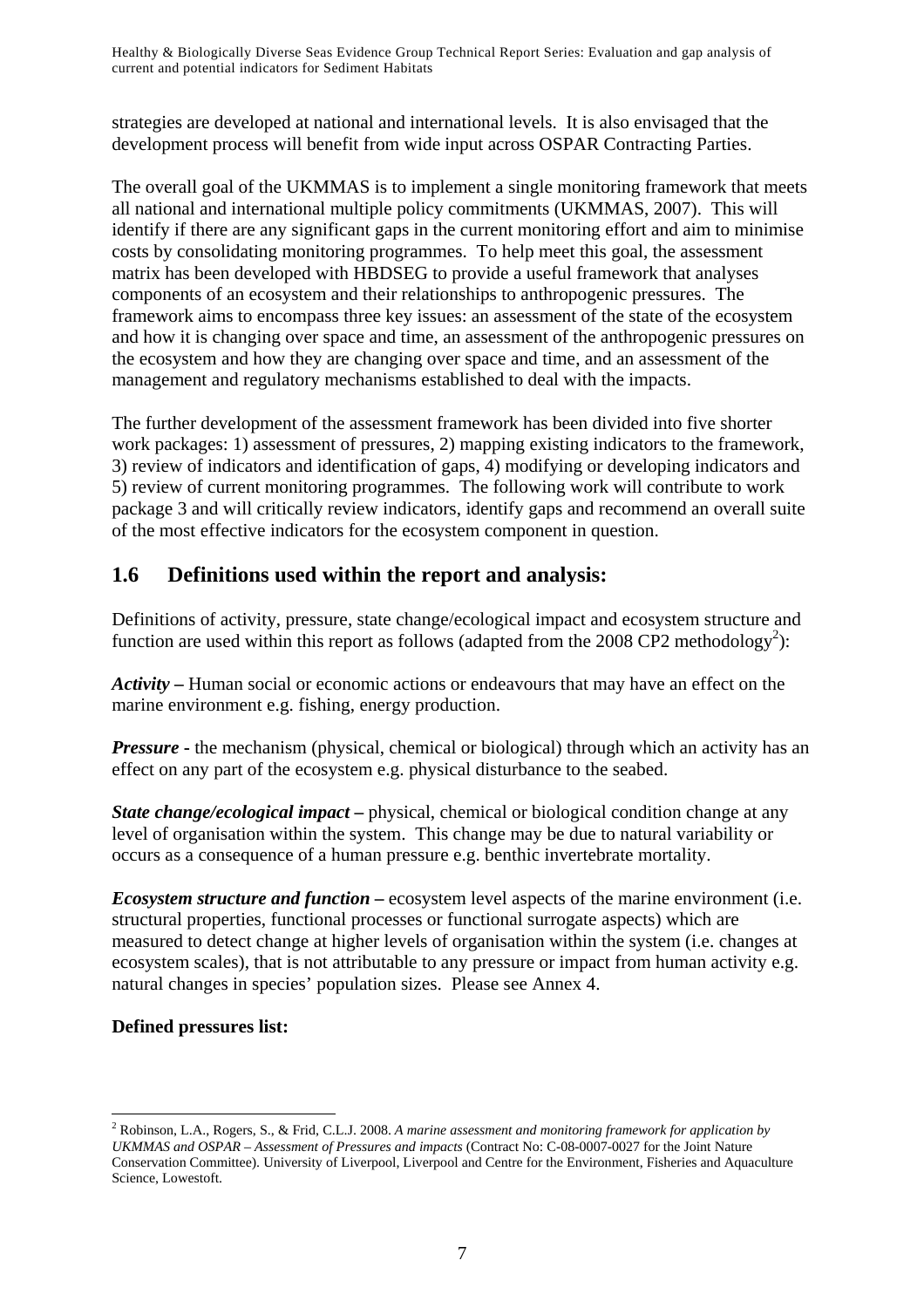The standard list of pressures against which indicators for this ecosystem component are reviewed is taken from the generic pressures list in the latest version (v11) of the UKMMAS / OSPAR assessment framework. Those pressures which are relevant to the ecosystem component (i.e. those that cause any impact on it) are used within the critical indicators review, gap analysis and this report.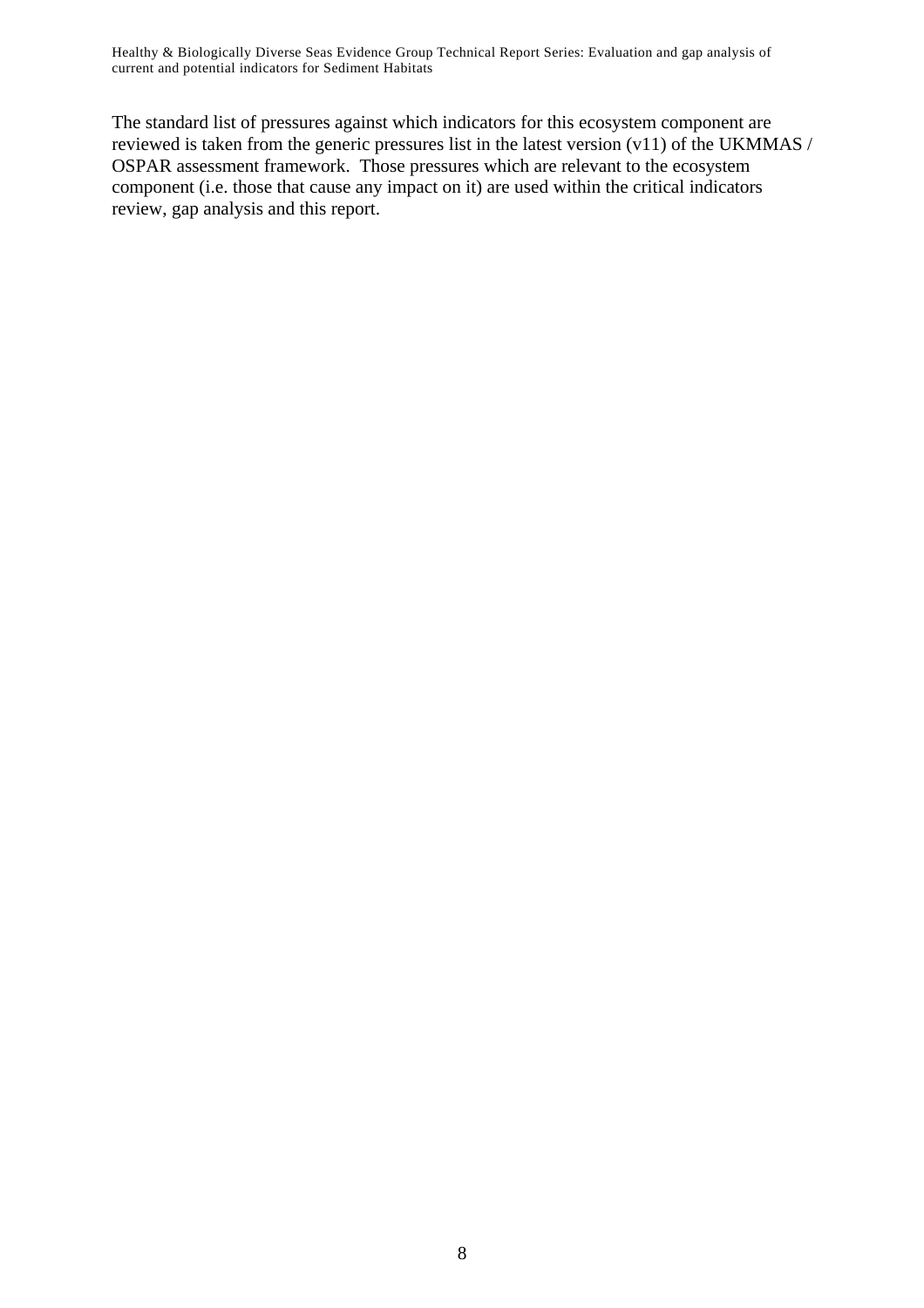# **2 Methods and data sources**

An extensive literature review was carried out in order to identify indicators which are currently in use in Europe and those which are currently under development or proposed for use in the North East Atlantic region. Sources of information included:

- Scientific literature (sourced using Web of Science; Scopus);
- The UKMMAS marine protocols database (http://www.wrcplc.co.uk/marineprotocols/, created and maintained by WRc Plc and IECS);
- Publications by Defra and the Scottish Government such as Charting Progress (http://www.defra.gov.uk/marine/science/monitoring/stateofsea.htm) and *Scotland's biodiversity indicators*  http://www.scotland.gov.uk/Publications/2007/10/08091435/46);
- Davies *et al* (2001), Marine Monitoring Handbook and Common Standards Monitoring Guidance;
- WFD United Kingdom Technical Advisory Group (UK TAG) documents;
- European Environment Agency;
- Langenberg & Troost (2008);
- Direct discussion with organisations responsible for monitoring activities (e.g. Conservation Agencies, Cefas, Environment Agency);
- Results from European research programmes including BIOMARE (Implementation and networking of large-scale long-term Marine Biodiversity research in Europe) and BEEP (Biological Effects of Environmental Pollution in marine ecosystems).

The literature review enabled identification of the relevant indicators and an initial assessment of their relative merits and drawbacks, based on their application and performance in a research and, where information was available, monitoring context. This provided the basis for the scientific and economic evaluation described in section 5.2. Following the literature review, details of individual indicators were entered into a database, designed by JNCC, including a description of the indicator and the geographical extent of its use, the ecosystem components to which it can be applied, the relevant human activities and pressures and a scientific and economic evaluation of the indicator. Scientific evaluation included an assessment of the sensitivity, accuracy, specificity, performance, simplicity, responsiveness, spatial applicability, relevance to management, validity and ease of communication to non-scientists. Economic criteria included the platform requirement for surveys (e.g. ship time vs survey on foot), equipment requirements and staff time involved in sample collection, processing, analysis and quality assurance, hence being focussed as value for money and cost-effectiveness. Each indicator will be assessed against these criteria as detailed in section 5.2 to give overall scores of good, moderate or poor for each indicator. Based upon this assessment, indicators were either recommended or rejected automatically. These recommendations were then individually assessed and the decision accepted or rejected, with justification.

In order to avoid double counting and artificially inflating the potential cost of monitoring, indicators were classified as 'direct' or 'derived'. That is, where a parameter is used in the calculation of an index. Additionally, indicators were not aggregated at a high level (although they have been categorised in this way for reporting purposes) within the database to ensure that the scientific and economic evaluation were carried out for each individual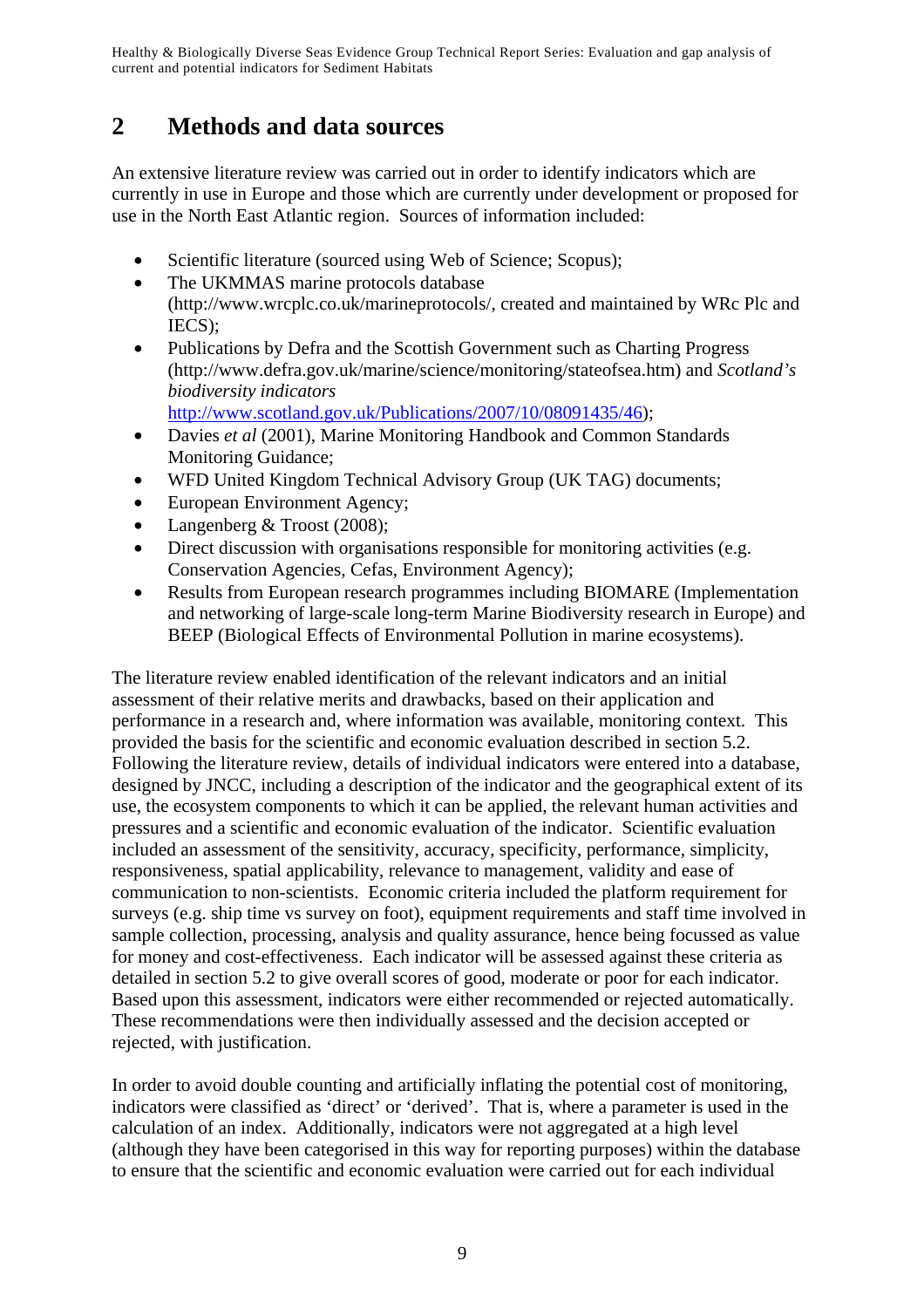parameter. For example, indicators relating to habitat condition were entered as separate parameters and the relevant habitats/ecosystem components were identified. Exceptionally, indicators of sediment quality were aggregated into overall chemical groups (metals, PAH compounds etc) since the analysis of one sample will generate a large list of determinands. To enter each individual compound would give a false indication of the cost of including these indicators.

The database output, following indicator evaluation, was a matrix presenting each indicator against the relevant pressures and aspects of ecosystem structure and function. This matrix was used to carry out a gap analysis, to make final recommendations of the best suite of indicators for inclusion in monitoring and to identify further research needs.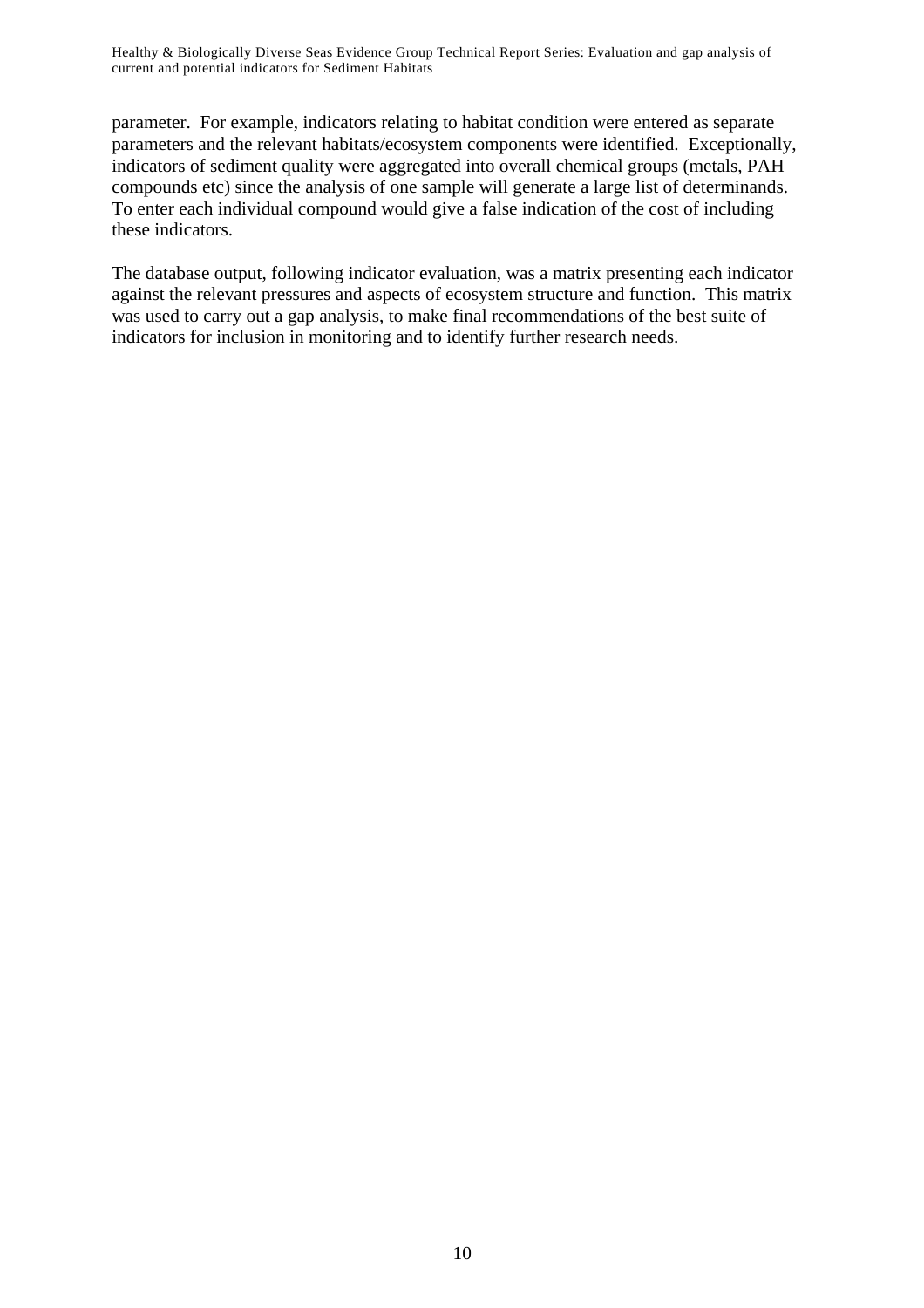# **3 Review of the existing indicators and critical evaluation**

# **3.1 Current indicators summary**

At the highest level of aggregation, indicators relevant to sediment habitats can be divided into seven categories. Within each, several indicators exist which may be relevant to different habitats or ecosystem components and which may be composed of different parameters. For example, the list of Scottish Biodiversity Indicators includes 17 state indicator categories, five of which are related to the marine environment: BAP priority species, BAP priority habitats, notified species/habitats in favourable condition and invasive non-native species (Scottish Government, 2007). The European Environment Agency (EEA, 2007) detail a much larger number of high level indicator classes including various physicochemical features of the environment, habitat types (including special habitats), biological elements including characteristics of the bottom fauna, introduced or invasive species and aquatic flora (angiosperms and macroalgae), nutrient status and chemical contamination. Langenberg & Troost (2008) identified 199 indicators belonging to 8 different frameworks (policy drivers or tools developed for the application of indicators in environmental monitoring). This section will follow a similar approach giving specific indicator and parameter details under each section.

## **3.1.1 Indicators of sediment quality (physical and chemical)**

Indicators of sediment quality include parameters such as grain size distribution, sediment composition, organic content, redox potential, deposition/erosion characteristics, topography and bathymetry and any pollutants that might be stored in the sediment itself or pore water. These parameters provide an overall indication of habitat quality, any change to which would directly impact upon the benthic and epibenthic communities present. The physical properties are strongly related to biological community structure and, as such, can be considered important and effective measures of environmental state or change. Additionally, there are various simple, inexpensive but effective ways of characterising sediments making sediment analysis (particularly in terms of grain size distribution and organic content) not only a widely used but essential indicator which can be applied to subtidal sedimentary environments.

It should be noted that changes in the physical properties of sediment, be it a change in particle size distribution or removal or deposition of sediment, can be caused by both natural hydrological processes, particularly in dynamic environments, and a variety of anthropogenic activities. It is often difficult to make a distinction between the potential causes of change. For example, extraction of non-living resources (quarrying, gravel/sand, dredging and oils and gas exploration), beach replenishment, disposal of solid waste, mariculture, extraction of living resources (fisheries related activities such as benthic and hydraulic dredging), shipping, and construction work all cause one or more forms of habitat damage in terms of change to siltation rate, abrasion or habitat removal, habitat loss, in terms of change in substratum type, and smothering or sealing. Therefore, sediment properties as indicators should not be used in isolation. Effectiveness can be increased by measuring these parameters and interpreting them in line with the activities taking place and at what scale.

Changes in the physical structure of sediments may not be a good indicator of single pressures. They may be related to certain and cumulative pressures and may be indicative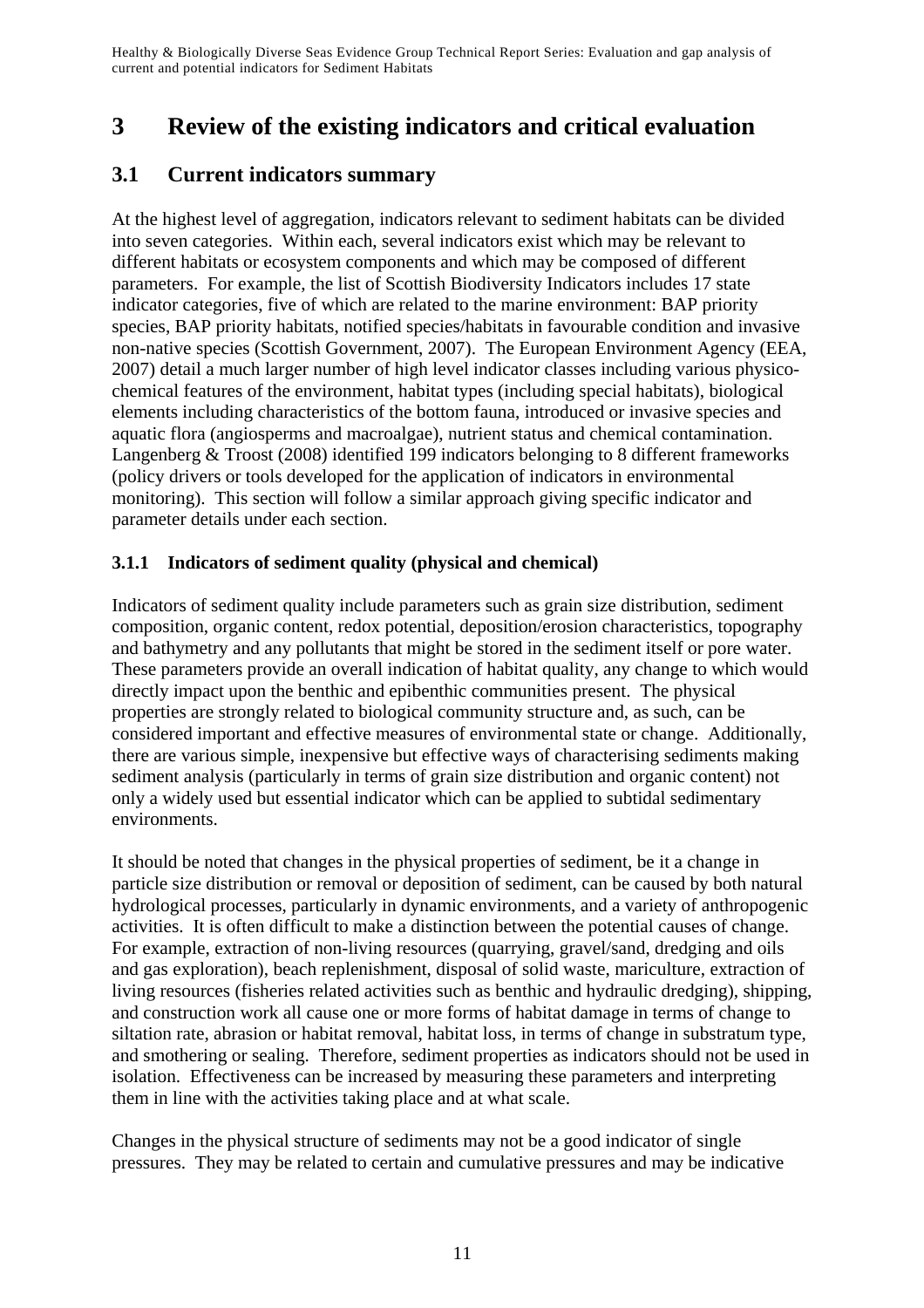and integrative of some form of pressure, but they cannot be related to specific pressures because most anthropogenic activities lead to changes in sediment properties.

Analysis of redox potential provides a rapid means of assessment of the degree of oxygenation within the sediment and can be used as an indicator of organic pollution or enrichment. In intertidal areas, simple field measurements can be carried out to determine the depth of the redox potential discontinuity. Alternatively, more detailed measurements of redox potential can be made using a simple electrode although this can be difficult in unconsolidated sediments. Redox potential is sensitive to temperature change so the integrity of samples analysed in the laboratory must be maintained. As this is difficult, laboratory readings may be subject to a degree of error. In subtidal areas, Sediment Profile Imagery (SPI) (e.g. Rhoads & Germano, 1982; Bonsdorff *et al* 1996; Solan & Kennedy, 2002) is used as a measure of both ecological structure and functioning (bioturbation) and of the chemical state of the sediment in terms of the depth of the redox potential discontinuity. Nilsson & Rosenberg (1997) developed the Benthic Habitat Quality index (BHQ) which integrates sediment surface structures (tubes, mounds etc), structures at depth within the sediment (voids, burrows etc) and the redox potential discontinuity. Parameterization of sediment features in relation to the RPD is useful in the assessment of habitat quality and ecological functioning. This index is used in combination with SPI. Additionally, Rhoads & Germano (1986) proposed the Organism Sediment Index (OSI) to measure benthic community response to organic enrichment and oxygen depletion. The OSI is based on four main metrics: dissolved oxygen conditions; depth of the redox potential discontinuity; infaunal successional stage (measured using SPI); presence or absence of sedimentary methane. OSI values can range from  $-10$  to  $+11$ , the lowest values being associated with bottom sediments with no dissolved oxygen. Index values are assigned for different RPD boundaries and for different successional stages (azoic, stages 1-3).

Mazik & Elliott (2000) used low density polyester resins to produce burrow casts to demonstrate the impact of petrochemical pollution on bioturbation. However, whilst this technique was visually effective, it was not quantitative. More recently, the use of Computer Aided Tomography (CT scanning) and microCT is being developed as a 3-dimensional tool for investigating ecosystem functioning (e.g. Perez *et al* 1999; Mermillod-Blondin *et al* 2004; Mazik *et al* 2008).

Other chemical analyses range from simple measurements of metal concentration in the sediment (usually the standard ICRCL suite where the concentration of a standard list of metals results from a single analytical procedure, from a single sample ) through organic and persistent organic compounds, organometallic compounds, PCB's, halogenated hydrocarbons and radionuclides. The cost of analysis for each class of chemicals is variable and can increase the cost of a monitoring programme significantly if the relevant indicators or parameters are not carefully chosen in line with the activities known to be taking place and their nature. The value of measuring the different chemicals should also be considered. Whilst sediment quality standards have been derived for some classes of chemicals, they are completely lacking for others, as is robust data linking environmental concentration to biological effect. In some cases (particularly where a chemical may be present but not necessarily form a major component of a known discharge or where detailed analysis of individual compounds requires more than one analytical technique), it might be more cost effective to measure bulk chemical classes rather than individual compounds. For example, total PAH or total PCB. Furthermore, it is most useful to measure these indicators in fine, organic rich sediments where they accumulate rather that in coarse, mobile sediments. Hence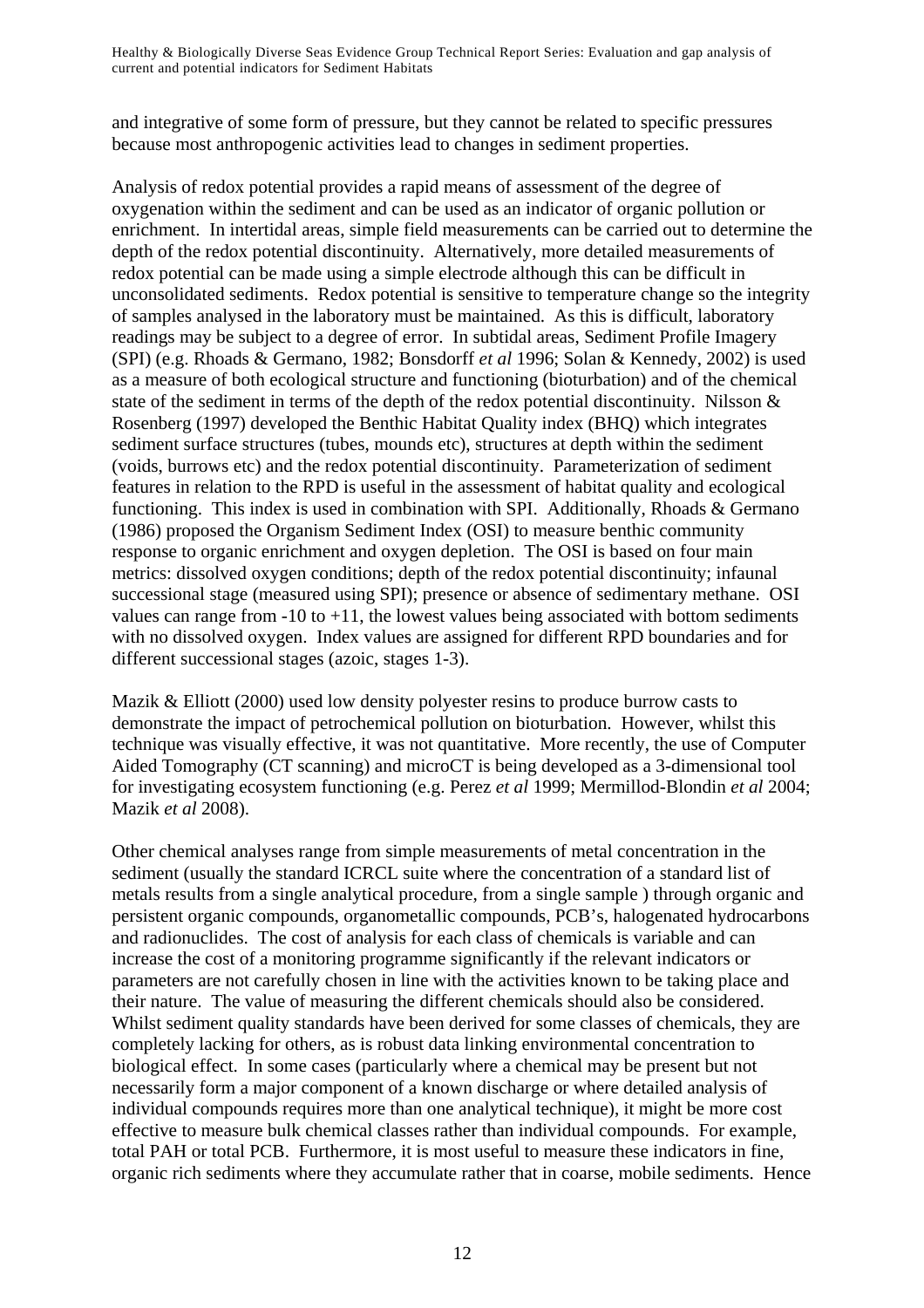monitoring should be targeted. At present, methods for the determination of manufactured nanoparticles are lacking and these substances are not monitored under any statutory programme.

Whilst concentrations of contaminants may be indicative of environmental quality at the time of sampling, erosion and deposition patterns, and subsequent resuspension and redistribution of contaminants means that the level of contamination often cannot reliably be related to the discharge which caused it. Nor can temporal trends reliably be established although this does not mean that chemical measurements are not useful. Chemical speciation and bioavailability are determined by the prevailing environmental conditions within the sediments and in the water column (particle size, clay content, organic content, salinity, temperature, pH, redox potential etc). These therefore determine the potential for uptake by organisms and should ideally be measured in association with any chemical measurements.

Finally, Langenberg & Troost (2008) proposed the use of the volume of accidental oil spills, detected by aerial surveillance, as an indicator of the Good Environmental Status aim to maintain contaminant concentrations at levels which do not cause pollution effects. However, in the context of environmental management, it is important to make the distinction between the general decline in the annual volume of spills and the occasional large scale disasters. In the context of this study, this indicator would represent the pressure of hazardous substances on the marine benthic environment.

Overall, the physical properties of sediment are considered to be useful and essential indicators of sedimentary habitat quality. One or more of these parameters is monitored under the Habitats Directive, OSPAR Convention, Water Framework Directive, the Dangerous substances Directive, London Convention, FEPA, Marine Strategy Framework Directive, the Convention on Radioactive Substances Act and the Euratom Treaty. Most can easily be applied to all types of sedimentary environment and are generally simple and inexpensive. In addition, this information will always be needed to explain the variability in the benthic fauna.

## **3.1.2 Biological indicators – zoobenthos**

Indicators of the biological quality of sedimentary environments can be divided into primary or directly measureable parameters and secondary or derived parameters or indices.

## **a Primary indicators**

Due to their general sessile and sedentary nature and their inability to avoid unfavourable conditions, macrobenthic species are sensitive indicators of environmental change and the mainstay of studies assessing impacts on marine ecosystems. Changes in the number of species, abundance and biomass in response to environmental change (natural and anthropogenically induced) are well documented, particularly in relation to organic enrichment or pollution (e.g. Pearson & Rosenberg, 1978). As such, they have become a component of most (if not all) benthic monitoring programmes.

Additionally, examination of the abundance (A/S) and biomass (B/A) ratios can indicate the distribution of the species and the biomass between the number of organisms present. That is, is the community composed of many organisms representing few species (i.e. an indication of dominance), and is the community composed of a large number of small-bodied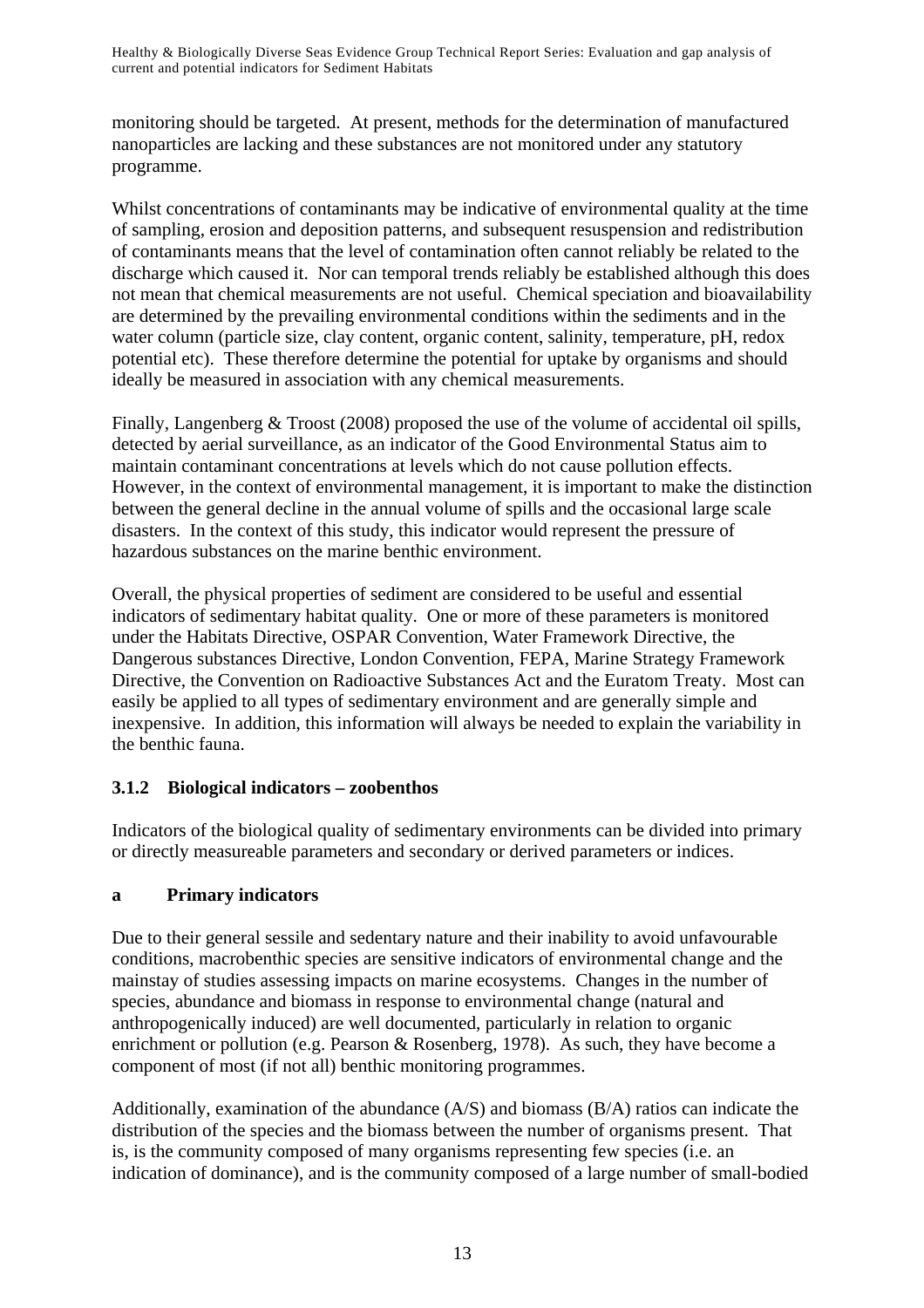organisms? Schwinghammer (1988) used size and biomass spectra as an indication of pollution impacts although such measurements are routinely used to assess the health of shellfish populations (e.g. cockles, mussels and oysters) in terms of recruitment, growth and life span. Calculation of percentage dominance (abundance or biomass) and phylogenetic structure can also be useful indicators of changes in community structure over time.

The use of the above parameters in community characterisation and impact assessment is well established and, hence, there are numerous data sets available for comparison. They are also cheap (relatively) and simple to use. However, they are non-specific in that two communities with entirely different species compositions could appear to have the same structure using these techniques (Warwick & Clarke, 1991). Additionally, changes in these parameters may not necessarily be attributable to human impacts and care should be taken when interpreting data in order to avoid confusion between what is an impact and what is simply natural variability. As such, a number of statistical techniques and biotic indices have been developed (section 5.1.2b).

It has long been recognised that the presence of certain species, in significant abundances, can be indicative of environmental change, be it through structural changes to the community due to pollution (e.g. Pearson & Rosenberg, 1978) or through the spreading of introduced or invasive species. Additionally, the tolerance of a large number of marine benthic species to various human impacts has been documented. For example, the Marine Life Information Network (MarLIN) provides an assessment of the sensitivity of a large number of sediment dwelling species against a set of sensitivity assessment benchmarks. It should be noted that the presence or absence of such species should not immediately be interpreted as being indicative of an impact, largely because the level of confidence associated with the assessment of species sensitivity to various pressures is low. However, the absence of a particularly sensitive species from an environment in which it would ordinarily be found would indicate a requirement for close examination. In that respect, the presence or absence of sensitive / tolerant species may be classed as indirectly indicative of impacts.

In contrast, there are a number of species which have repeatedly been associated with the impacts of organic pollution. Pearson & Rosenberg (1978) list a number of soft sediment species which occur in high abundances in areas affected by organic pollution, the most notable being the polychaete *Capitella capitata*. Given that this response is so well documented, these species can be considered reliable indicators of impact, specifically that associated with organic pollution. It should be acknowledged that where indicator species have been identified, they are usually very impact specific and can therefore not be used in isolation. Munari & Mistri (2008) point out that the sensitivity/tolerance approach is ambiguous in that the classification of taxa is often subjective and may vary between scientists and geographic areas. Furthermore, the links between the effects of human activities and changes in the populations of such species is poorly understood.

#### **b Derived indicators**

At a simple level, diversity indices can be used as a descriptor of community health and account for the number of species present, their abundance and their relative abundance (i.e. equitability or evenness). Commonly used indices, used both in routine monitoring and in academic studies, include Shannon-Weiner (H'), Margalef's index of diversity and Pielou's index of evenness (the way in which the abundance is divided between the species). However, there are a large number of diversity indices potentially available for use. Whilst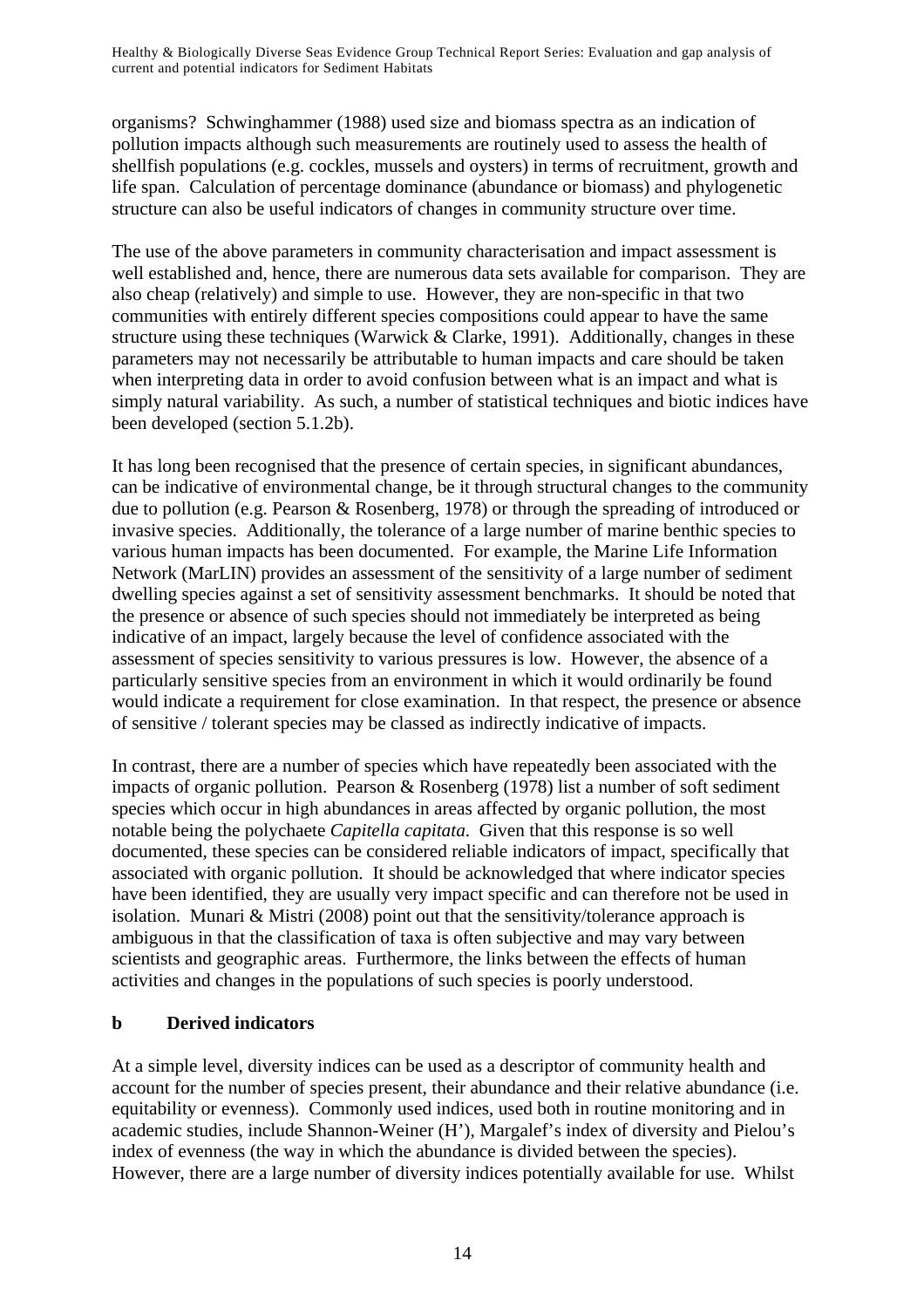diversity indices can be simple to measure, widely applicable and easy to communicate, their use has been widely debated (e.g. Washington, 1984). For example, an "equitable" distribution of numbers would not necessarily mean that the ecosystem is not under pressure of any disturbance. For instance, the reestablishment of tolerant species after an episode of acute pollution would result into an average diversity with a high equitability. The assessment would then be biased. Therefore it is also necessary to consider the taxonomic composition of the community.

Furthermore, high diversity is regarded within the Water Framework Directive as equating to good ecological status and, in some countries' implementation of the WFD, high ecological status is defined by Shannon-Wiener diversity values (H') of >4. However, estuaries or transitional waters are naturally low in diversity due to the generally unfavourable environmental conditions to which estuarine species have adapted. As such, using this classification, the ecological status of estuaries would be considered moderate or low when in fact they were functioning normally. Munari & Mistri (2008) also found this to be the case for Adriatic lagoons. This anomaly has been termed the Estuarine Quality Paradox, whereby the natural features of estuaries appear to reflect the polluted nature of other areas (Elliott & Quintino 2007). Hence the use of indicators showing organic and salinity stress will be unsuitable for estuaries and other transitional waters. This danger of the misclassification of quality status indicates that new indicators will be required for estuaries.

The WFD implementation has led to the development of a number of marine biotic indices although it is of note that these largely apply to soft sediments and tend to be of relevance to organic enrichment or pollution only. Examples include AMBI and M-AMBI (AZTI Marine Biotic Index) (Borja *et al* 2000; Borja *et al* 2004) and its derivatives such as the Infaunal Quality Index (IQI, SNIFFER, 2008a) adopted in the UK, Bentix (Biological Benthic Index, simplified from AMBI, Simboura & Zentos, 2002), the Danish Multimetric Quality Index (DKI, WFD, 2007; Borja *et al* 2009) and the Portuguese Benthic Assessment Tool (P-BAT, Pinto *et al* 2009). The BQI (Benthic Quality Index, Rosenberg *et al* 2004) was developed for use in Sweden and several other indicators have been adopted throughout Europe (Table 1), most of which account for some measure of species richness, abundance, diversity and ecosystem functioning either as a measure of functional or feeding guilds or sensitivity to pollution (particularly organic).

The Infaunal Trophic Index (e.g. Codling & Ashley, 1992) was designed to detect the impact of organic pollution based on the proportional representation of species in different trophic categories although this index has largely been replaced by other indices derived for WFD purposes. A number of other indices have been developed in the past and are outlined in Pinto *et al* (2009). Due to the large number and the fact that many were developed in 1980s/1990s and have now been improved, not all of these indicators have been reviewed here.

The WFD implementation emphasises the use of indicators of community structure, such as diversity, ecological group (based on response to organic enrichment) and abundance which are then combined into multimetric indicators (Quintino *et al* 2006). Munari & Mistri (2008) and Quintino *et al* (2006) reviewed the performance of benthic indicators and found each to give a different indication of ecological status. In only a few cases were the results of different indicators in agreement with each other. Furthermore, Reiss & Kröncke (2005) found that the WFD tools and/or the indices they were based on to be seasonally variable as a result of recruitment and that ecological status could range from good to poor depending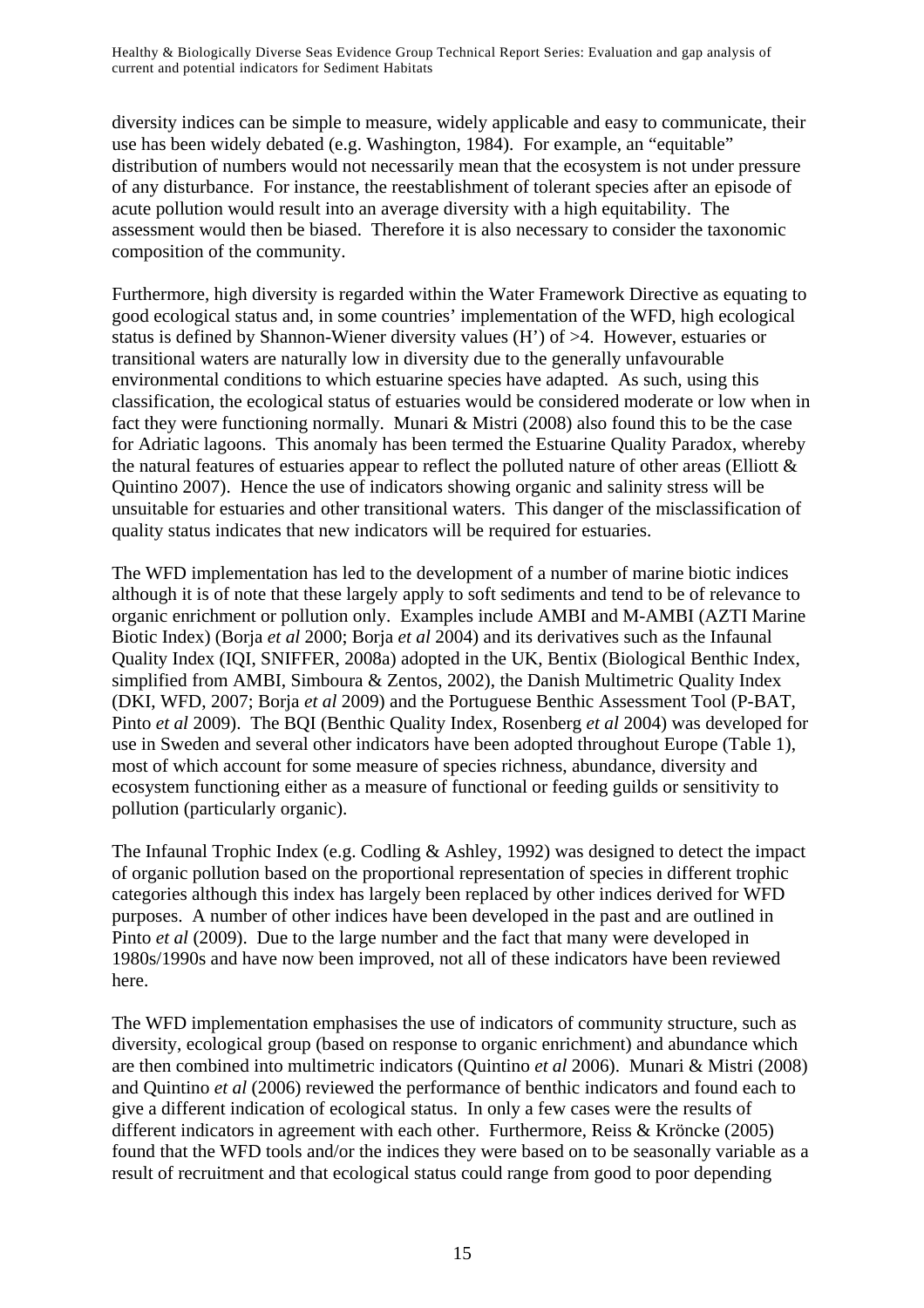upon the season. In particular, the Shannon-Wiener and Hurlbert diversity indices were susceptible and it was recommended that these indices were not used as metrics within WFD tools. They concluded that if there were different and non-consistent responses of the different indices, it would cast doubt in the minds of managers regarding the value of the indices. Additionally, it may also cause confusion over whether or not remediation measures are required. These problems can be minimised by accounting for seasonality in the sampling design, quality assurance schemes and data treatment protocols (e.g. removing juveniles from the analysis). De Jonge *et al* (2006) considered the measure of ecological functioning used in the WFD indicators to be inadequate and therefore the indicators would not be indicative of health in the widest sense. However, it should be noted that WFD tools have undergone significant development since that time (G. Phillips, Environment Agency, pers. comm.).

Pranovi *et al* (2007) stated that marine biotic indices are largely based on the theory of ecological succession (e.g. AMBI, M-AMBI and their derivatives) along an organic gradient, as proposed by Pearson & Rosenberg (1978). A major problem with such indices is that they consider abundances of stress tolerant species which may also be highly tolerant of natural stressors such as the fluctuating conditions in estuaries. As such, low diversity or high numbers of stress tolerant species are not necessarily indicative of an impact (Dauvin, 2007). The above indices were derived from work specifically in subtidal environments. Suitable indicators for coarse sediments, lagoons, estuaries and intertidal areas are still lacking.

A number of indices have been proposed to address this issue, in particular in relation to lagoon systems and other forms of pollution. The Benthic Opportunistic Polychaetes/Amphipods ratio (BOPA, Gomez Gesteira & Dauvin, 2000; Dauvin & Ruellet, 2007) is based on the high sensitivity of amphipods (excluding *Jassa* spp.) compared to polychaetes and has been shown to be effective in relation to PCBs, pesticides, metals and PAH compounds as well as organic enrichment. Similarly, the Benthic Response Index (BRI, Smith *et al* 2001) has proved a useful indicator of chemical pollution. This index was developed in California but could be adapted and tested in UK waters. The indices FINE (Fuzzy Index of Ecosystem Integrity, Mistri *et al* 2007; 2008) and BITS (Benthic Index based on Taxonomic Sufficiency, Mistri & Munari, 2008) have been proposed for non-tidal lagoons in Italy. In particular, FINE incorporates a measure of primary production and may be worth further investigation.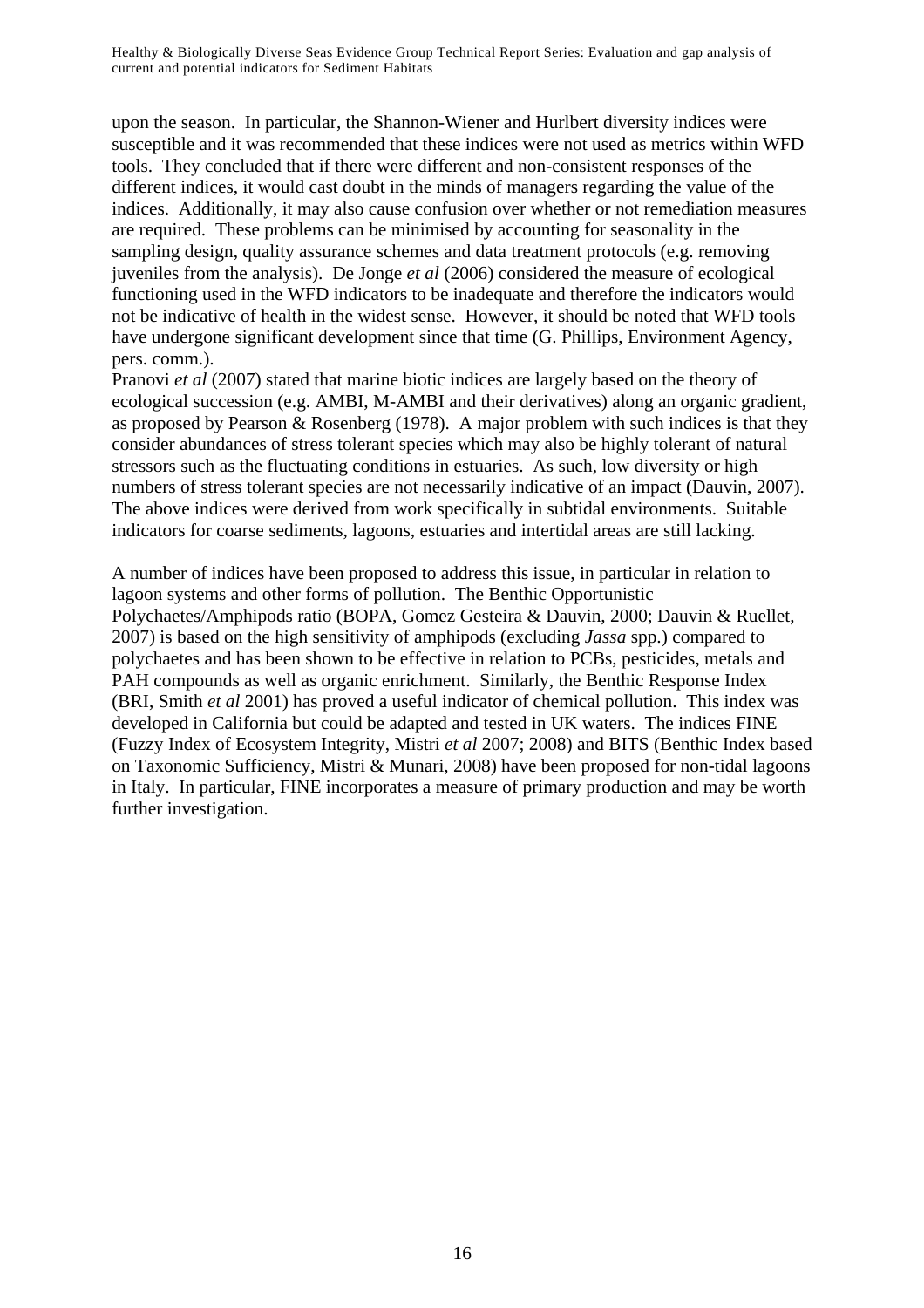|  |  | Table 1. Benthic quality assessment methods proposed and/or approved in Europe |
|--|--|--------------------------------------------------------------------------------|
|  |  |                                                                                |

| <b>Member State and region</b>  | <b>Assessment</b>                |             |     |               |                         |                           |              |                      |                           |         |          |                   |            |                   |                |                       | Reference                           |
|---------------------------------|----------------------------------|-------------|-----|---------------|-------------------------|---------------------------|--------------|----------------------|---------------------------|---------|----------|-------------------|------------|-------------------|----------------|-----------------------|-------------------------------------|
|                                 | method / index                   |             |     |               |                         |                           |              |                      |                           |         |          |                   |            |                   |                |                       |                                     |
|                                 |                                  |             |     |               |                         |                           |              |                      |                           |         |          |                   |            |                   |                |                       |                                     |
|                                 |                                  | <b>AMBI</b> | BQI | <b>Bentix</b> | $\overline{\mathbf{S}}$ | opportunist<br>Sensitive/ | <b>ES100</b> | Shannon<br>diversity | distribution<br>Abundance | Density | Richness | Margalef<br>index | Similarity | Simpsons<br>index | <b>Biomass</b> | <b>Feeding guilds</b> |                                     |
| Estonia (Baltic)                | <b>ZKI</b> index of              |             |     |               |                         |                           |              |                      |                           |         |          |                   |            |                   |                |                       | WFD, 2007; Borja et al 2009         |
|                                 | zoobenthos                       |             |     |               |                         |                           |              |                      |                           |         |          |                   |            |                   |                |                       |                                     |
|                                 | community                        |             |     |               |                         |                           |              |                      |                           |         |          |                   |            |                   |                |                       |                                     |
| Finland (Baltic)                | <b>BBI</b> Finnish               |             |     |               |                         |                           |              |                      |                           |         |          |                   |            |                   |                |                       | WFD, 2007; Borja et al 2009         |
|                                 | <b>Brackish Water</b>            |             |     |               |                         |                           |              |                      |                           |         |          |                   |            |                   |                |                       |                                     |
|                                 | benthic Index                    |             |     |               |                         |                           |              |                      |                           |         |          |                   |            |                   |                |                       |                                     |
| Sweden (Baltic, Atlantic)       | <b>BOI</b> Benthic               |             |     |               |                         |                           |              |                      |                           |         |          |                   |            |                   |                |                       | Rosenberg et al 2004                |
|                                 | <b>Quality Index</b>             |             |     |               |                         |                           |              |                      |                           |         |          |                   |            |                   |                |                       |                                     |
| Denmark (Baltic, Atlantic)      | <b>DKI</b> Danish<br>Multimetric |             |     |               |                         |                           |              |                      |                           |         |          |                   |            |                   |                |                       | WFD, 2007; Borja et al 2009         |
|                                 | Quality Index                    |             |     |               |                         |                           |              |                      |                           |         |          |                   |            |                   |                |                       |                                     |
| Germany (Baltic)                | <b>MarBIT</b> Marine             |             |     |               |                         |                           |              |                      |                           |         |          |                   |            |                   |                |                       | WFD, 2007; Borja et al 2009         |
|                                 | <b>Biotic Index Tool</b>         |             |     |               |                         |                           |              |                      |                           |         |          |                   |            |                   |                |                       |                                     |
| Germany, France, Spain          | M-AMBI                           |             |     |               |                         |                           |              |                      |                           |         |          |                   |            |                   |                |                       | Borja et al 2004; Muxika            |
| (Atlantic), Italy, Slovenia     |                                  |             |     |               |                         |                           |              |                      |                           |         |          |                   |            |                   |                |                       | <i>et al</i> 2007                   |
| (Mediterranean), Bulgaria,      |                                  |             |     |               |                         |                           |              |                      |                           |         |          |                   |            |                   |                |                       |                                     |
| Romania (Black Sea              |                                  |             |     |               |                         |                           |              |                      |                           |         |          |                   |            |                   |                |                       |                                     |
| Norway (Atlantic)               | <b>NQI</b> Norwegian             |             |     |               |                         |                           |              |                      |                           |         |          |                   |            |                   |                |                       | WFD, 2007; Borja et al              |
|                                 | Quality Index                    |             |     |               |                         |                           |              |                      |                           |         |          |                   |            |                   |                |                       | 2009, Josefson et al 2009           |
| Netherlands, Belgium (Atlantic) | <b>BEQI</b> Benthic              |             |     |               |                         |                           |              |                      |                           |         |          |                   |            |                   |                |                       | WFD, 2007; Langenberg $&$           |
|                                 | <b>Ecosystem Quality</b>         |             |     |               |                         |                           |              |                      |                           |         |          |                   |            |                   |                |                       | Troost, 2008; Borja et al           |
| UK, Ireland (Atlantic)          | Index<br><b>IQI</b> Infaunal     |             |     |               |                         |                           |              |                      |                           |         |          |                   |            |                   |                |                       | 2009<br>WFD, 2007; Borja et al 2009 |
|                                 | <b>Quality Index</b>             |             |     |               |                         |                           |              |                      |                           |         |          |                   |            |                   |                |                       |                                     |
| Portugal (Atlantic)             | <b>P-BAT</b>                     |             |     |               |                         |                           |              |                      |                           |         |          |                   |            |                   |                |                       | Borja et al 2009; Pinto et al       |
|                                 | Portuguese                       |             |     |               |                         |                           |              |                      |                           |         |          |                   |            |                   |                |                       | 2009                                |
|                                 | <b>Benthic</b>                   |             |     |               |                         |                           |              |                      |                           |         |          |                   |            |                   |                |                       |                                     |
|                                 | <b>Assessment Tool</b>           |             |     |               |                         |                           |              |                      |                           |         |          |                   |            |                   |                |                       |                                     |
| Greece, Cyprus (Mediterranean)  | Bentix                           |             |     |               |                         |                           |              |                      |                           |         |          |                   |            |                   |                |                       | Simboura & Zentos, 2002             |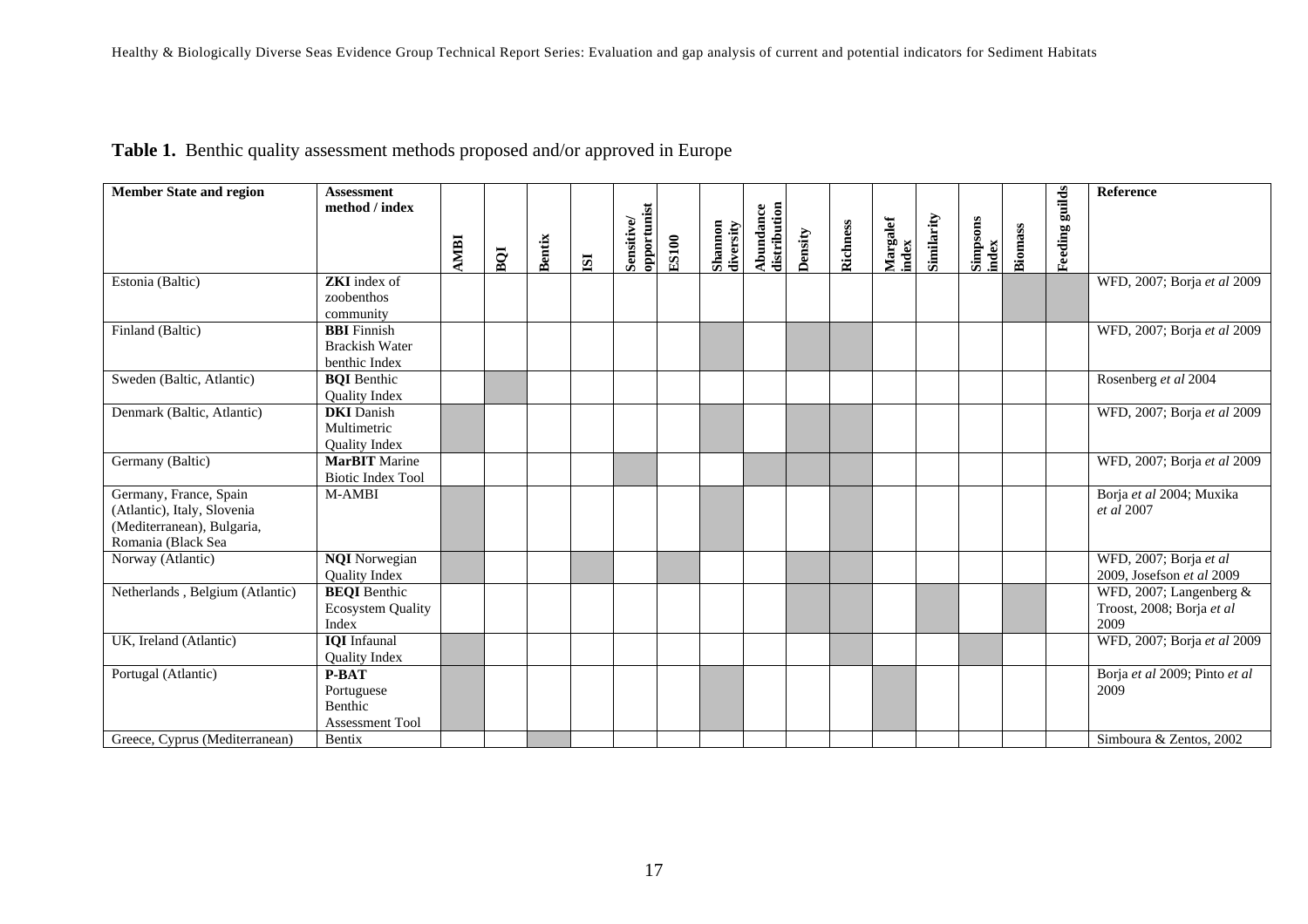A number of numerical and statistical techniques are also available for detecting impacts on the sedimentary environment. Warwick & Clarke (1995) proposed the use of taxonomic distinctness as a means of detecting environmental change. This is a measure of the taxonomic spread of species, rather than the numbers of species. Warwick & Clarke (1995), claim that the technique is independent of sample size and sampling effort, it can be used with simple non-quantitative species lists, and there are possibilities of testing for representativeness using permutation tests. Average taxonomic distinctness (AvTD) is a measure of the average degree to which species in an assemblage are related to each other. Variation in taxonomic distinctness (VarTD) is a measure of the degree to which certain taxa are over- or under-represented in samples. For both indices, a simple permutation test of the hypothesis that the species inventory has a taxonomic structure that is representative of the full biodiversity can be constructed. Major advantages of these techniques include their immunity to sampling effort and sample size and the ability to test departure of the index from expectation. These indices are responsive to changes in environmental quality whilst remaining relatively insensitive to differences in habitat type (Cooper *et al* 2008). Because these indices focus on phylogenetic diversity rather than species richness, they can be considered to be more closely related to functional diversity since a phylogenetically diverse community includes a more diverse range of biological traits (Cooper *et al* 2008).

Bremner *et al* (2003) and Marchini *et al* (2008) used Biological Traits Analysis (BTA) to describe ecological functioning of marine benthic communities. BTA incorporates information on species distributions and their biological characteristics to give a summary of the biological trait composition of a community. This provides an indication of the relationship between organisms and their environment and can be used to determine the impacts of anthropogenic activities on marine benthic systems. This is an indicator of functional diversity which can be reduced in environments impacted by human activities.

Graphical techniques include the use of the log-normal distribution (Gray, 1979; 1981) and the use of k-dominance curves (Lambshead *et al* 1983; Magurran, 1988), where cumulative percent dominance (in terms of abundance or biomass) is plotted against the species rank, on a logarithmic scale (Warwick, 1986). Warwick (1986) proposed a variation on the use of these curves whereby the abundance and biomass curves were overlaid on the same graph. This method is known as the ABC (abundance-biomass comparison) method and is based on the assumption that unstressed or stable environments are characterised by one, or few large species, each represented by few individuals. Whilst these species are rarely the numerical dominants in marine or estuarine communities, they are dominant in terms of the biomass. In contrast, stressed communities are characterised by high numbers of short lived r-strategists with small body size, a high reproductive capacity and a variable population size. Clarke (1990) suggested that the distance between the abundance and biomass curves would be indicative of the degree of stress to which a community was subjected and derived a statistic 'W' to describe this. Like all techniques, this also has its drawbacks, particularly in relation to recruitment events (although consideration of seasonality in the sampling design and data treatment protocols such as the removal of juveniles may minimise these effects). For example, the recruitment of high numbers of polychaetes (a natural occurrence) may lead to high abundance but low community biomass, thus falsely indicating stress (Dauer *et al* 1993). For this reason, the technique is not particularly suitable for use in estuaries.

Raffaelli & Mason (1981) proposed the Nematode:Copepod ratio as an indicator of pollution although its validity was widely debated and the technique was criticised for being over generalised (Coull *et al* 1981). Nematodes and copepods are two of the most dominant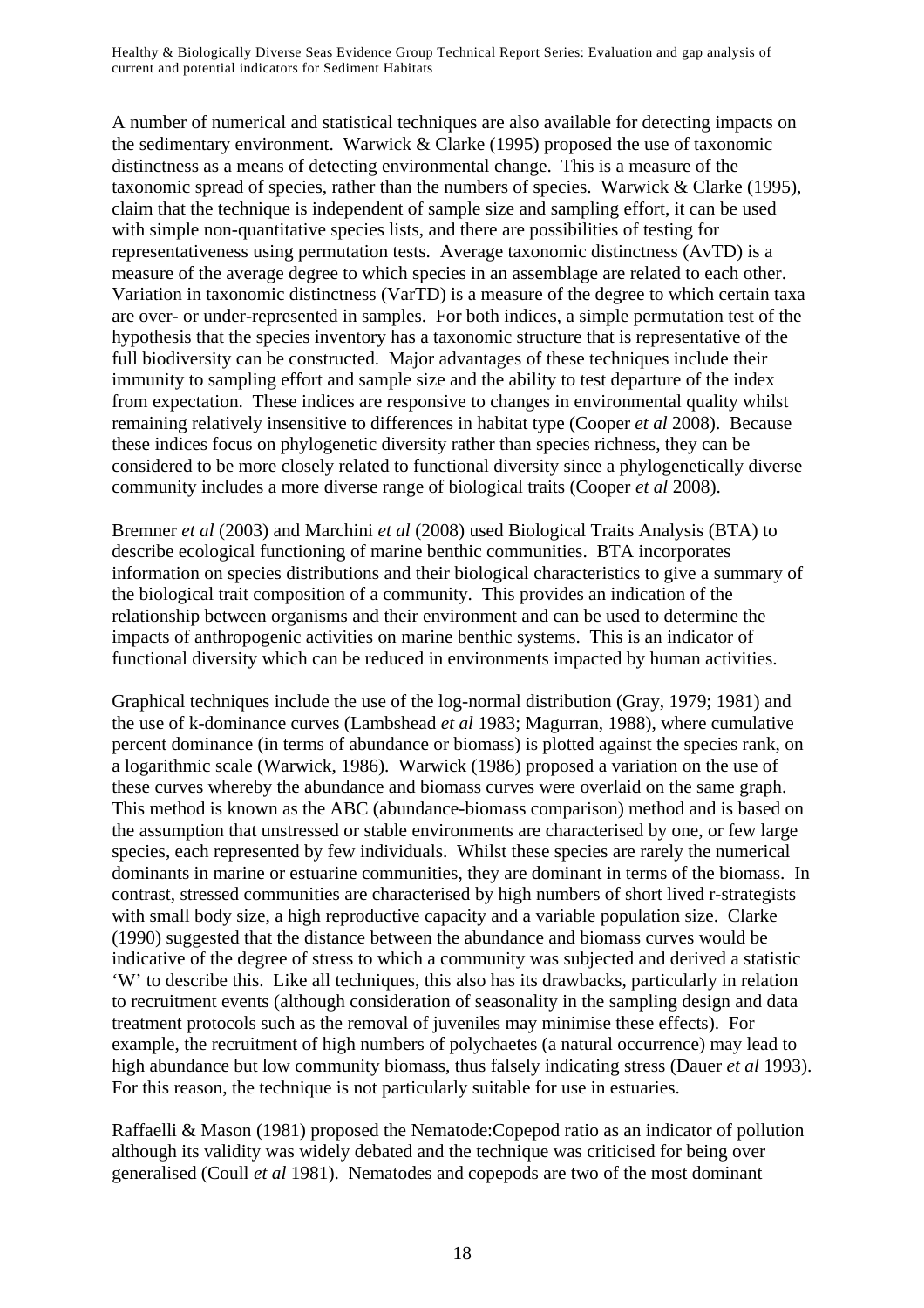meiobenthic groups and it was proposed that a high nematode/copepod ratio would be indicative of environmental stress due to the higher sensitivity of copepods. However, there are difficulties in separating the effects of pollution from those of other environmental variables (e.g. sediment granulometry, seasonality) (Warwick, 1981). This is also an example of another technique developed to detect the effects of organic enrichment which does not perform well in relation to other types of pollution (Lee *et al* 2001).

### **3.1.3 Biological indicators – marine angiosperms and algae**

The Water Framework Directive identifies marine angiosperms (seagrasses and saltmarsh) as one of the biological quality elements to be used for defining the ecological status of subtidal (seagrasses) areas. Monitoring of angiosperms generally involves recording of spatial extent and distribution, either by in-situ mapping techniques, or by remote sensing techniques, the accuracy of which is continually improving. Other, more habitat-specific indicators are discussed below.

Seagrasses are a particularly useful monitoring tool because of their sensitivity to human impacts (Short & Wyllie-Echeverria, 1996; Foden, 2007). Hence, changes in taxonomic composition shoot density, spatial distribution and spatial extent of seagrass beds (including species of *Zostera* and *Ruppia*) can act as indicators of disturbance (Foden & Brazier, 2007). It is of note that the presence of *Zostera* is seasonal and this should be considered in any monitoring plans and in the interpretation of the data. It should be noted that the absence of seagrass does not necessarily indicate poor ecological status and that determination of reference conditions, changes in which may be indicative of impact, is largely based on expert judgment. Historically, there has not been a national monitoring programme for seagrasses and monitoring on a local scale has therefore involved a variety of methods. Therefore, at present, reliable comparison between areas is not possible (Foden & Brazier, 2007).

With respect to intertidal seagrass assessments, members of the North East Atlantic Geographical Intercalibration Group (NEAGIG) Marine Plants Expert group have agreed a common matrix for allocating status. This matrix combines both losses of species and degradation in the % cover (measured as % cover of seagrass within a quadrat, as shoot counting is not practical in intertidal environment). The intercalibration matrix covers both situations where naturally either two or three species of seagrass are found within either a type or where there are differences within types in specified geographic areas (UKTAG, 2007).

Saltmarsh habitats are also sensitive to perturbation with changes in spatial extent, zonation and species diversity being indicative of disturbance (Best *et al* 2007). Pressures such as nutrient enrichment, physico-chemical changes and the high abundances of macro algae, in combination, can lead to habitat fragmentation and ultimate loss of saltmarsh (Best *et al* 2007). As with many classification tools used for the Water Framework Directive, the saltmarsh classification tool requires determination of reference conditions – areas of saltmarsh showing no signs of significant impacts of Human activity.

Unfortunately, due to historical land claim, coastal defence and flood control, determination of reference conditions according to this criterion is not possible. Therefore, reference conditions are based on those areas where the effects of historical land claim are considered to have stabilised. Any decline against this baseline, beyond natural variation in line with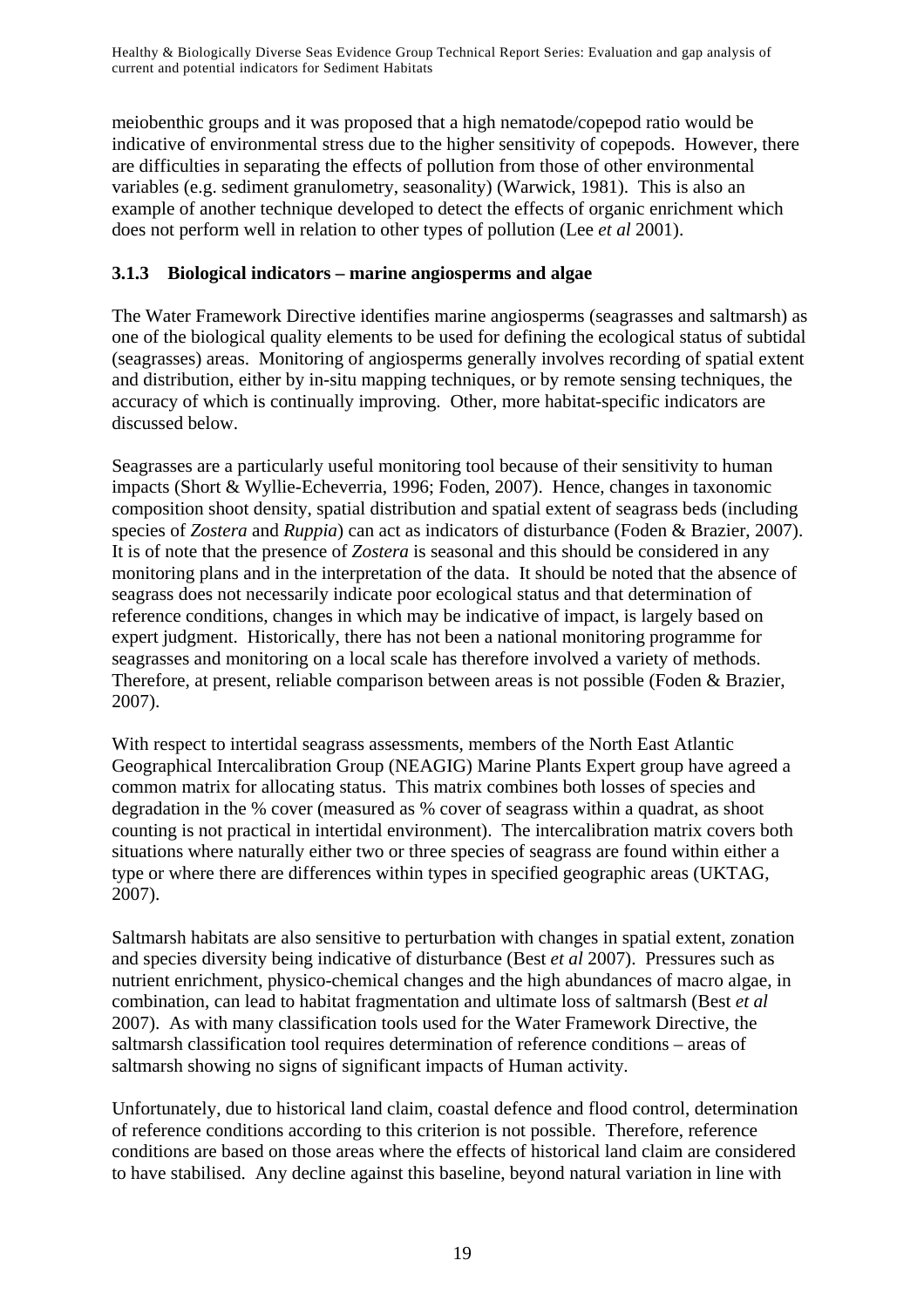cyclic erosion and deposition patterns, would be considered undesirable (Best *et al* 2007). The elements of the saltmarsh classification tool include spatial extent and distribution, physical structure in terms of creeks and salt pans, vegetation structure (zonation and sward structure) and species composition. Whilst further work is needed to improve the understanding of saltmarsh dynamics, their sensitivity to a number of pressures, particularly habitat modification, is well known. This, together with the simplicity of methods which can be used to characterise saltmarsh habitats, makes them an effective indicator of environmental change.

The Water Framework Directive states that macroalgae are a biological quality element to be used in defining the ecological status of a transitional or coastal water body. In the UK, the spatial distribution, extent and frequency of occurrence of opportunistic algal mats (excessive algal growth) respond to changes in nutrient status and problems of eutrophication, toxic substances and most importantly to habitat modification and general stress (Wells *et al* 2007). These parameters are particularly recorded by the conservation agencies responsible for monitoring the condition status of designated SACs but also form part of the WFD macroalgal monitoring tool. Due to the rapid response of algae to high nutrient concentrations, together with the ease of measurement and the large geographic area over which this effect can be identified, this is considered a useful indicator of the health of intertidal sediment habitats. However, opportunistic algal species occur naturally and their presence, or the absence of other macroalgal species, does not necessarily indicate poor ecological status (Scanlan *et al* 2007).

The opportunistic macroalgae tool uses a multi-parameter index for the purposes of assessing the condition, including the total extent of macroalgal bed; the cover of available intertidal habitat; biomass of opportunistic macroalgal mats; biomass over the available intertidal habitat; and proportion of entrained algae (SNIFFER, 2008b). Overall, the assessment of macrophytes and macroalgae is considered a valuable indicator of environmental change or perturbation due to their responsiveness to change. In particular, the excessive growth of opportunistic algae is a direct and specific pressure indicator (nutrient input) which is also indicative of state and impact. Additionally, there are a variety of reliable and, often, inexpensive techniques which can be employed in monitoring. The accuracy of these techniques is improving over time and, as our understanding of the ecological functioning of these systems improves, there is potential for further development of their use as indicators.

Whilst they are expensive and require a combination of spring tides and excellent weather conditions (principally visibility and no/minimum cloud cover), remote sensing techniques provide a rapid and accurate indication of environmental quality over large areas at a spatial scale which it would not be possible to survey by other means. For example, the Environment Agency have used CASI (Compact Airborne Spectrographic Imager) (Environment Agency, 2007) to determine the spatial extent of opportunistic macroalgal mats in several estuaries in relation to eutrophication studies. This technique was used in the Humber estuary where the opportunistic macroalgal coverage was determined as 0.8% for the whole estuary (Mazik *et al* 2008). Ground truth data, collected during the same week as the CASI flights indicated a total opportunistic macroalgal coverage of 2.4% (Mazik *et al* 2008). Considering the difference in the spatial scale of the two surveys, the agreement of these two values can be considered good, highlighting the accuracy of the technique. In particular, this technique has been refined in recent years and errors (e.g. confusion between diatoms and green algae) are no longer a problem.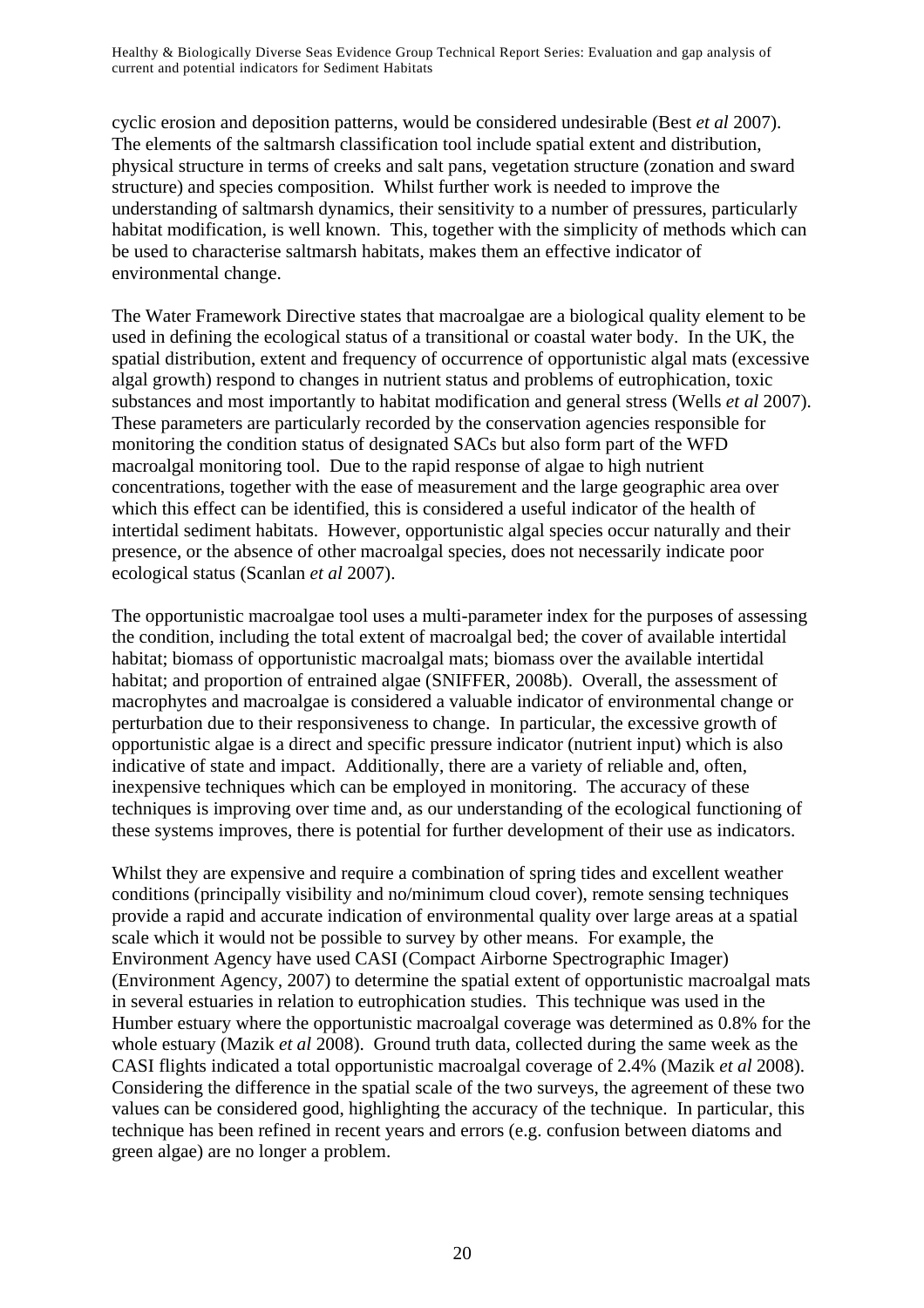### **3.1.4 Species status indicators (e.g. BAP / OSPAR / Red List species)**

Species status indicators applicable to marine sediment environments have been derived from International, Europe wide and UK conservation lists. OSPAR adopted Annex V to the Convention and the associated Biodiversity Strategy in 1998. A Biodiversity Committee was subsequently established to deliver the Strategy and has embarked on a series of work streams to help achieve this, including listing species and habitats which are threatened or in decline, and for which action is considered a matter of priority (OSPAR list). For marine sediment environments these species include the Native/Flat oyster (*Ostrea edulis*) and the Icelandic cyprine (*Arctica islandica*) (OSPAR, 2008).

Following recommendation from the Priorities Species and Habitats Review Working Group and the Priorities Review Group, the devolved Governments of the UK published the UK list of priority species (and habitats) in August 2007. This list, a result of the most comprehensive analysis ever undertaken in the UK, contains 1150 species that have been listed as priorities for conservation action under the UK Biodiversity Action Plan (UK BAP) (Maddock, 2008). Of the 87 marine species listed, this review found 15 of relevance to marine sediment habitats which have been discussed further. Species of conservation importance, as detailed by the UK Biodiversity Action Plan, the OSPAR Convention and IUCN Red list of Threatened species associated with intertidal and subtidal sediment habitats are listed in Table 2.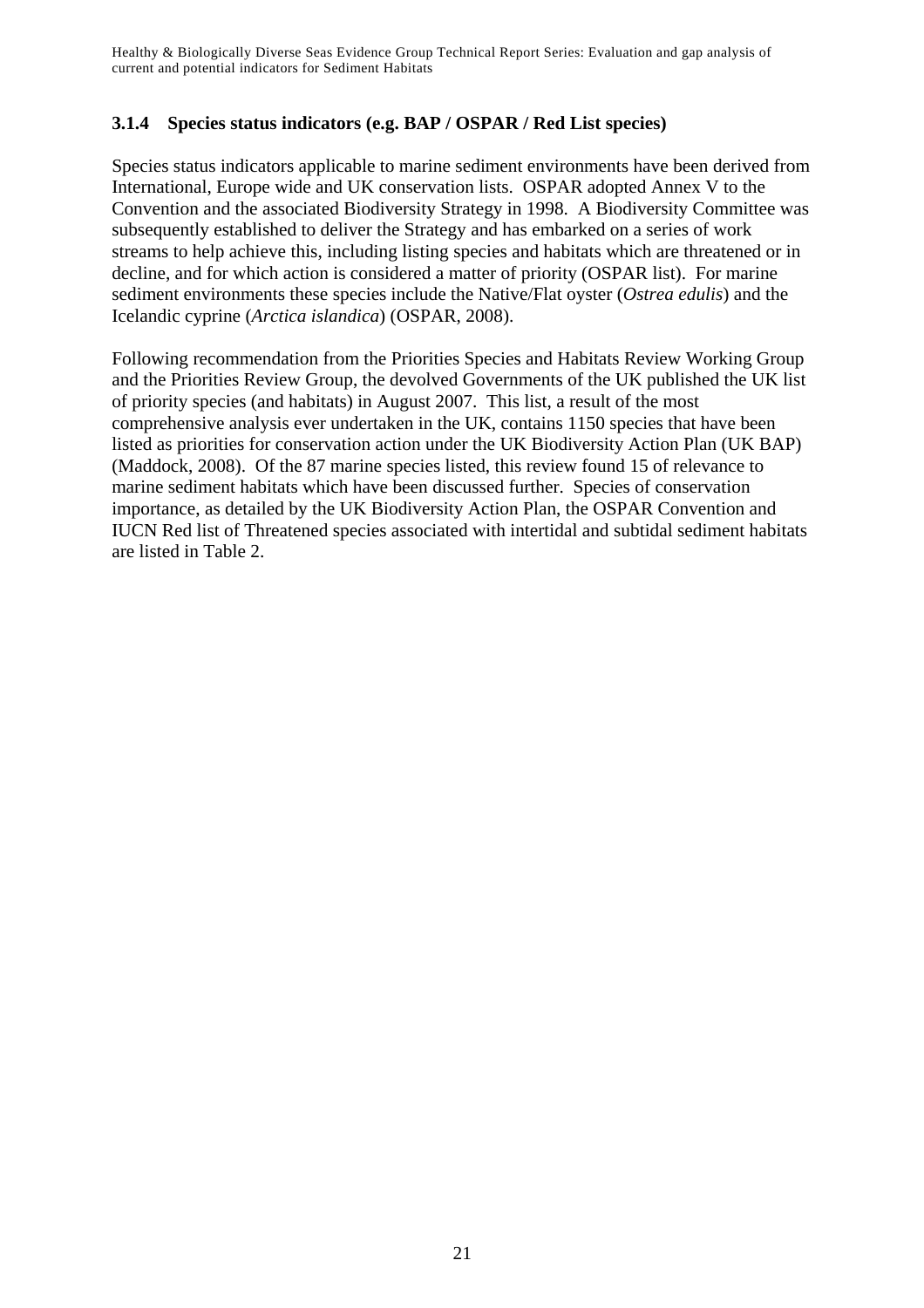|             | <b>Table 2.</b> UK BAP Priority Species (with OSPAR & Red List designations indicated where |  |  |  |
|-------------|---------------------------------------------------------------------------------------------|--|--|--|
| applicable) |                                                                                             |  |  |  |

| Tenella adspersa - Lagoon sea<br>slug      |           | Styela gelatinosa - Loch Goil Sea squirt                          |
|--------------------------------------------|-----------|-------------------------------------------------------------------|
| Atrina fragilis - Fan mussel               | $\bullet$ | <i>Edwardsia timida</i> - Timid burrowing<br>anemone              |
| Dermocorynus montagnei - red<br>alga       | $\bullet$ | <i>Edwardsia ivelli</i> - Ivell's sea anemone                     |
| Cruoria cruoriaeformis - red<br>alga       | $\bullet$ | <i>Arachnanthus sarsi</i> - Scarce tube-dwelling<br>anemone       |
| Anotrichium barbatum - red<br>alga         | $\bullet$ | <i>Pachycerianthus multiplicatus - Fireworks</i><br>anemone       |
| Lithothamnion corallioides -<br>Maerl      | $\bullet$ | <i>Nematostella vectensis</i> (Red List) - Starlet<br>sea anemone |
| Phymatolithon calcareum -<br>Maerl         | $\bullet$ | Ostrea edulis (OSPAR list) - Native or Flat<br>oyster             |
| Funiculina quadrangularis -<br>Tall seapen |           |                                                                   |
|                                            |           |                                                                   |

Traditionally, species indicators focus on determining abundance, biomass and the presence and absence of species to indicate community health and conservation stratus of species. A fuller description of these indicators and parameters used to measure these species are already covered under biological indicators - zoobenthos (please refer to section 5.1.2).

Using species which are long lived and slow-reproducing as an indicator, for example the Sea potato (*Echinocardium cordatum*) and the OSPAR listed Icelandic Cyprine (*Arctica islandica*) as opposed to short lived species (crabs), can show whether human pressure is within limits and seafloor integrity is at a level where the structure and functions of the ecosystems are safeguarded and benthic ecosystems, in particular, are not adversely affected. Specifically, these two species have been used by the Dutch authorities as indicators in the Wadden Sea and the Oosterschelde in relation to physical disturbance caused by fishing (Langenberg & Troost, 2008). The bivalve *Spisula subtruncata* has also been used in The Netherlands as an indicator of staple food for herring and the assessment of Good Environmental Status (Langenberg & Troost, 2008).

Where time series data exist, the Living Planet Index (LPI, Loh *et al* 2005; Collen *et al* 2009) provides a useful tool for showing temporal changes in species abundance. This index is based on General Additive or Chain modelling and is presented as simple time series plot. Advantages include the fact that the calculation allows for missing data and can be used with short time series.

#### **3.1.5 Species status indicators – invasive/introduced species**

The Convention on Biological Diversity (CBD) defines an invasive alien species (IAS) as 'an alien species whose introduction and/or spread threatens biological diversity' (decision VI/23). This describes the naturalisation and unintended spread of unwanted organisms in areas where they have not previously occurred naturally (Richardson *et al* 2000; Jay *et al* 2003; Pysek *et al* 2004). IAS are plants, animals or micro-organisms outside of their natural geographic range whose introduction and or spread threatens biodiversity, food security,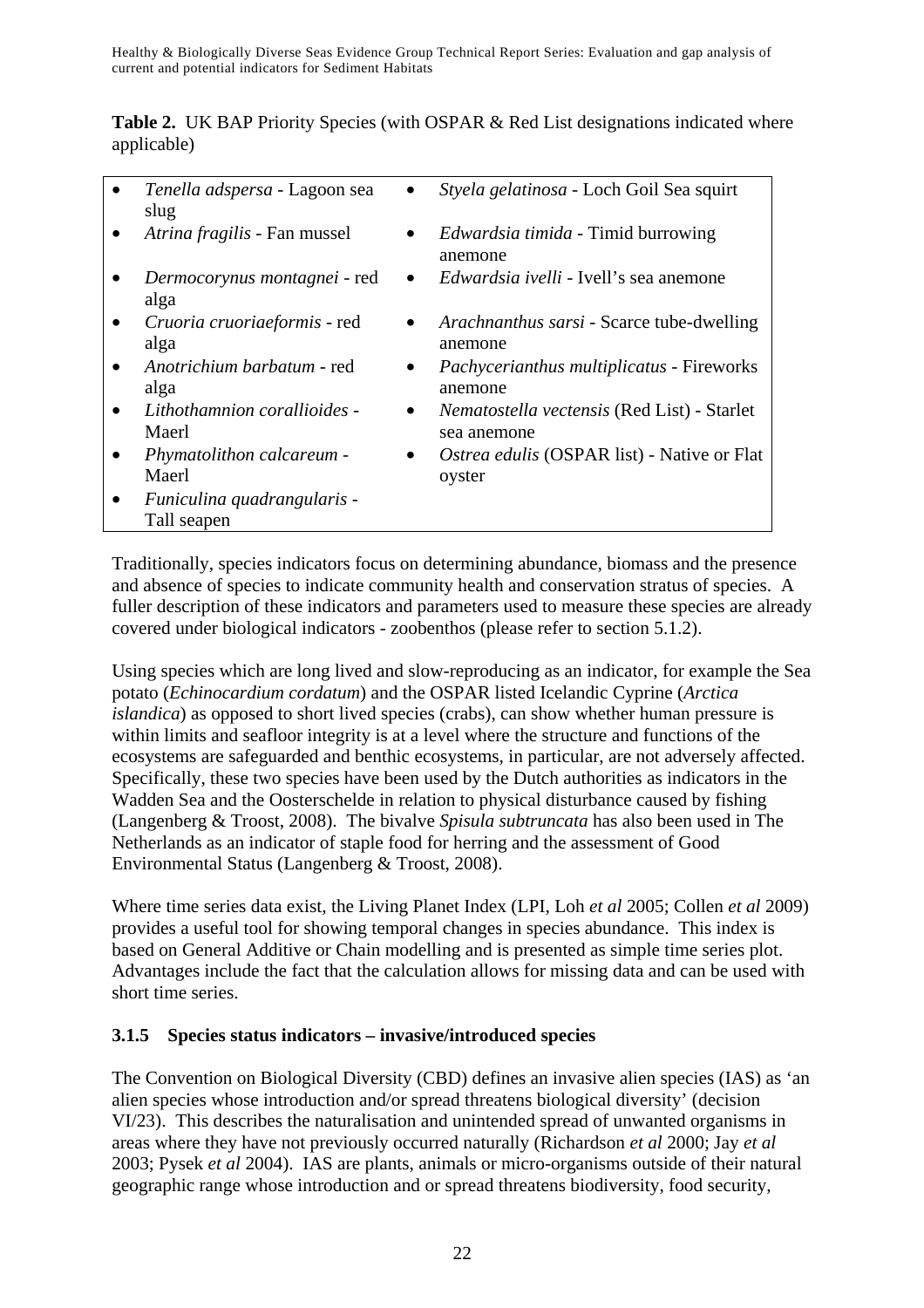human health, trade, transport and or economic development. They pose the second biggest threat to biodiversity globally, and in certain ecosystems notably islands, the greatest threat to biodiversity. IAS has reached all corners of the globe and impact biodiversity in many ways.

Non-native species are introduced to the UK either accidentally or deliberately by a number of activities including tourism, aquaculture through the import and release of fish and bivalves for commercial purposes in new locations, and shipping in the transport and discharge of ballast water and to a lesser extent by the fouling organisms on the hulls of ships. Langenberg & Troost (2008) suggested that assessing the percentage of treated ballast water would provide a useful indication of the potential for the transport of non-indigenous species, since ballast water is one of the main factors responsible for this. Once established in a new region, non-native species may invade new areas adjacent to the occupied area by natural dispersal, with these species then displacing native organisms by preying on them or out-competing them for resources such as for food, space or both.

Under the CBD, the United Kingdom has an international obligation to address the impacts of invasive non-native species. In 2009, the UK Government published the Invasive Non-native Species Framework Strategy for Great Britain (Defra, 2009). Of the 19 most invasive non-native species threatening the marine environment, four can be found in/on sediment habitats or threatening species. These include the Wire weed (*Sargassum muticum*), the Chinese mitten crab (*Eriocheir sinensis*), the Pacific oyster (*Crassostrea gigas*) and the Slipper limpet (*Crepidula fornicata*) (JNCC, 2009a).

At a meeting in 2008, five indicators were agreed by the Global Invasive Species Programme (GISP) expert working group. Of relevance to marine sediment environments is the ecological status indicator which records the number of alien invasive species per country. Other indicators which are more high level management tools include:

- a Red List Index (RLI) for impacts of invasive alien species to show the overall impact of IAS on the extinction risk of species globally. This will be a measure of how fast IAS are driving the world's biodiversity to extinction (and how effectively we are mitigating this).
- Recording the trend in national invasive alien species policy. This would demonstrate the number of national policies relevant to IAS concerns has increased through time as countries acknowledge the IAS problem and commit to responding to this threat.
- Record the trends in international invasive alien species policy. This would also be indicative of the number of international agreements relevant to controlling IAS having increased through time, as have the number of countries party to these agreements.
- Global indicator of biological invasion. This is a composite indicator incorporating the invasion status, national and international policy indicators. It simultaneously provides information on the size of the invasive alien species problem and the policy response to it (GISP, 2008).

The Living Planet Index (Loh *et al* 2005; Collen *et al* 2009) detailed in Section 5.1.4 would also apply here.

## **3.1.6 Biophysical indicators - habitat extent, structure and condition**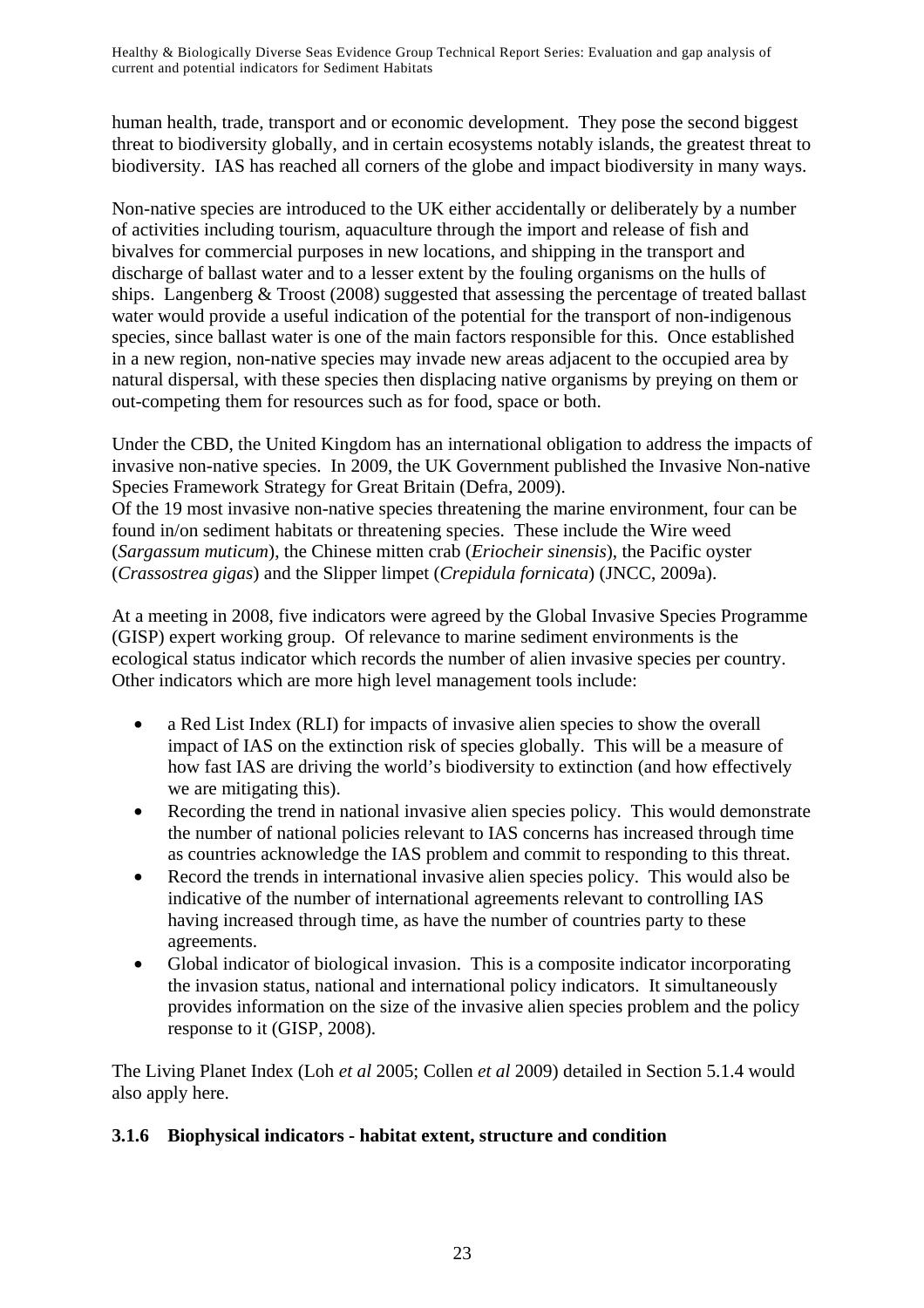A number of sediment habitats have been identified as ecologically important and are protected under the Habitats Directive and/or are listed in the OSPAR List of threatened and/or declining species and habitats. As such, there is a statutory obligation to monitor their condition. Examples of such habitats include intertidal and subtidal seagrass beds, saltmarsh, intertidal mud, sand and gravel/mixed sediment habitats, sand banks, maerl, cobble reef and marine landscape features such as estuaries and lagoons.

Monitoring the spatial extent of these features and habitats is a reporting requirement of the Habitats Directive (Davies *et al* 2001). This enables determination of changes in the spatial distribution and extent of habitats which may reflect physical loss, either to land or change to another habitat type, or physical damage in terms of siltation, abrasion or extraction. Acoustic and remote observation techniques are widely used for characterising sedimentary habitats, spatial patterns in habitat distribution and temporal changes in habitat type. Whilst these techniques are comparatively expensive, involving the use of ships or aircraft, they are well validated and provide a rapid means of assessing habitat extent and physical structure over wide areas. Ground truthing is necessary.

In addition to spatial extent, there is also a requirement to monitor the physical and biological structure of these habitats (e.g. Davies *et al* 2001; Langenberg & Troost, 2008). Many of the indicators applied are listed in sections 5.1.1-5.1.5 and, for example, include number of species, total abundance of organisms and abundance of key species, diversity and/or biotic indices, measures of particle size and sediment quality and macroalgal cover. JNCC (2009b) have recently issued guidelines on the identification and assessment of cobble reef habitats which include measures of the proportion of particles  $>64$  mm and whether the sediment is clast or matrix supported, an assessment of reef extent, height and patchiness and an assessment of dominance by epifaunal species. In addition, topographic or (in subtidal habitats) bathymetric measurements are taken as an indication of the prevailing environmental conditions and the effects of activities such as beach recharge or sand and gravel extraction on seabed morphology. In intertidal environments, measurements of sediment accretion and erosion are often made, particularly in relation to habitat creation or restoration schemes. These measurements are either by direct measurement of erosion and accretion (e.g. Mazik *et al* 2007) or by remote techniques such as LIDAR or dGPS mounted on a hovercraft (e.g. Boyes & Allen, 2007; Stockdon *et al* 2003).

Other indicators indentified by Langenberg & Troost (2008) include measures of seafloor integrity, including measures of physical structure and ecosystem structure and function in relation to physical disturbance caused by fishing. Langenberg & Troost (2008) also identified changes in the dynamic coastline length as a potential indicator for alterations in hydrographical conditions. However, they criticised this suggesting that the relationship between hydrography at sea and coastal defence structures was weak. As such, the indicator was not considered useful in assessing changes to hydrographic conditions and certainly not for assessing marine ecosystem health.

The relationship between biological communities and habitat structure has long been recognised and now forms an important tool for the management and conservation of marine habitats. Connor *et al* (2004) produced a detailed classification of marine habitats, or biotopes and this is now widely used in marine monitoring programmes, particularly in relation to the Habitats Directive. Depending upon the nature of and rationale behind the monitoring programme, the identification and mapping of biotopes can be complementary to and, in some cases, can directly replace (following sufficient ground truthing, particularly in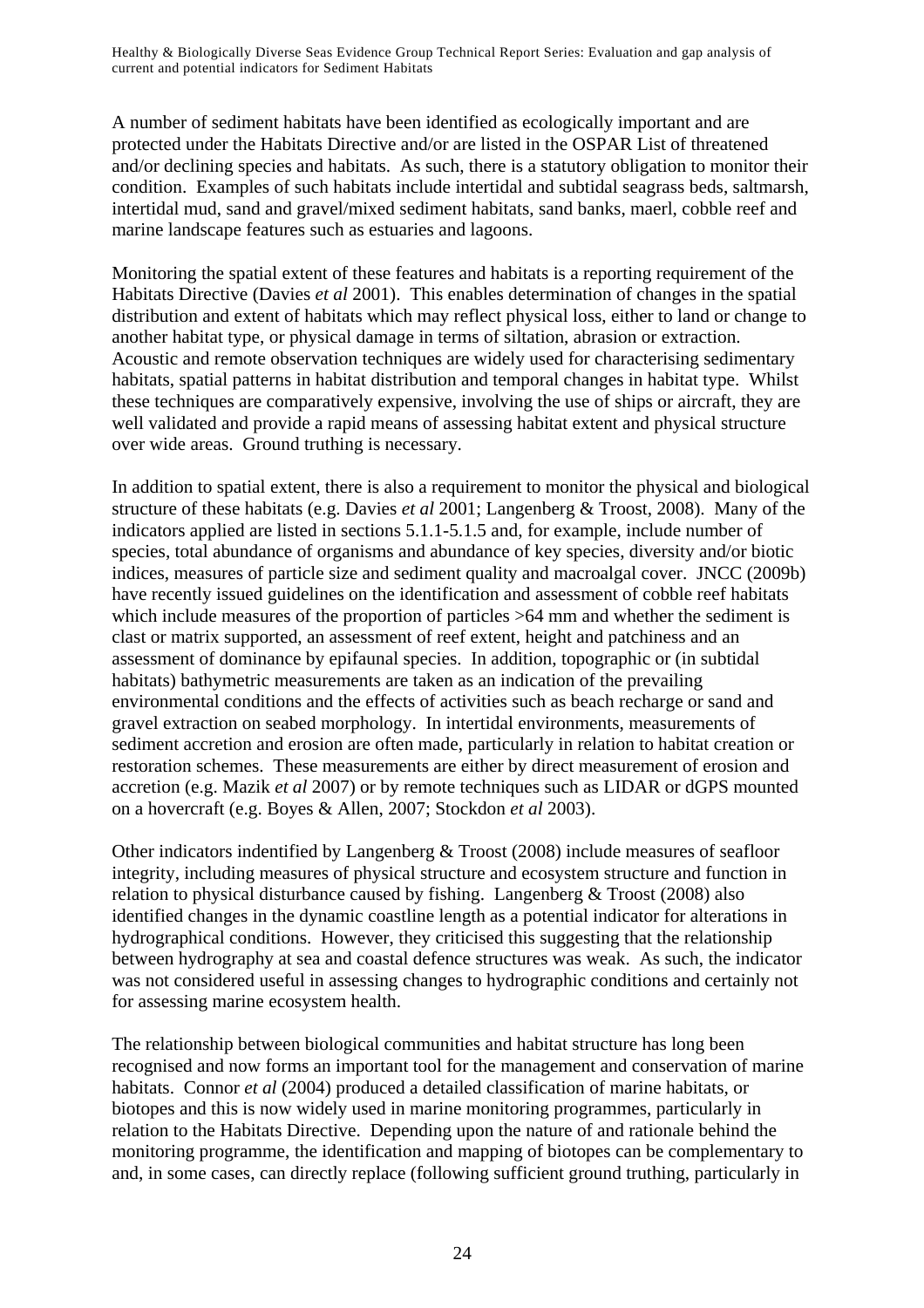sedimentary habitats), some of the more destructive sampling techniques employed to determine the species present, their abundance and biomass. In particular, this is of benefit to ecologically important species such as *Sabellaria spinulosa* and *S. alveolata*, biogenic reef forming species (addressed in theme 6).

Changes in the biotope composition of an area, biotope richness and the spatial distribution of biotopes are all indicative of environmental change, both natural and anthropogenically induced. Furthermore, based on extensive data analysis, specific biotopes and species assemblages have been identified for particular areas or marine sedimentary habitats. Hence, the unexpected appearance or disappearance of a biotope considered to be typical of an area would be indicative of change and would prompt further investigation.

Techniques available for biotope mapping include the use of photography and remote observation techniques (e.g. ROV and acoustic techniques in subtidal areas), and field mapping techniques involving in-situ species identification and estimation of abundance (Davies *et al* 2001). In the case of sedimentary habitats, accurate confirmation of the biotope may also involve core sampling and characterisation of the sediment properties and biological communities in the laboratory.

In summary, biotope mapping and habitat classification allows a rapid assessment of environmental quality or change, which can often be determined in-situ. By reducing the requirement for taking large numbers of samples, the area which can be surveyed is increased. Whilst the field sampling techniques may require a degree taxonomic skill, the data generated are easily communicable to non-scientists. Consequently, biotope mapping is considered to be an extremely valuable indicator but, as with many of the sedimentary/substratum indicators, it will reflect cumulative and often non-specific pressures.

#### **3.1.7 Biomarkers and bioassays**

Biomarkers associated with sediment habitats are less numerous than those associated with species inhabiting rock habitats. Environmental stressors, chemical, physical or biological, have both direct (affecting metabolic pathways and biochemical / physiological processes) and indirect (changing food and habitat availability) effects on biota. Therefore, the assessment of environmental quality can be directly linked with the monitoring of indicators at all levels of biological organization.

A subset of bioindicators, known as biomarkers or biological markers, is generally used to indicate exposure of biota to stressors at lower levels of biological integration (sub-cellular to organism). A number of indicators used as assessment tools for the quality of the marine environment have been proposed as potential indicators for the assessment of the marine biodiversity, by members of the BEEP Project (Biological Effects of Environmental Pollution in marine ecosystems). Although no conclusive links between biomarkers and biodiversity (in relation to most benthic organisms) have yet been established, future evaluation of this category of bioindicators as biodiversity-monitoring tools should be made and their potential inter-calibration with the other biodiversity surrogates should be explored. The use of early warning biomarkers is an example of the precautionary principle and it is assumed that any effects at the cellular or biochemical level in organisms will be translated to higher biological levels (population, community and ecosystem level) if left unchecked. However, the concept of environmental homeostasis implies that systems have an inherent ability to absorb change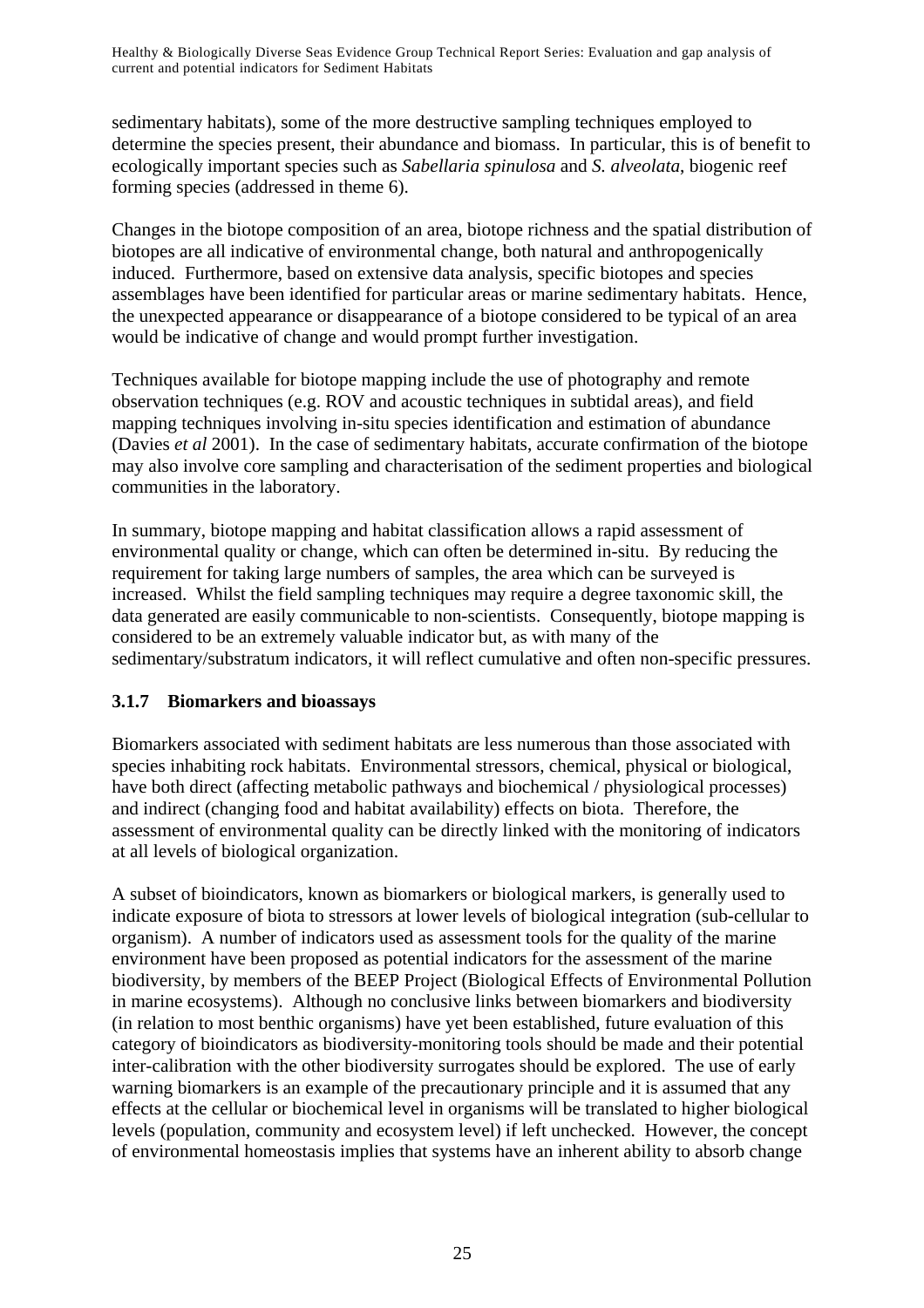and that more variable systems such as estuaries have an even greater ability to absorb natural and anthropogenic stressors (Ducrotoy *et al* In press).

At present, the use of biomarkers does not form a major part of marine monitoring in sediment habitats although techniques examining burrowing behaviour of *Corophium volutator* and *Arenicola marina* are in use as a means of Direct Toxicity Assessment (Roddie, 1997). Rank (2009) used intersex in *Littorina littorea* and DNA damage in *Mytilus edulis* as indicators of harbour contamination in Denmark. Other potentially useful indicators include benthic foramniferal assemblages recorded in relation to pollution (Frontalini, 2009) and population dynamics of the ascidians *Ciona intestinalis, Ascidiella aspersa* and *Styela plicata* (Monniot, 1986). However the latter indicator was deemed unsuitable due to the error associated with its measurement.

Biomarkers are likely to be good for detecting specific impacts, particularly in relation to chemical pollution, and may provide an early indication of stress before impacts are noted at a population and community level. Certain biomarkers, such as detoxification mechanisms, may be indicative of the effects of precise stressors such as heavy metal or trace organics pollution and thus may relate to specific pressures by activities.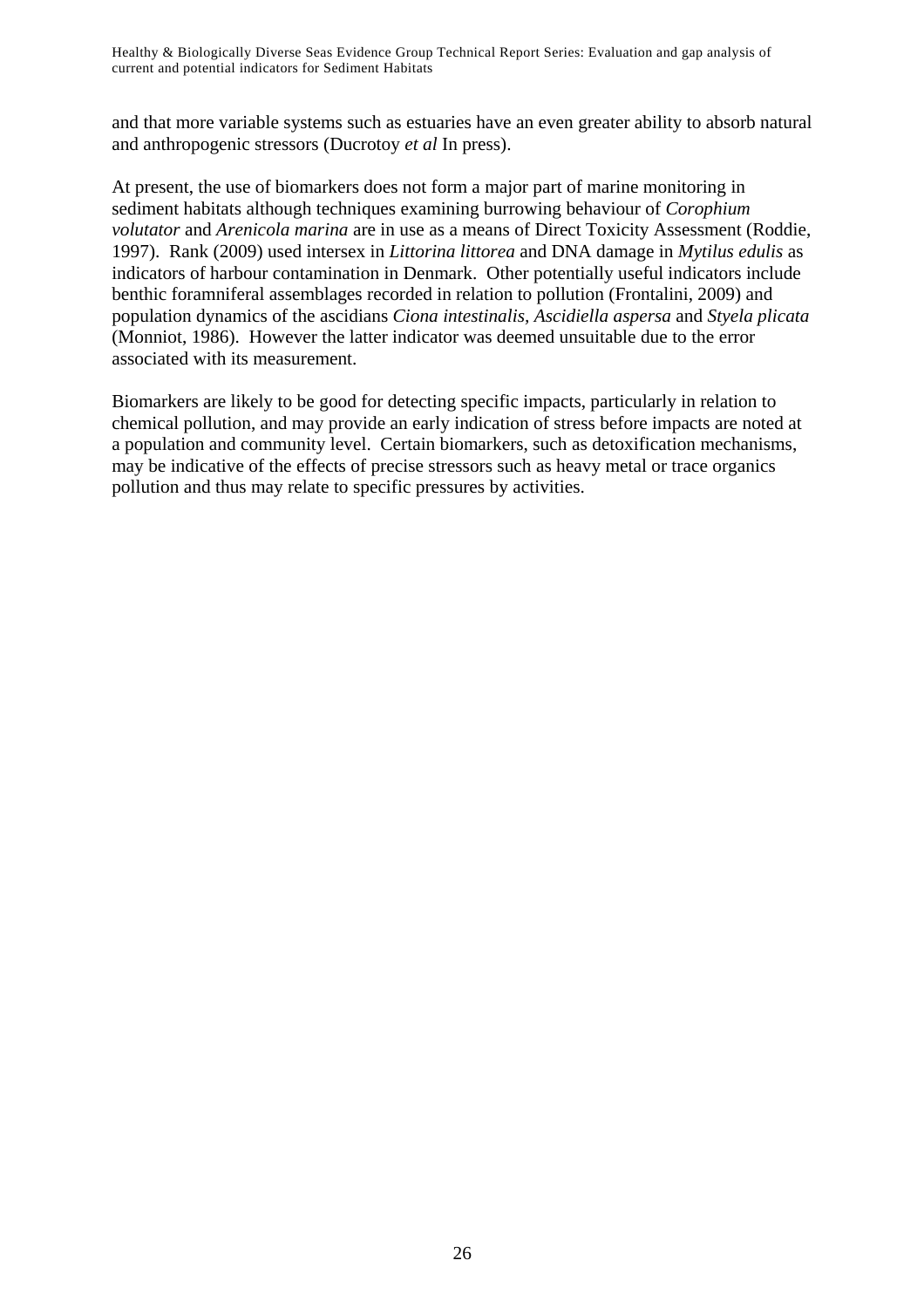# **4 Evaluation of the effectiveness of indicators against standard scientific and economic criteria**

# **4.1 Criteria used to evaluate indicators**

In order to achieve a consistent critical appraisal of all indicators, the indicators for this ecosystem component have been reviewed and scored against the following set of criteria. These criteria have been built into the online indicators database application and the data has been stored electronically.

#### **A** *Scientific criteria*

The criteria to assess the scientific 'effectiveness' of indicators are based on the ICES EcoQO criteria for 'good' indicators. The scoring system is based on that employed within the Netherlands assessment of indicators for GES  $(2008)^3$ . A confidence score of 3 – High, 2 – Medium,  $1 - Low$  is assigned for each question. A comment is given on the reasons for any low confidence ratings in the comment box provided within the database. All efforts have been made to seek the necessary information to answer criteria questions to a confidence level of medium or high.

### **INDICATOR EVALUATION**

#### **i. Sensitivity: Does the indicator allow detection of any type of change against background variation or noise:**

| Score   |         |              |        | Confidence |
|---------|---------|--------------|--------|------------|
| Options | Jsually | Occasionally | Rarely |            |

#### **ii. Accuracy: Is the indicator measured with a low error rate:**

| score   |         |              |        | Confidence |
|---------|---------|--------------|--------|------------|
| Options | Usually | Occasionally | Rarely |            |

If the indicator scores 1 or 2 for question i. or ii. conclude that it is ineffective and do not continue with the evaluation –the indicator will still be stored within the database as considered but will be flagged as 'insensitive, no further evaluation required'

#### **iii. Specificity: Does the indicator respond primarily to a particular human pressure, with low responsiveness to other causes of change:**

| <b>Score</b> |         |              |        | Confidence |
|--------------|---------|--------------|--------|------------|
| Options      | Jsually | Jecasionally | Rarelv |            |

 $\overline{a}$ <sup>3</sup> Langenberg. V.T. & Troost T.A. (2008). Overview of indicators for Good Environmental Status, National evaluation of the Netherlands.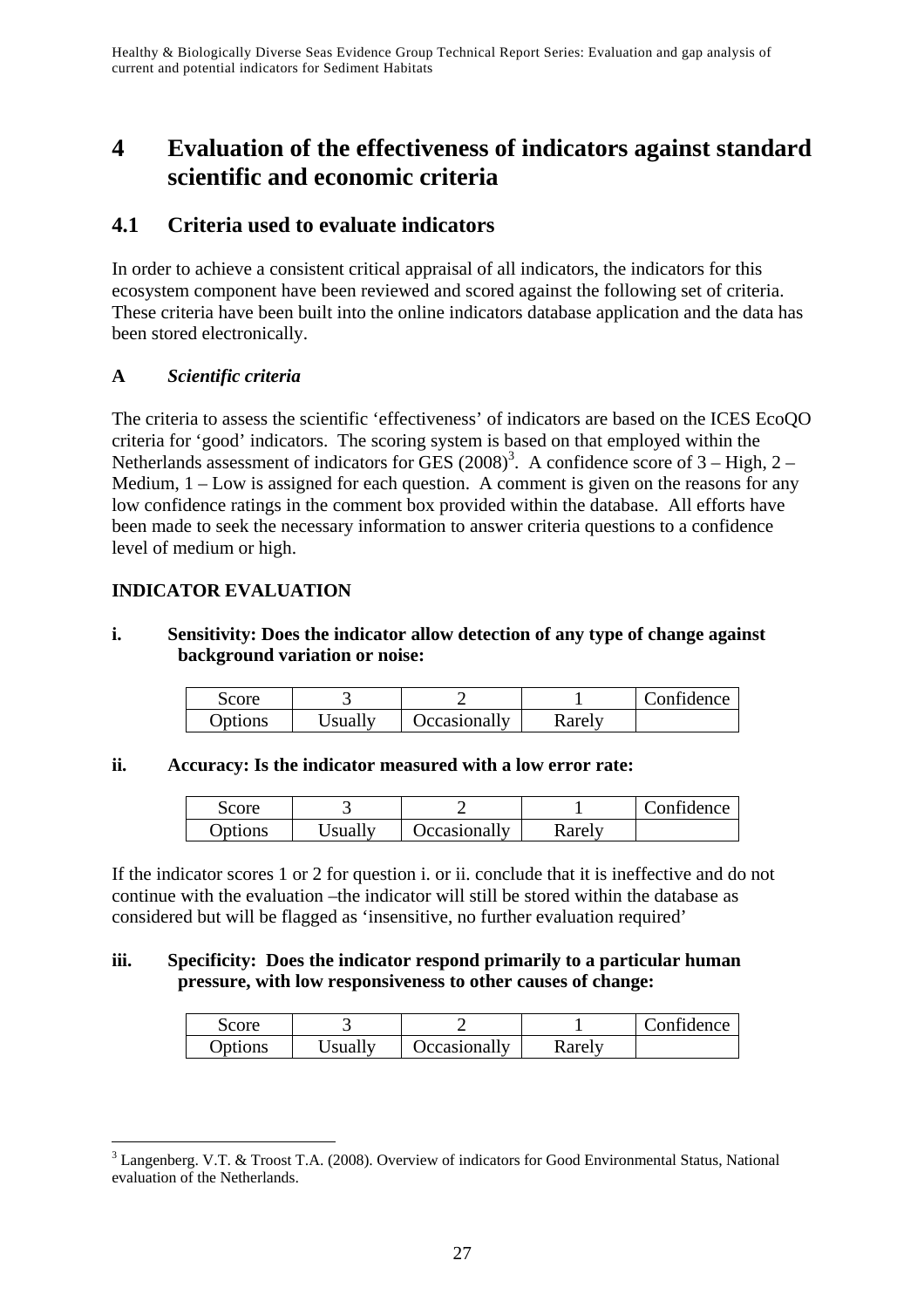#### **iv. Performance:**

For questions 4a-f, if a score of 1 is given, please consider if the indicator is of real use. Please justify (within the report) continuing if a score of 1 is given.

The following criteria are arranged with descending importance:

#### **a Simplicity: Is the indicator easily measured?**

| Score           |         |                     |        | Confidence |
|-----------------|---------|---------------------|--------|------------|
| <b>D</b> ptions | Jsually | <b>Decasionally</b> | Rarely |            |

#### **b Responsiveness: Is the indicator able to act as an early warning signal?**

| Score   |         |                     |        | Confidence |
|---------|---------|---------------------|--------|------------|
| Options | Jsually | <b>Occasionally</b> | Rarely |            |

**c Spatial applicability: Is the indicator measurable over a large proportion of the geographical to which the indicator metric it to apply to e.g. if the indicator is used at a UK level, is it possible to measure the required parameter(s) across this entire range or is it localised to one small scale area?** 

| Score          |         |              |        | Confidence |
|----------------|---------|--------------|--------|------------|
| <b>Options</b> | Jsually | Occasionally | Rarely |            |

#### **d Management link: Is the indicator tightly linked to an activity which can be managed to reduce its negative effects on the indicator, i.e. are the quantitative trends in cause and effect of change well known?**

| score   |         |                     |        | Confidence |
|---------|---------|---------------------|--------|------------|
| Options | Jsually | <b>Occasionally</b> | Rarely |            |

**e Validity: Is the indicator based on an existing body or time series of data (either continuous or interrupted) to allow a realistic setting of objectives:** 

| Score          |         |                     |        | Confidence |
|----------------|---------|---------------------|--------|------------|
| <b>Options</b> | Isually | <b>C</b> Casionally | Rarely |            |

#### **f Relatively easy to understand by non-scientists and those who will decide on their use:**

| score   |                 |                     |        | Confidence |
|---------|-----------------|---------------------|--------|------------|
| Options | <b>J</b> sually | <b>C</b> casionally | Karelv |            |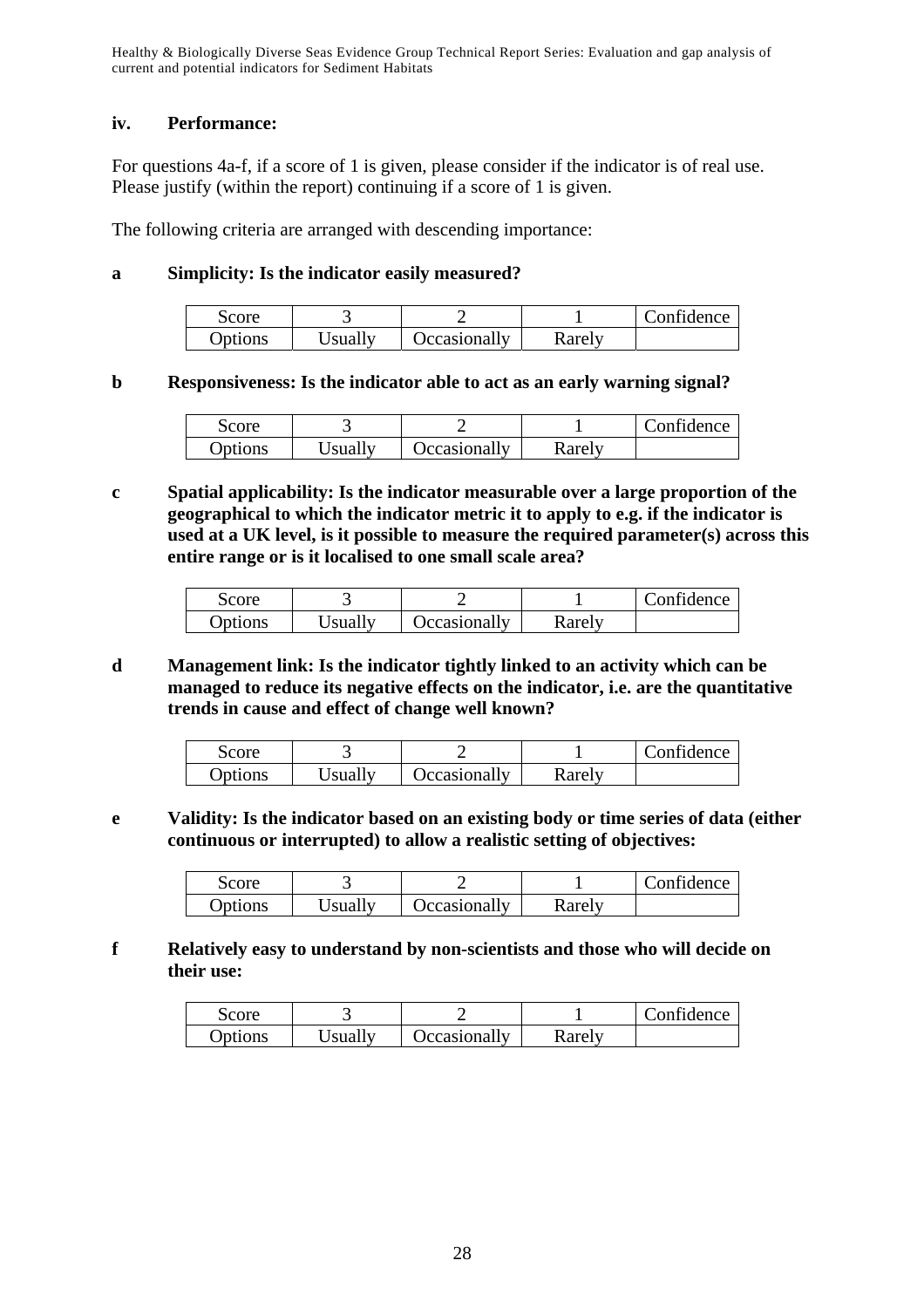#### *Thresholds for scientifically poor, moderate and good indicators:*

Combine indicator evaluation scores for:

- 1. Sensitivity
- 2. Accuracy
- 3. Specificity
- 4. Performance

| <b>Evaluation Score</b>   | <b>Indicator 'Effectiveness' Category</b> |
|---------------------------|-------------------------------------------|
| $22 - 27$                 | Good                                      |
| $16-21$                   | Moderate                                  |
| 9-15 OR not all questions | Poor                                      |
| completed due to expert   |                                           |
| judgement not to continue |                                           |

Further economic evaluation required - see section B below

#### **B** *Economic criteria*

Having identified the most scientifically robust indicators using the above stated criteria, a further economic evaluation of those most effective indicators (i.e. those falling in the good or moderate categories) is carried out using the criteria stated below.

#### **1. Platform requirements**

| Score   |            |                |                 |               |
|---------|------------|----------------|-----------------|---------------|
| Options | None e.g.  | Limited e.g.   | Moderate e.g.   | Large e.g.    |
|         | intertidal | coastal vessel | ocean going     | satellite or  |
|         | sampling   |                | vessel or light | several ocean |
|         |            |                | aircraft        | going vessels |

#### **2. Equipment requirements for sample collection**

| Score   |               |                 |                |             |
|---------|---------------|-----------------|----------------|-------------|
| Options | Simple        | Limited         | Moderate       | Highly      |
|         | equipment     | equipment       | equipment      | complex     |
|         | requirements  | requirements    | requirements   | method e.g. |
|         | e.g. counting | e.g. using      | e.g. measuring | technical   |
|         | number of     | quadrats on the | physiological  | equipment   |
|         | organisms     | shoreline       | parameters     | operation   |

#### **3. Amount of staff time required to plan collection of a single sample**

| Score  |       |      | -     |        |
|--------|-------|------|-------|--------|
| ptions | Hours | Davs | Weeks | Months |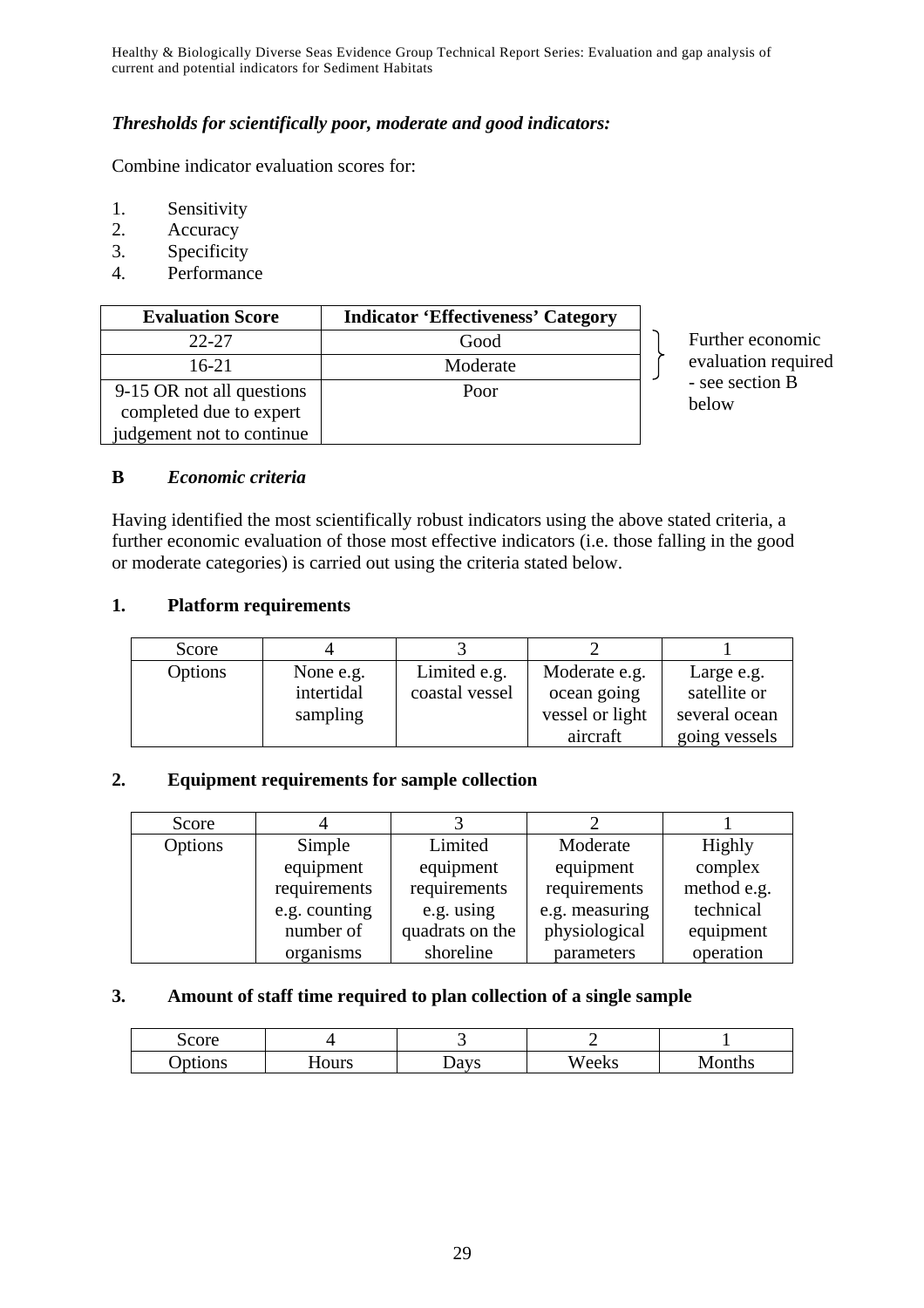#### **4. Amount of staff time required to collect a single sample**

| Score  |       |                                |       |            |
|--------|-------|--------------------------------|-------|------------|
| ptions | Hours | $\boldsymbol{\mathcal{Q}}$ avs | Weeks | onths<br>w |

#### **5. Amount of staff time required to process a single sample**

| score   |       |      |       |       |
|---------|-------|------|-------|-------|
| )ptions | Hours | Days | Weeks | onths |

#### **6. Amount of staff time required to analyse & interpret a single sample**

| Score   |       |                      |       |             |
|---------|-------|----------------------|-------|-------------|
| )ptions | Hours | la ve<br><b>Days</b> | Weeks | onths<br>עו |

#### **7. Amount of staff time required to QA / QC data from a single sample**

| Score  |       |      |       |       |
|--------|-------|------|-------|-------|
| ptions | Hours | Davs | Weeks | onths |

#### *Thresholds for economically poor, moderate and good indicators:*

| <b>Evaluation Score</b> | <b>Indicator 'Effectiveness' Category</b> |
|-------------------------|-------------------------------------------|
| $24 - 28$               | Good                                      |
| 19-23                   | Moderate                                  |
| 7-18                    | Poor                                      |

Those indicators which fall within the **'Good'** or **'Moderate'** economic category will then be tagged within the summary database as 'Recommended' indicators. Indicators can also be 'recommended' via expert judgement even if the evaluation of the indicator does not score well enough to be automatically recommended. This judgement will be justified within the report text.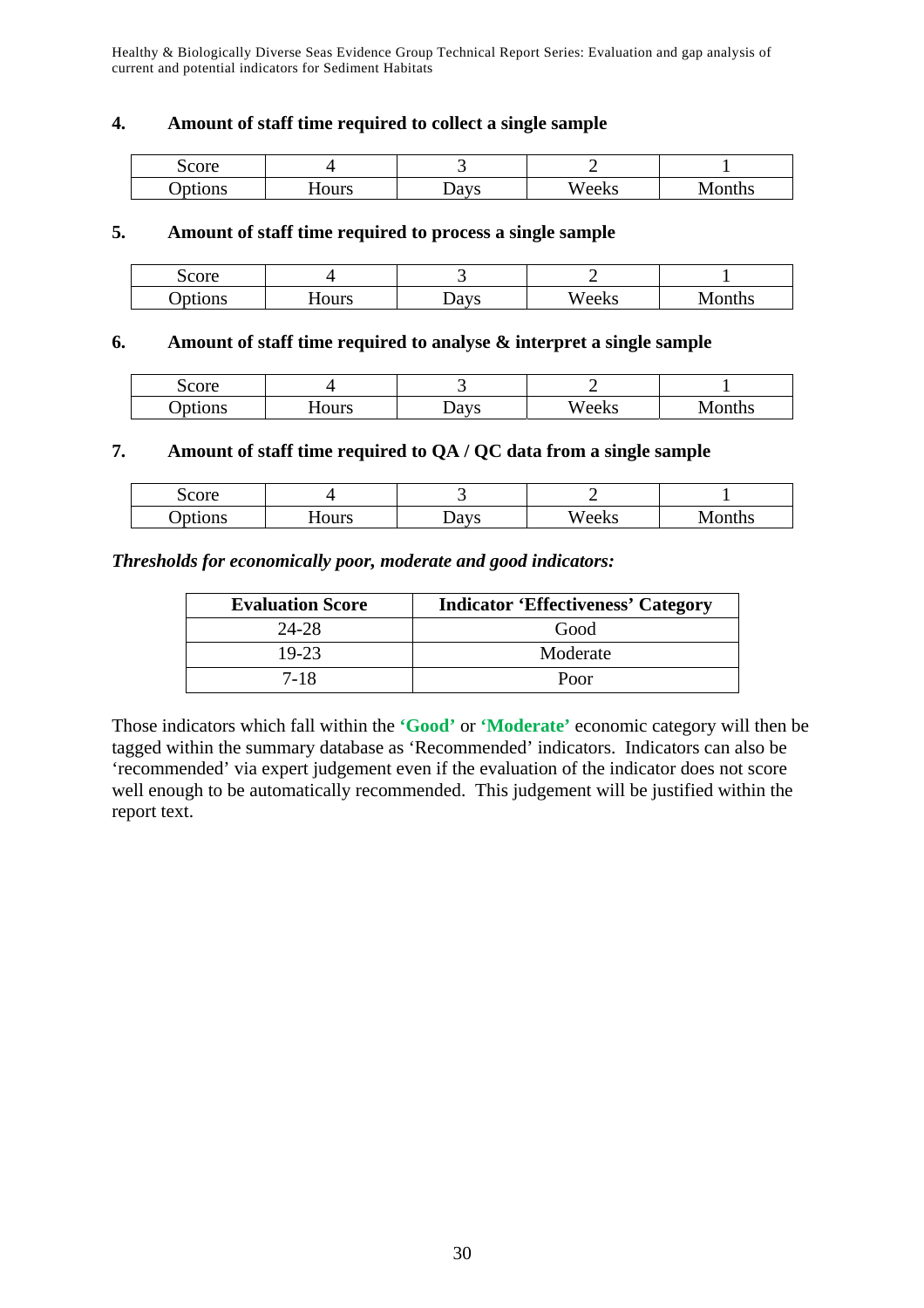# **5 Gap analysis – Review of indicators against relevant pressures and important aspects of ecosystem structure and function**

## **5.1 Review of indicators against pressures and identification of gaps**

Please refer to the associated spreadsheet 'FINAL Sediment Pressure\_APPENDIX 1.xls' which shows the gap matrix for the soft sediment indicators against ecosystem components and pressures. This gap matrix was produced as a tool to aid authors in identifying significant gaps in current or potential indicators i.e. where important pressures on the ecosystem component have no suitable indicators associated with them. All recommended indicators have been prefixed with [R] and the cells containing them are coloured green.

It should be noted that if a single indicator is associated with more than one pressure within the pressures gap matrix, it may mean that this indicator responds to a range of pressures or the synergistic effects of a combination of pressures. Such an indicator would not necessarily be able to detect change which can be attributed to each individual pressure.

The majority of indicators found for intertidal and subtidal sediments were state and impact indicators (also largely indicative of ecosystem structure and/or function) with fewer indicators of pressure being found. However, at least one (and usually several) indicator was found for each pressure relevant to intertidal and subtidal sediments. Those that were found were generally pressure specific and included litter in intertidal and subtidal areas, with parameters such as number of litter items/unit area and type of litter being recorded. Chemical concentrations and redox conditions in sediment are directly indicative of chemical discharge, waste disposal and organic inputs. Particle size distribution and characterisation of the physical properties of the sediment are also pressure indicators which are primarily associated with physical disturbance (smothering, extraction, abrasion, sealing) of the benthic environment, changes in water flow (e.g. as a result of construction work, man-made structures and climate change). However, the physical properties of sediments are influenced by most anthropogenic activities and the pressures they exert and by natural processes. Hence, whilst particle size distribution is a valuable and essential indicator, it is not tightly linked to a particular activity or pressure. Analytical measurements (sieve analysis and laser diffraction) should be accompanied by a physical description and photographs / video footage. This is particularly important in coarse sediments where collecting a representative sample can be difficult. Finally, indicators relating to the spatial extent, distribution and thickness of opportunistic macroalgal mats are a good direct and specific indicator of both the pressure of and impact associated with nutrient inputs. It should be noted that whilst direct inputs of nutrients can be controlled, inputs from the sediment (e.g. resuspension resulting from bioturbation and sediment resuspension) cannot (Sundbäck *et al* 2003).

The following sections detail the pressures of greatest importance to intertidal and subtidal sediment habitats and the state and impact indicators relating to them.

### **5.1.1 Intertidal sediment habitats**

Most pressures associated with human activities are relevant to intertidal sediment. Of particular importance are those pressures associated with climate change and hydrological change which result in changes in water flow patterns, wave exposure and emergence regime. These pressures result in changes to the sediment properties and, hence, the biological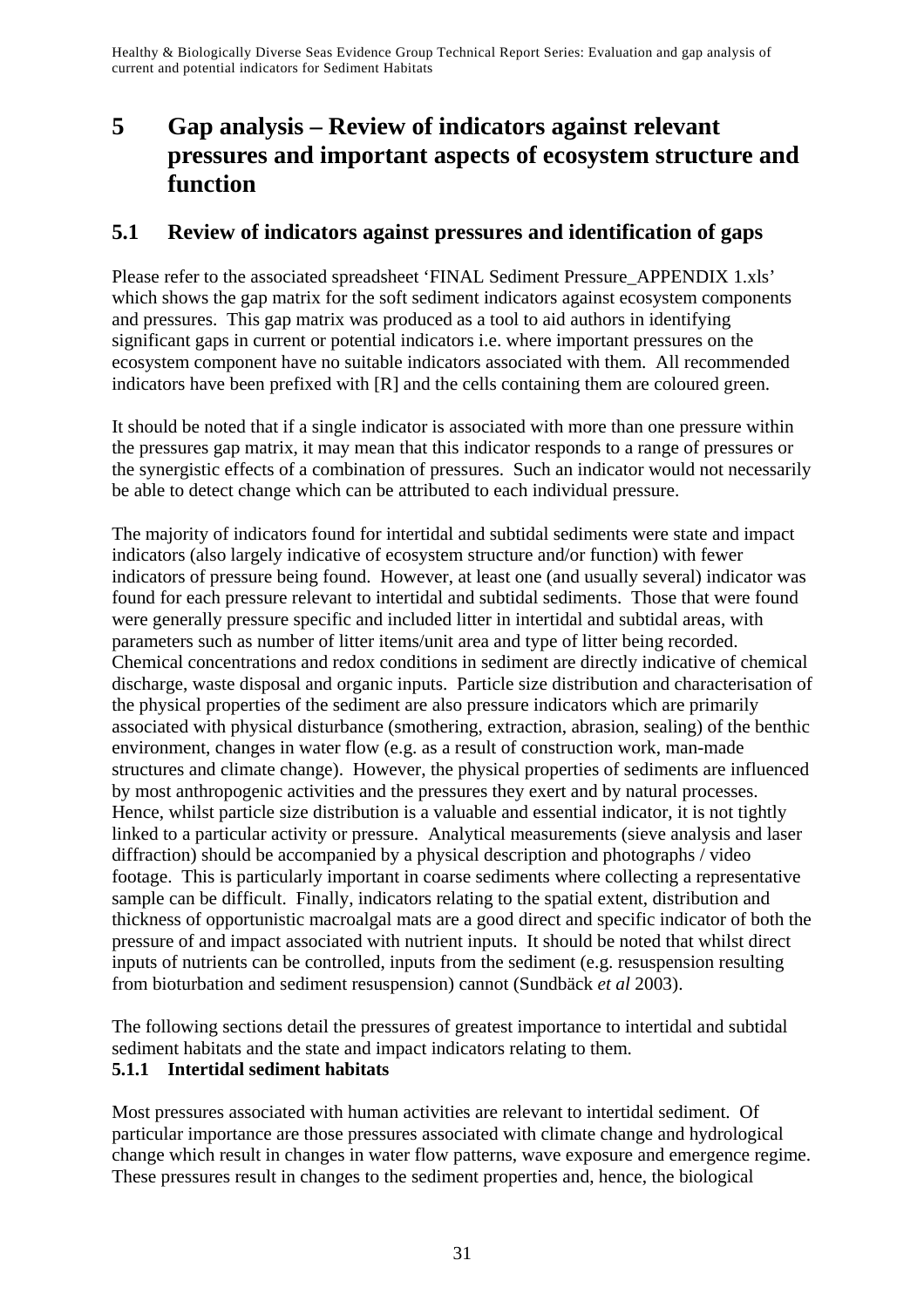communities inhabiting them and potential for nutrient, carbon and contaminant sequestration and cycling. Additionally, changes in emergence regime can result in coastal squeeze in areas which are constrained by infrastructure or sea defences. Effectively this reduces the extent of the intertidal area which impacts upon the species which depend on it. Changes in salinity will also influence benthic community structure, particularly epibenthic species. However, benthic communities (particularly infaunal) are less susceptible to changes in temperature than rocky shore species and marked changes in species distributions have not been noted for intertidal sediments in the same way as for intertidal rock habitats (e.g. Mieszkovska *et al* 2006).

Physical loss and damage are of great relevance to intertidal areas due to activities such as pipeline and cable installation, coastal defence and beach replenishment, tourism and recreation, fishing and shellfish harvesting. These activities cause direct disturbance, abrasion and sediment removal and also indirectly impact upon sediment structure as a result of any hydrological changes they may cause. A total of 28 indicators are currently used to assess the physical loss or change of intertidal sediment habitats.

Whilst most chemical and waste discharge is subtidal, intertidal discharges do occur making contamination by hazardous substances, organic and nutrient enrichment, de-oxygenation and radionuclide contamination highly relevant to intertidal sediments. Furthermore, contaminants discharged into the subtidal environment are dispersed and may accumulate in intertidal areas. Historic discharges have long lasting implications for the chemical quality of sediments, particularly those which are fine grained and rich in organic matter.

Litter is also a problem in intertidal sediments although infaunal and epibenthic invertebrates are less susceptible to this pressure than, for example, marine mammals and turtles. Finally, removal of target and non-target species occurs as a result of fishing activities and, to a lesser extent, bioprospecting, tourism and recreation.

A whole suite of indicators are available to assess the impacts of a variety of pressures within the marine environment on intertidal sediment habitats although the majority of them are non-specific to particular activities or pressures. For example, change in the taxonomic composition of the benthic community may result from organic enrichment, pollution, physical damage, change in salinity or emergence regime (for example). The effectiveness of monitoring can be increased by interpreting the indicators of pressure and state/impact in line with the activities taking place and at what scale. The most important indicators for intertidal sediment habitats, which apply across all pressures (with the exception of atmospheric climate change, radionuclide contamination and visual disturbance (behavioural impacts)) are the presence / absence of characteristic indicator or important species (1245) and taxonomic composition (species present) (1249). These indicators provide an indication of change in the community structure and hence function. Whilst radionuclides are likely to be present in intertidal sediments, no evidence was found in the literature to suggest any impacts on species composition, abundance or biomass. Biochemical indicators are likely to prove a more reliable indicator of the impacts of radionuclides in sediment.

Other important indicators for intertidal habitats are the spatial extent and distribution of habitats (1266) which provides an indication of change over time and whether it is increasing or decreasing in size in relation to the pressures, and the Living Planet Index (1235) which is a very simple representation of change in biodiversity relying on time series data.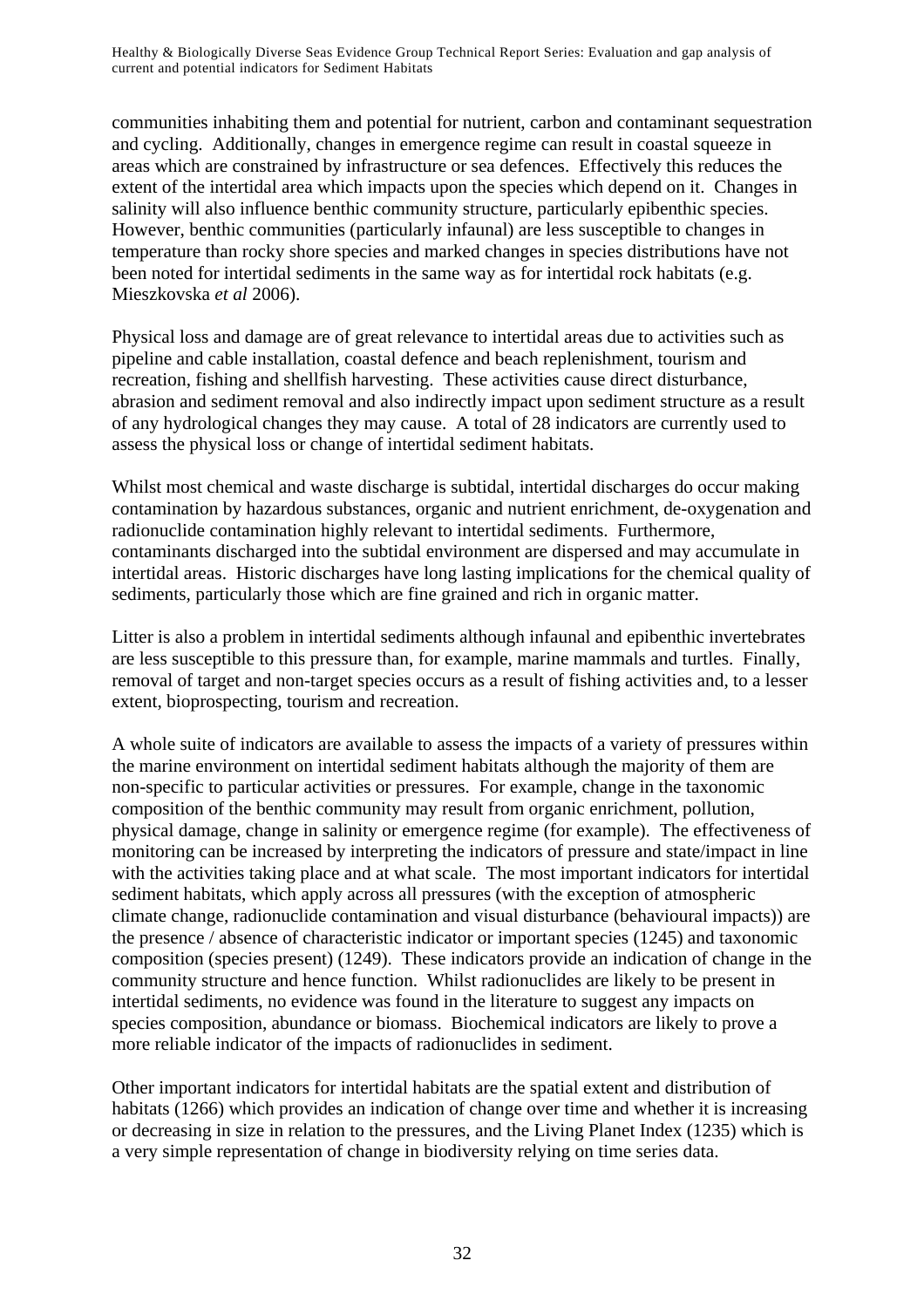The basic indices of species numbers/richness (132), species abundance (641) and biomass (643) play an important role in determining habitat and species status when assessing the overall pressures of climate change; all hydrological change pressures; all pollution and chemical pressures (except radionuclide contamination); all physical loss and damage pressures; and the biological pressure of removing non-target species. These parameters provide a raw value with no manipulation and therefore there will always be agreement between samples and/or monitoring programmes. They are, however, susceptible to sample size and sample volume (particularly in coarse sediments) and seasonality and these factors should be taken into account when spatial and temporal comparisons are made. Two other indicators which feature across most pressure types are species composition (zoobenthos) (1267) & biotopes present (1236).

Diversity indices are commonly used to assess ecological status although they are highly susceptible to seasonality (see section 5.1.2).

Pressures relating to pollution and chemical change are adequately addressed for intertidal habitats with a combination of Water Framework Directive tools for assessing organic and nutrient enrichment including the WFD opportunistic macroalgal tool (596), WFD fucoid extent tool (597), WFD intertidal seagrass tool (606) and the WFD saltmarsh tool (610) and a suite of parameters within the indicators intertidal sediment contamination – metals and organometallic compounds (618; 1321), intertidal sediment contamination - PAH compounds (621) and intertidal sediment contamination - organochlorines (626).

In conclusion, all the pressures identified in the marine environment summarised in Appendix 1 have one or more indicators to measure the impacts on intertidal sediment habitats and species.

## **5.1.2 Subtidal sediment habitats**

Pressures relating to subtidal sediments are largely the same as those which relate to intertidal areas. However, the pressures associated with substratum removal, abrasion and siltation/ smothering are greater due to activities such as sand and gravel extraction, dredged material disposal, benthic trawling, hydraulic dredging, and offshore construction and exploration work.

A total of 37 indicators were recommended for subtidal sediment environments, most of which (with the exception of chemical and organic inputs and non-indigenous species) were not specific to a particular pressure. As such, many of the indicators are similar to those used in intertidal sediments. Exceptions include those specifically associated with cobble reef habitats (reef height, patchiness, distribution and extent, sediment properties and dominance by epifauna) and the WFD tools for assessing ecological quality. The Infaunal Quality Index (IQI) has been adopted in the UK although like most of the WFD indices, it relates primarily to organic enrichment but is being used to detect changes in ecological status in relation to other pressures. A number of studies have demonstrated that AMBI (a major component of the IQI) responds to other, physical pressures (e.g. Muxika *et al* 2005) although these studies do not test its performance in comparison with other indicators. In contrast, other studies (e.g. Ware *et al* 2009) have demonstrated that AMBI does not respond particularly well to the physical pressures associated with aggregate extraction and dredged material disposal. This was attributed to the fact that it is based on the Pearson-Rosenberg model (1978) and that the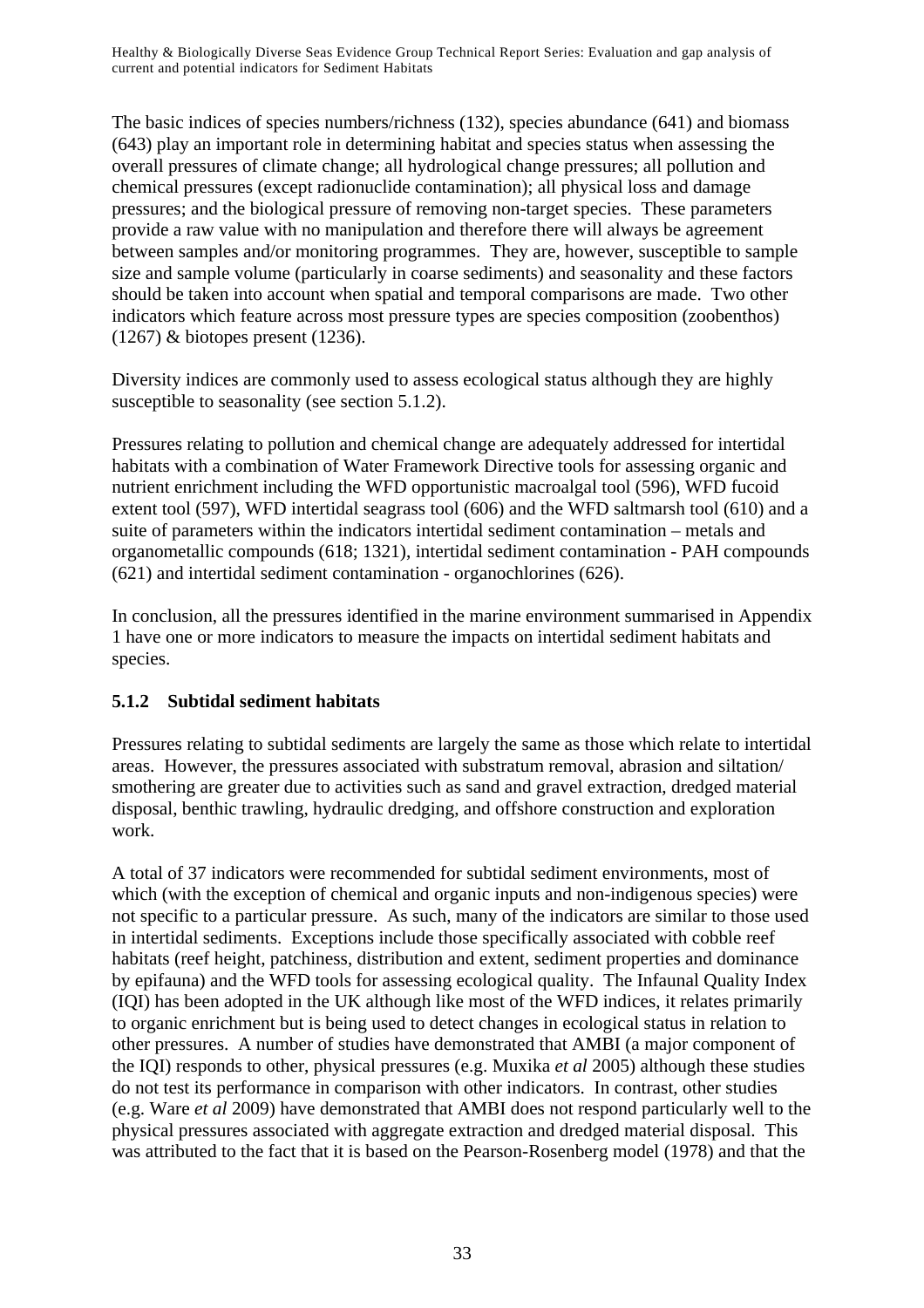same patterns may not apply to physical disturbance but also to the high proportion of species not assigned to ecological groups when AMBI is applied to coarse sediments.

Furthermore, these indices are susceptible to seasonality and are not appropriate for coarse sediments, lagoons or estuaries. However, significant work has been undertaken to establish reference conditions and adapt the index for use in these habitats. The effectiveness of the IQI in these habitats is yet to be fully assessed but is entering a stage of validation after which the tool will either be accepted or rejected (G. Phillips, Environment Agency, pers. comm.). Indicators are under development to address these issues (section 5.1.2) and a number of indicators of ecosystem structure and functioning, generally for soft sediments, are also under development and are described in section 6.2.

# **5.2 Review of indicators against ecosystem structure and function aspects and identification of gaps**

Appendix 2 shows the gap matrix for the soft sediment indicators against ecosystem structure and function. A large number of indicators appear to be available to assess ecosystem structure (e.g. number of species, species composition, abundance, biomass, sediment type, spatial distribution of species, biotopes and habitats). However, indicators for ecosystem functioning are lacking. Whilst many indicators relate to various ecosystem functions, they are not direct measures of function themselves.

In particular, there are no indicators for the purification potential of estuaries, delivery of recruiting organisms, propagule dispersal, export of dissolved detritus, direct measures of nutrient exchange and primary production (although the occurrence of algal mats would act as an indirect indicator of these functions). Gas exchange and water quality movement are not considered to be directly relevant to the benthic environment. Similarly, secondary production is only indirectly addressed through measurements of biomass, abundance, species composition and biotopes present. The parameters relating to saltmarsh extent and distribution are indicative of coastal defence provision whilst topographic and accretion/erosion measurements, together with measurements of particle size distribution, would adequately address sedimentation and tidal flow.

There are a variety of indicators relating to bioturbation in soft sediments. Direct measurements include the use of the Sediment Profile Imaging (SPI) camera which provides an excellent simultaneous representation (both qualitative and quantitative) of a number of physical, chemical and biological parameters. In addition, a number of indices have been derived to assess bioturbation in relation to benthic habitat quality (e.g. BHQ, OSI, see section 5.1.1).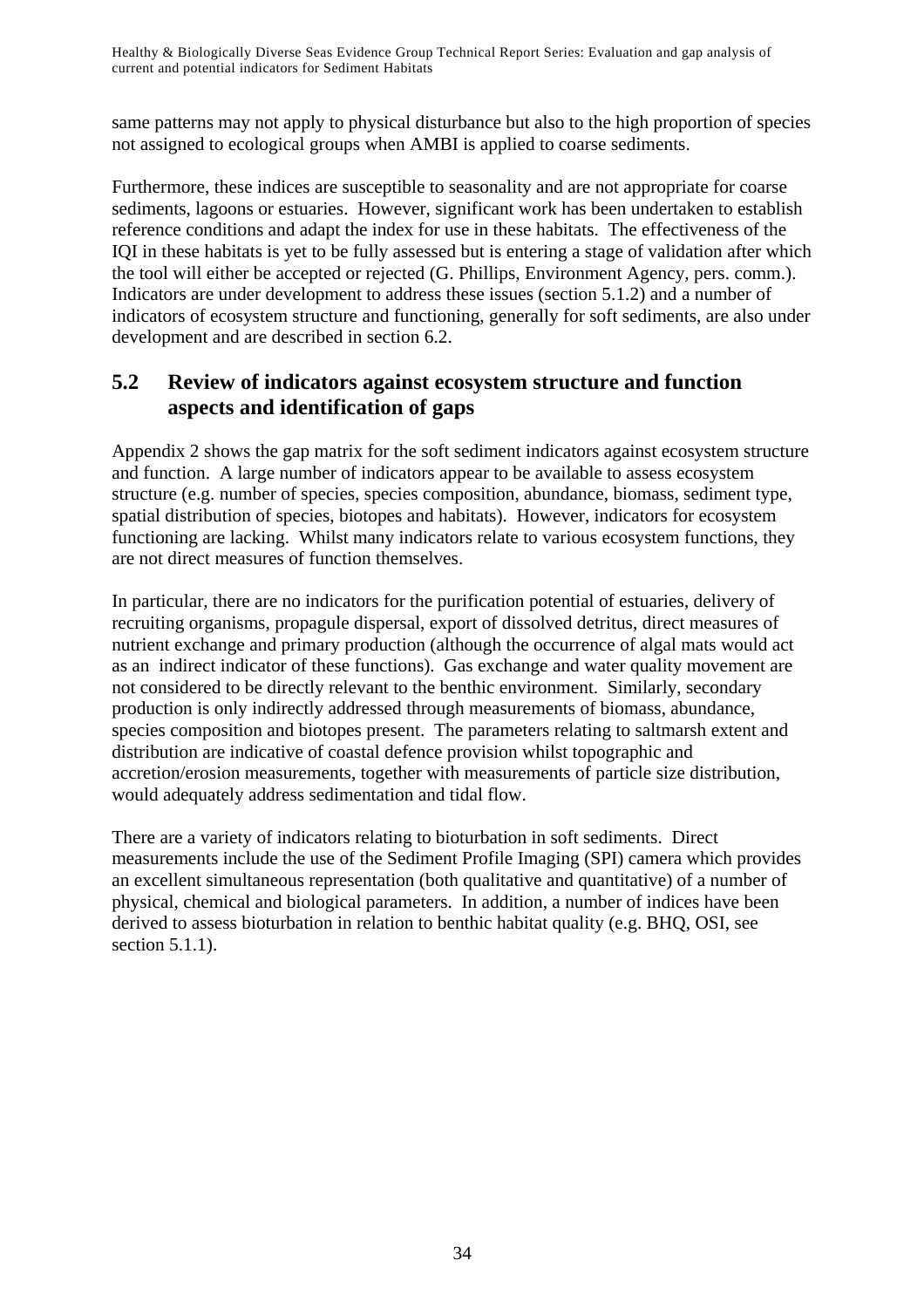# **6 Conclusions and recommendations**

# **6.1 Database report tables**

The list of indicators recommended following the economic and scientific evaluation is presented in Appendix 3. Indicators recommended by the database are given in column C. Those highlighted in blue are those which were recommended by the database and accepted for consideration for inclusion in monitoring programmes. Indicators highlighted in purple are those which may be worth further consideration and testing in the UK. However, since they are currently under development, they cannot be accepted at this stage. Acceptance or rejection of the recommended indicators is presented in column D with a justification of this decision being given in column E. A brief summary of this output is presented below.

# **6.2 Identification of an effective indicator set**

A total of 128 indicators were evaluated, 115 of these were automatically recommended in the database output. Of these, 100 (highlighted in blue) were considered effective and worthy of inclusion in routine monitoring programmes. It is of note that many of those that were rejected were duplicates (i.e. providing the same information) of other indicators which were already accepted.

## **6.2.1 Indicators of pressure**

Twenty-four indicators of pressure were accepted including the presence of litter and physical parameters relating to sediment quality (e.g. particle size distribution, organic content, redox potential measured as depth of the redox potential discontinuity). A number of chemical parameters were also recommended including concentrations of metals, organometallic compounds, PAH compounds, organochlorines, PCBs and radiocuclides in sediment. It should be noted that contaminants in the marine environment tend to concentrate in organic rich, fine sediments. Monitoring should be targeted in these areas, and also in areas subject to direct (i.e chemical discharge or waste disposal) and indirect inputs (dispersion and concentration of contaminants due to prevailing current patterns). Due to the expense of such monitoring, it is not recommended that these indicators are used for the sake of it. Similarly, the purpose of monitoring should be considered. Many analytical processes generate an output for a whole suite of compounds from one analysis. Where this is not the case, the value of additional analyses should be considered (e.g. are the standard 7 CB congeners sufficient or is there value in more detailed analysis) and the indicators should be chosen on a site by site basis. Other indicators of pressure included simple measures of salinity, temperature, topography and bathymetry and tidal conditions.

Ballast water is considered to be a major source of non-indigenous organisms. Recording the percentage of treated (i.e. to kill such organisms) ballast water has been recommended as a means of assessing this pressure.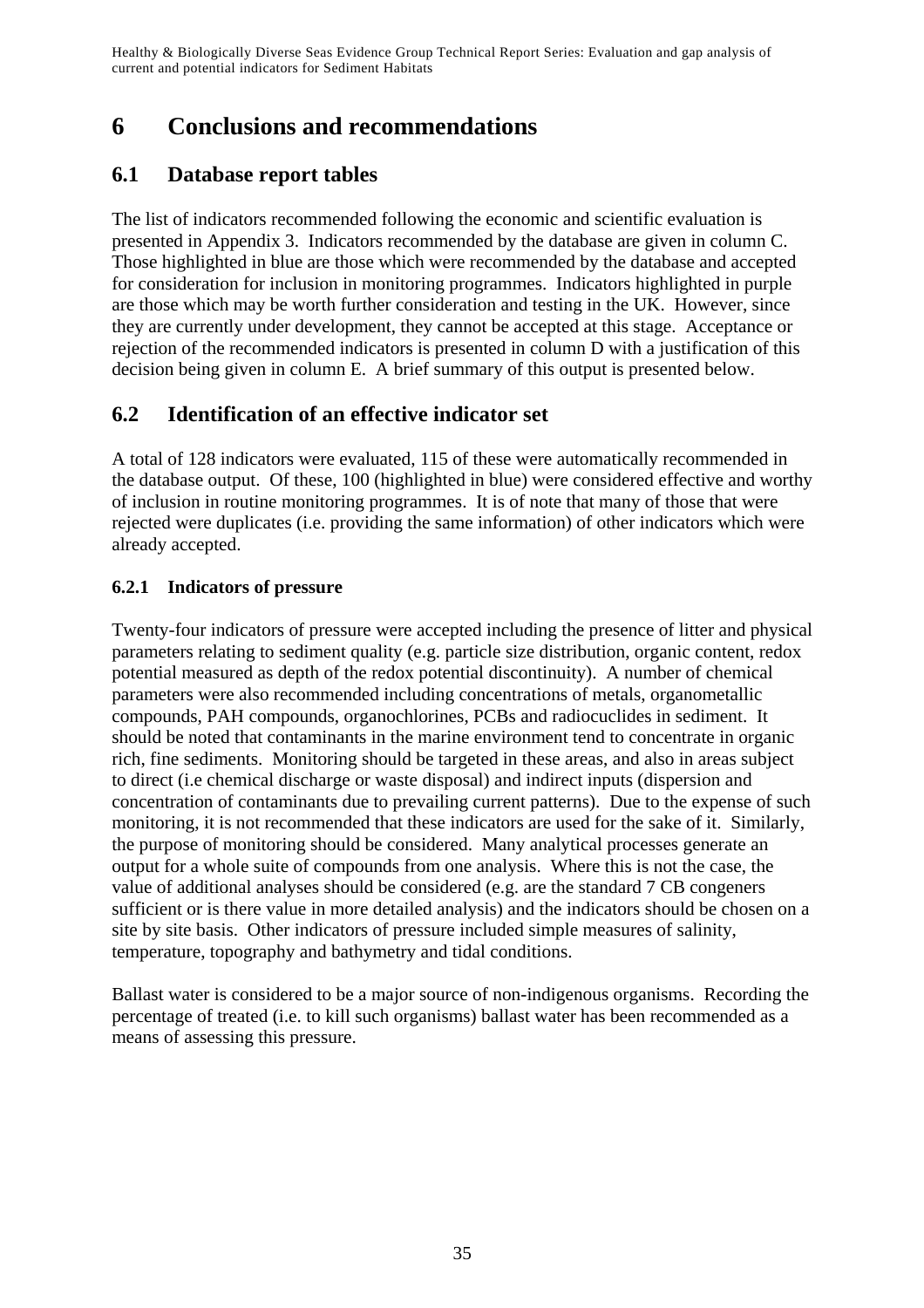### **6.2.2 Indicators of state and impact**

Seventy-six indicators of state and impact were accepted which included primary and derived metrics relating to the zoobenthos, indicators relating to marine angiosperms and algae, indicators relating to species and habitat status and a number of biomarkers.

#### *a Zoobenthos*

Simple measures of species richness, taxonomic composition and abundance are recommended as these are primary metrics recorded as part of any routine sampling programme. They are raw values which have not been manipulated and so are comparable on a spatial and temporal scale. They form the basis of most ecological quality and diversity indices, many of which give conflicting results. However, these metrics are affected by sample size, sampling effort and gear type. They are also susceptible to seasonality and so these factors should be considered when any comparisons are made between data sets. Whilst the use of diversity indices has been widely debated, it is recommended that some measure of diversity is included in any assessment of the marine benthic environment. Biomass is a useful measure although care should be taken since the presence of a single large mollusc (for example) can skew a data set. As such, biomass for the major families should be recorded rather than total biomass or biomass of major taxonomic groups (molluscs, annelids etc).

The Infaunal Quality Index (IQI) has been accepted within Europe for WFD monitoring in the UK and incorporates a measure of ecological functioning. For this reason, it has been accepted here. However, it is emphasised that its use should be restricted to the environment for which it was designed – subtidal soft sediments, until the performance of the index has been validated in other sediment types. Many species in coarse sediments have not yet been assigned to ecological groups and the index is therefore not appropriate in such environments. Furthermore, this index, and all other indices which are based on AMBI, is based on the classic response of benthic organisms to organic pollution (Pearson & Rosenberg, 1978). Whilst it has been used in relation to other forms of pollution, it is certainly not an optimum indicator for detecting the impacts of physical disturbance at present. Whilst studies have been undertaken to assess the performance of AMBI (and indices based upon it) in different sediment types and in relation to different pressures, the results have been contrasting (e.g. Muxika *et al* 2005; Ware *et al* 2009). This index is also susceptible to seasonality (although the importance of this in relation to indicator performance is yet to be established) and this should be considered when temporal comparison is made between data sets.

#### *b Marine angiosperms and macroalgae*

A large number of parameters relating to the condition of saltmarsh and seagrass beds have been recommended, many of which form part of WFD monitoring tools. They are simple to use and effective and include measures of plant species composition, density, disease, presence of other features which may have negative impacts (e.g. opportunistic macroalgae) and physical structure of the environment (topography, creek morphology). Measurements of the spatial extent, frequency of occurrence, biomass and depth of opportunistic macroalgae are excellent indicators of both the pressure of nutrient input and the impacts.

#### *c Species and habitats*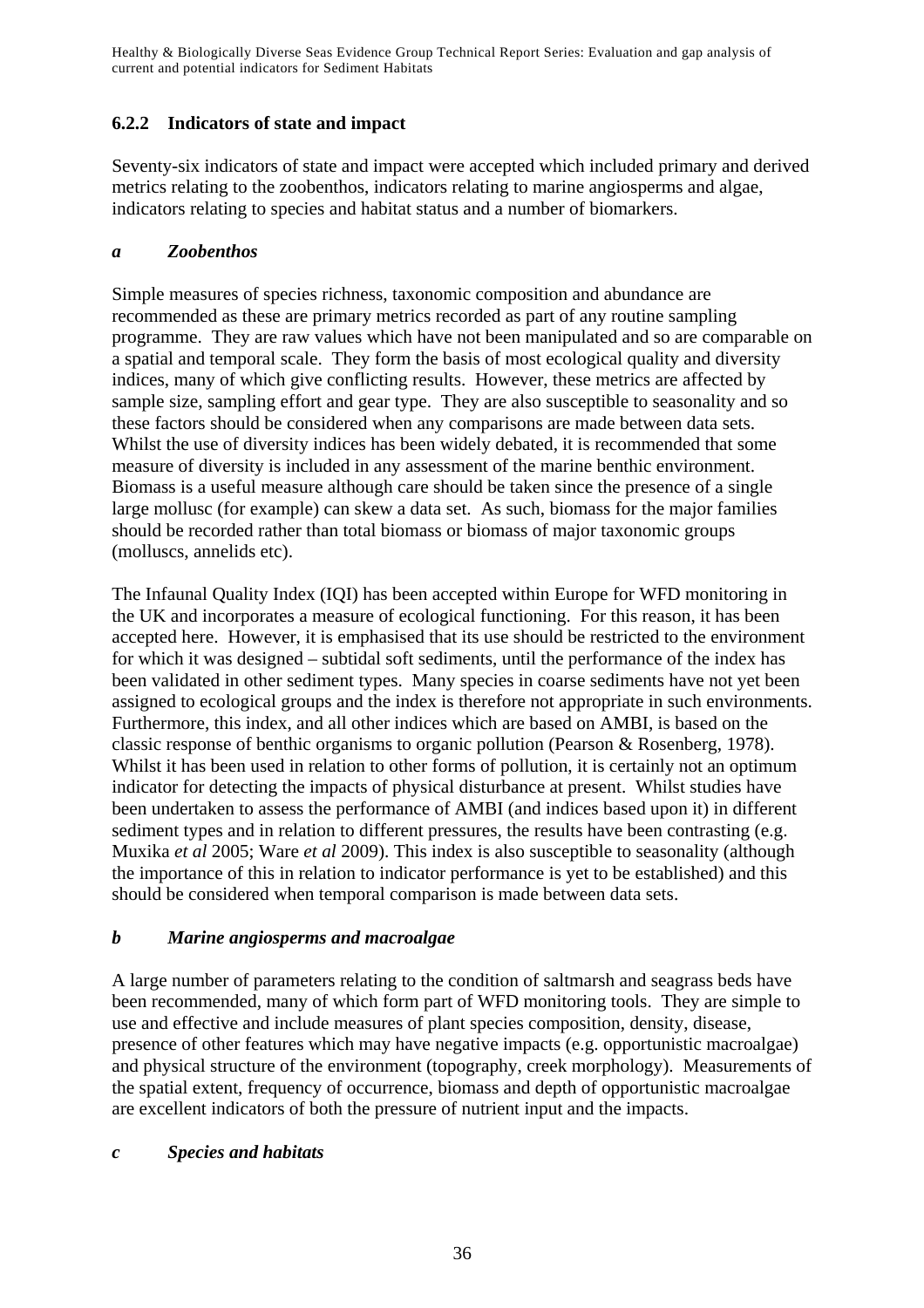Spatial extent and distribution of characteristic species / species of conservation importance, habitats and biotopes were all recommended as valuable indicators although it was noted that biotope classification can sometimes be subjective and that further development of an objective method of assigning biotopes would be useful. In addition to these parameters, the zoobenthos and macroalage / marine angiosperm indicators are also of value in assessing the status of habitats. The percentage of protected habitats in a given area is considered to be a useful response indicator but does not provide any indication of environmental quality. Nevertheless, the information is easy to obtain and would be valuable as supplementary information.

The Living Planet Index provides a simple useful representation of temporal changes in the status of a species, be it a characterising species, species of conservation importance or a nonindigenous / invasive species. This calculation can also be applied to other metrics o show, for example, change in number of species, abundance, biomass or diversity over time or change in pressure such as chemical contamination. A number of other indicators specific to non-indigenous species were also recommended.

### *d Biomarkers*

Biomarkers do not currently form a major part of environmental monitoring in relation to sediments, although they are considered to be valuable early warning indicators. Four biomarkers were recommended for consideration although, in most cases, further development is required. These include DNA damage in *Mytilus edulis*, imposex in *Littorina littorea*, species composition of benthic foramnifera and a number of reproductive assays.

#### **6.2.3 Indicators of ecosystem functioning**

Indicators of ecosystem functioning are currently lacking. The use of the Sediment Profile Imaging (SPI) camera has been recommended as a valuable indicator as it provides information on the physico-chemical conditions within the sediment (principally the redox conditions) together with information on bioturbation, depth of activity and the ecological groups present (in terms of their mode of feeding and bioturbation). This can be used in combination with indices such as BHQ (Benthic Habitat Quality) or OSI (Organism Sediment Index) although it is not considered necessary to measure both. Biological Traits Analysis (BTA) is also considered to be a useful measure of ecological functioning and can be derived from routine sampling data. A measure of change in functional diversity may be more a valuable indicator of change than simple measurements of species richness and abundance.

Measures of spatial extent of macroalage and marine angiosperms are indirect measures of primary production, as is macroalgal biomass. However, no direct measure of primary production is currently in use. Similarly, macrofaunal biomass only provides an indirect measure of secondary production.

# **6.3 Recommendations for areas of development to address significant gaps**

• Quality indices for estuaries, lagoons and coarse sediment habitats are currently lacking. In Italy, several indices specifically designed for lagoons are under development and/or proposed for inclusion in WFD monitoring (e.g.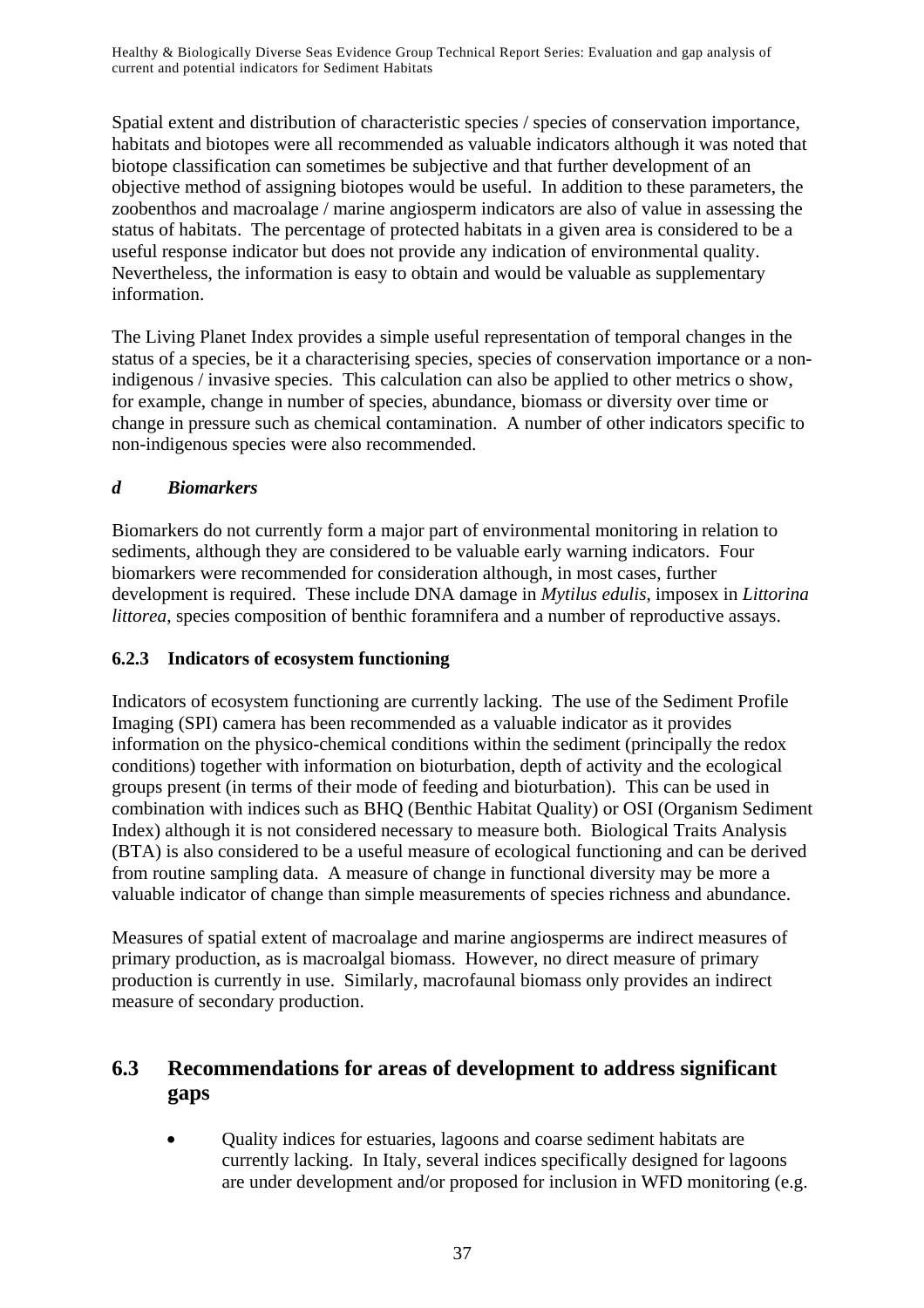FINE, Mistri *et al* 2007; 2008). Further investigation and trials in UK lagoon systems are recommended.

- Other indices considered worthy of further investigation include the Benthic Opportunistic Polychaetes/Amphipods ratio (BOPA, Gomez Gesteira & Dauvin, 2000; Dauvin & Ruellet, 2007) and the Benthic Response Index (BRI, Smith *et al* 2001) since these indices were developed and have been applied to forms of pollution other than organic enrichment.
- Measurements of primary and secondary production are currently not included in monitoring. As such, there are no direct measures of these components of ecosystem functioning. For marine angiosperms, macroalgae and diatoms on the sediment surface, simple chlorophyll-a measurements would be indicative of the rate of primary production. Crisp (1984) proposed methods for the determination of secondary production. However, it is anticipated that these measurements, in combination with all the other necessary components of a monitoring programme, could prove impractical and prohibitively expensive.
- Further development of biomarkers to act as early warning systems is recommended. These indicators exist for many other species (particularly fish) and could be of great value to sediment habitats.
- Methods for the determination and an understanding of the behaviour of engineered nanoparticles are currently lacking and monitoring of this class of chemicals consequently does not take place. Further work is needed here since the importance of these particles in an industrial context is increasing.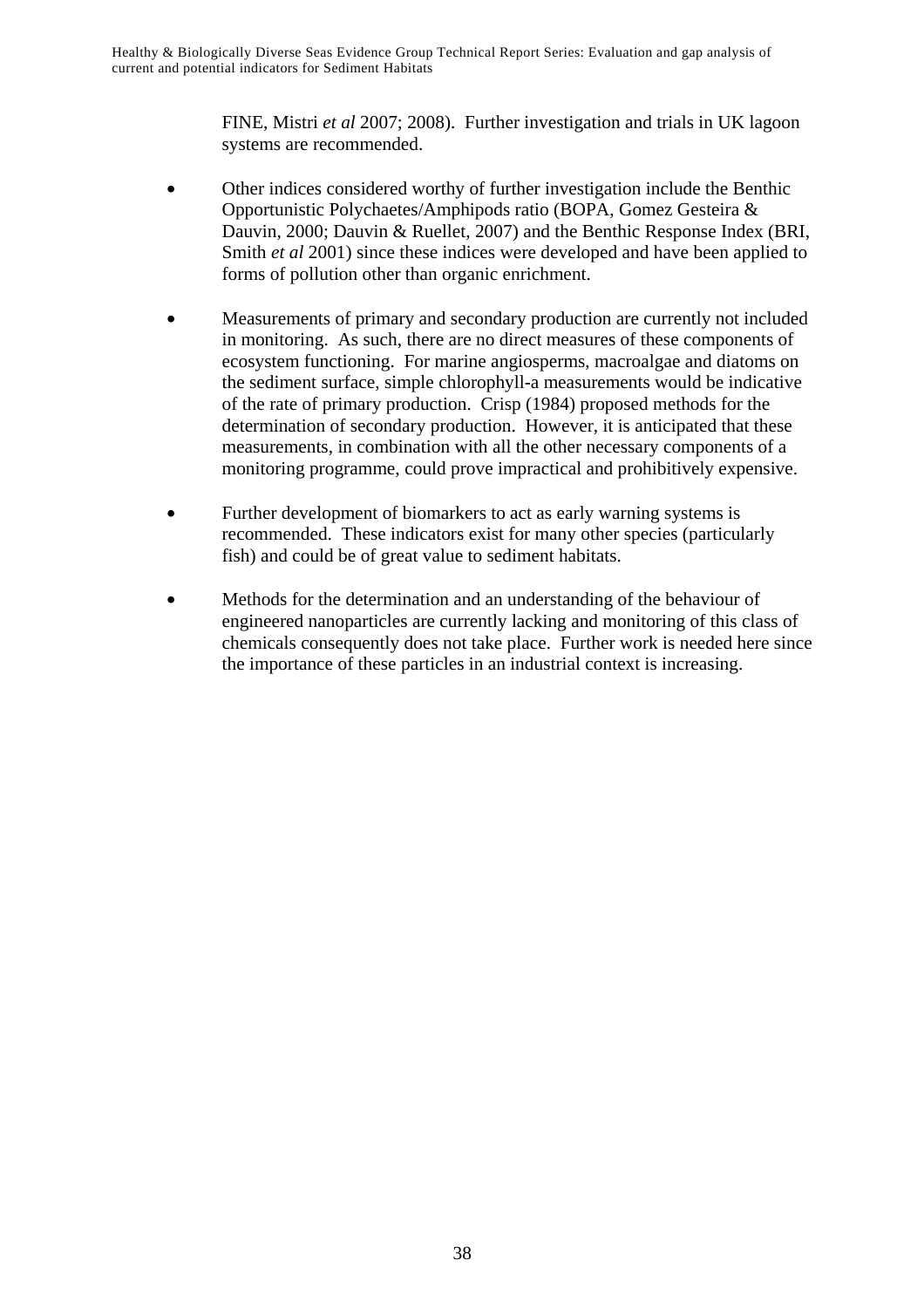# **7 References**

BEEP. 2004. BEEP European Project (Biological Effects of Environmental Pollution in marine ecosystems). Source: http://www.ist-world.org/ProjectDetails.aspx? ProjectId=fb734bf400e740ff99a1317ff7d5d39b. Accessed: 28.09.09.

BEST, M., MASSEY, A. & PRIOR, A. 2007. Developing a saltmarsh classification tool for the European water framework directive. Mar. Pollut. Bull. **55**: 205-214.

BONSDORFF, E., DIAZ, R. J., ROSENBERG, R., NORKKO, A. & CUTTER, G.R. JR. 1996. Characterization of soft-bottom benthic habitats of the Aland Islands, northern Baltic Sea. Mar. Ecol. Prog. Ser., **142**, 235-245.

BORJA, A. 2005. The European Water Framework Directive: a challenge for nearshore, coastal and continental shelf research. Continental Shelf Research **25**: 1768–1783.

BORJA, A. & ELLIOTT, M. 2007. What does 'Good Ecological Potential' mean within the European Water Framework Directive? Mar. Pollut. Bull. **54**: 1559-1564.

BORJA, A., FRANCO, J. & PEREZ, V. 2000. A marine biotic index to establish the ecological quality of soft bottom benthos within European estuarine coastal environments. Mar. Pollut. Bull. **40**: 1100-1114.

BORJA, A. FRANCO, J., VALENCIA, V., BALD, J., MUXIKA, I., BELZUNCE, M.J. & SOLAUN, O. 2004. Implementation of the European Water Framework Directive from the Basque Country (northern Spain): a methodological approach. Mar. Pollut. Bull. **48**: 209- 218.

BORJA, A., MILES, A., OCCHIPINTI-AMBROGI, A. & BERG, T. 2009. Current status of macroinvertebrate methods used for assessing the quality of European marine waters: implementing the Water Framework Directive. Hydrobiologia, **633** (No 1): 181-196.

BOYES, S.J. & ALLEN, J.H. 2007. Topographic monitoring of a middle estuary mudflat, Humber estuary, UK - Anthropogenic impacts and natural variation. Mar. Pollut. Bull. **55**: 543-554.

BREMNER, J., ROGERS, S.I. & FRID, C.J.L. 2003. Methods for describing ecological functioning of marine benthic assemblages using biological traits analysis (BTA). Ecological Indicators, **6**: 609-622.

CLARKE, K.R. 1990. Comparison of dominance curves. J. Exp. Mar. Biol. Ecol. **183**: 143- 157.

CODLING, I.D. & ASHLEY, S.J. 1992. Development of a biotic index for the assessment of pollution status of marine benthic communities. Final report to SNIFFER and NRA. NR 3102/1.

COLLEN, B., LOH, J., WHITMEE, S., McRAE, L., AMIN, R. & BAILLIE, J.E.M. 2009. Monitoring change in vertebrate abundance: the Living Planet Index. Conservation Biology. **23(2)**: 317-327.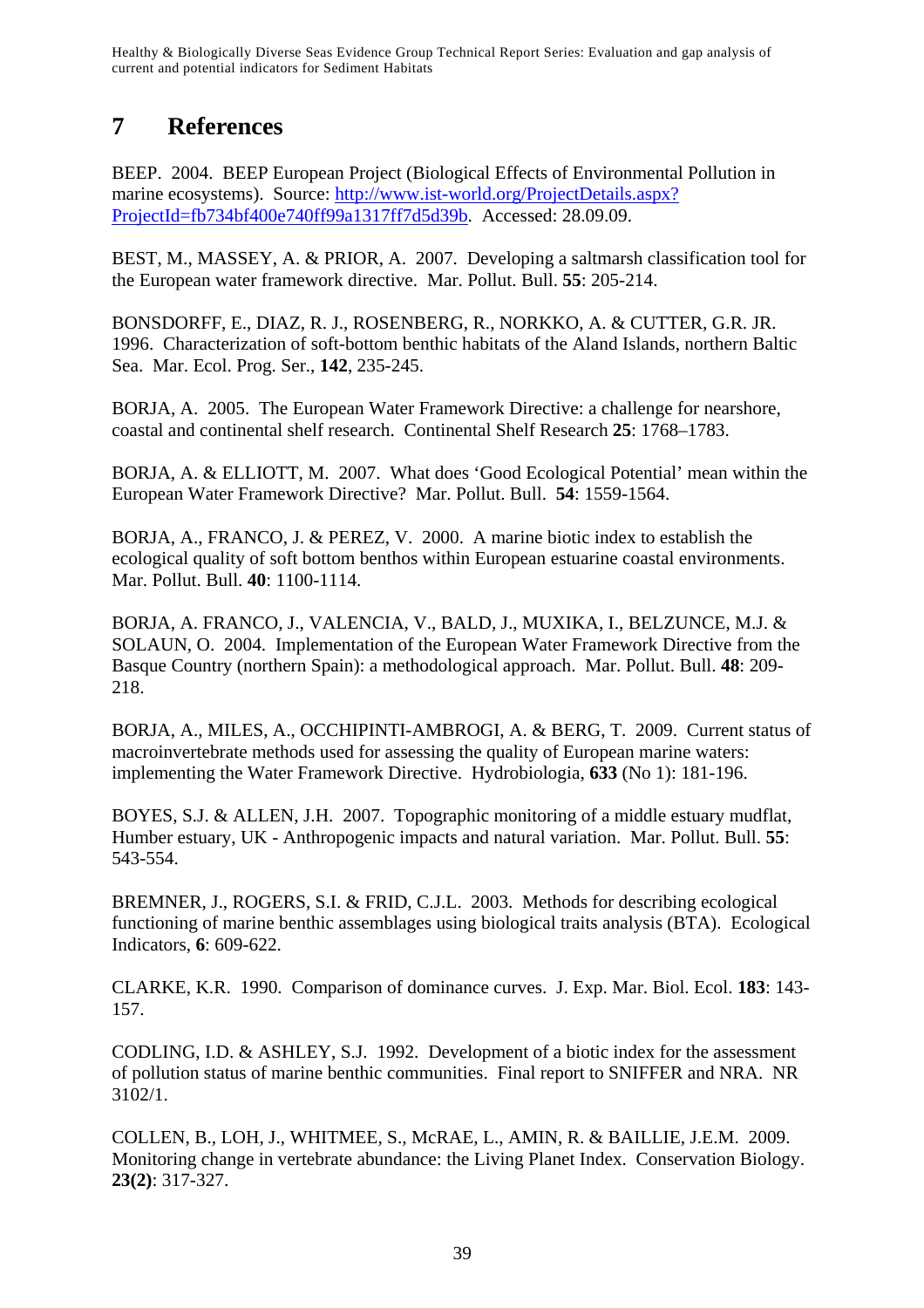COOPER, K.M., BARRIO FROJÁN, C.R.S., DEFEW, E., CURTIS, M., FLEDDUM, A., BROOKS, L. & PATERSON, D.M. 2008. Assessment of ecosystem function following marine aggregate dredging. J. Exp. Mar. Biol. Ecol. **366**: 82-91.

CONNOR, D.W., ALLEN, J.H., GOLDING, N., HOWELL, K.L., LIEBERKNECHT, L.M., NORTHERN, K.O. & REKER, J.B. 2004. The marine habitat classification for Britain and Ireland. Version 04.04. JNCC, Peterborough.

CONVENTION ON BIOLOGICAL DIVERSITY (CBD). United Nations Environment Programme, Montreal, Canada. http://www.cbd.int/.

COULL, B.C., HICKS, G.R.F. & WELLS, J.B.J. 1981. Nematode / Copepod ratios for monitoring pollution: a rebuttal. Mar. Pollut. Bull. **12 (11)**: 378-381.

CRISP, D.J. 1984. Energy flow measurements. *In:* Methods for the study of marine benthos. (Eds: N.A. Holme & A.D. McIntyre), pp 284-372. Blackwell, Oxford.

DAUER, D.M., LUCKENBACH, M.W. & RODI, A.J. Jr. 1993. Abundance biomass comparison (ABC method): effects of an estuarine gradient, anoxic/hypoxic events and contaminated sediments. Mar. Biol. **116**: 507-518.

DAUVIN, J-C & RUELLET, T. 2007. Polychaete/amphipod ratio revisited. Mar. Pollut. Bull. **55**, 215-224.

DAUVIN, J-C. 2007. Paradox of estuarine quality: Benthic indicators and indices, consensus or debate for the future. Mar. Pollut. Bull. **55**: 271-281.

DAVIES, J., BAXTER, J., BRADLEY, J.M., CONNOR, D., KHAN, J., MURRAY, E., SANDERSON, W., TURNBULL, C. & VINCENT, M. 2001. Marine Monitoring Handbook. JNCC Peterborough.

DE JONGE, V.N., ELLIOTT, M. & BRAUER, V.S. 2006. Marine monitoring: its shortcomings and mismatch with the EU Water Framework Directive's objectives. Mar. Pollut. Bull. **53(1-4)**: 5-19.

DEFRA. 2009. UK biodiversity indicators in your pocket 2009. Measuring progress towards halting biodiversity loss. Published by the Department for Environment, Food and Rural Affairs on behalf of the UK Biodiversity Partnership.

DUARTE, C.M. & CHISCANO, C.L. 1999. Seagrass biomass and production: a reassessment. Aquatic Botany. **65 (1-4)**: 159-174.

DUCROTOY, J.P. Managing eutrophication in megatidal estuaries in North-Western Europe through Integrated Coastal Zone Management (ICZM). Chen Y. 2008. Shanghai. EMECS 8 International Conference: Harmonizing River Catchment and Estuary. 30-10-2008.

DUCROTOY, J.P. 2009. The use of biotopes in assessing the environmental quality of tidal estuaries in Europe. Estuar. Coastal Shelf Sci. In press.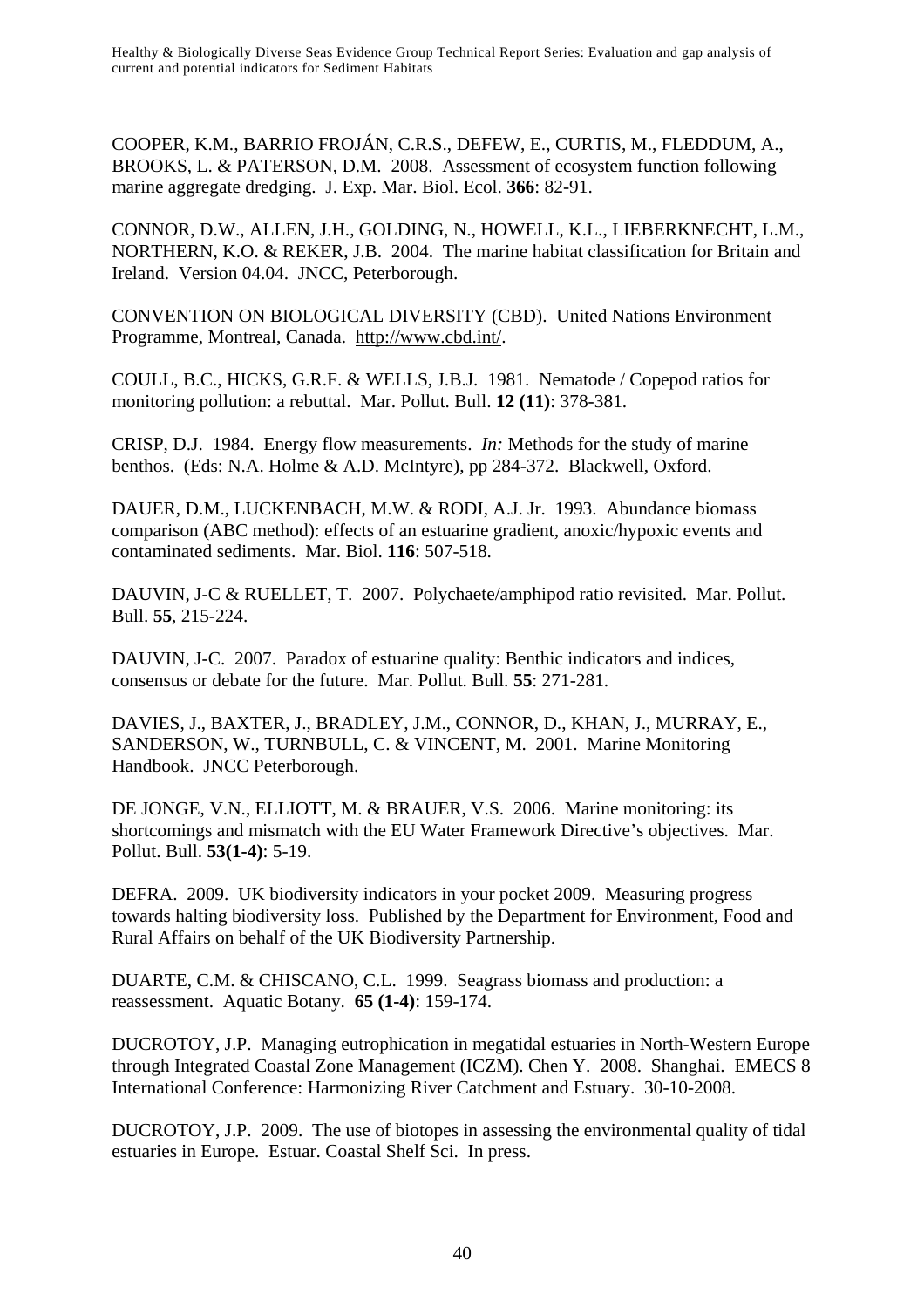DUCROTOY, J.P. & ELLIOTT, M. 2006. Recent developments in estuarine ecology and management. Mar. Pollut. Bull. **53**:1-4.

DUCROTOY, J.P., MAZIK, K. & ELLIOTT, M. In press. Bio-sedimentary indicators for estuaries: a critical review. Océanis. Institut Océanographique, Paris. 77pp.

DUCROTOY, J.P. & YANAGI, T. 2008. Tools and concepts on ecological quality of coastal and estuarine environments. Mar. Pollut. Bull. **57**:1-2.

ELLIOTT, M. & QUINTINO, V. 2007. The Estuarine Quality Paradox, Environmental Homeostasis and the difficulty of detecting anthropogenic stress in naturally stressed areas. Mar. Pollut. Bull. **54**: 640-645.

ELLIOTT, M., NEDWELL, S., JONES, N.V., READ, S.J., CUTTS, N.D. & HEMINGWAY, K.L. 1998. Intertidal Sand and Mudflats & Subtidal Mobile Sandbanks (volume II). An overview of dynamic and sensitivity characteristics for conservation management of marine SACs. Scottish Association for Marine Science (UK Marine SACs Project). 151 pages.

ENVIRONMENT AGENCY. 2007. Ground data requirements for CASI remote sensing surveys. Doc No. 138 07. Environment Agency.

EUROPEAN ENVIRONMENT AGENCY. European Topic Centre on Water. 2007. Towards a 'converging' framework for monitoring and assessment of European marine waters. Synthesis of EEA-led EMMA workshops on 1. Operational oceanography; 2. Ecological processes and biological elements and 3. Chemical loads and burdens. Synthesis report (EMMA 07/3/1).

FODEN, J. 2007. Seagrass guidance and competencies document. 31pp. CEFAS publication.

FODEN, J. & BRAZIER, D.P. 2007. Angiosperms (seagrass) within the EU water framework directive: a UK perspective. Mar. Pollut. Bull. **55**: 181-195.

FOUQUE, C., BIRIEUX, E., CORDA, A.S., DEBOT, B., COMBAZ, & BROYER, J. 2002. The reedbed inventory, a monitoring tool for a key habitat for aquatic avifauna. Z. Jagdwiss. 48, Supplement, 115-129. Office National de la Chasse et de la Faune Sauvage.

FRONTALINI, F., BUOSI, C., DA PELO, S., COCCIONI, R., CHERCHI, A. & BUCCI, C. 2009. Benthic foraminifera as bio-indicators of trace element pollution in the heavily contaminated Santa Gilla lagoon (Cagliari, Italy). Marine Pollution Bulletin, **58**: 858-877. Jean-Paul.

GISP. 2008. GISP Expert Working Group Meeting on Development of Indicators for Invasive Alien Species. The Park Inn, Heathrow, London, UK, 18 & 19 March 2008. The Global Invasive Species Programme. http://www.twentyten.net/LinkClick.aspx? fileticket=Lp7PIrm4CQs%3D&tabid=80&mid=693. Accessed: 23.09.09.

GOMEZ GESTEIRA, J.L. & DAUVIN, J.-C. 2000. Amphipods are good bioindicators of the impact of oil spills on soft bottom macrobenthic communities. Mar. Pollut. Bull. **40(11)**: 1017-1027.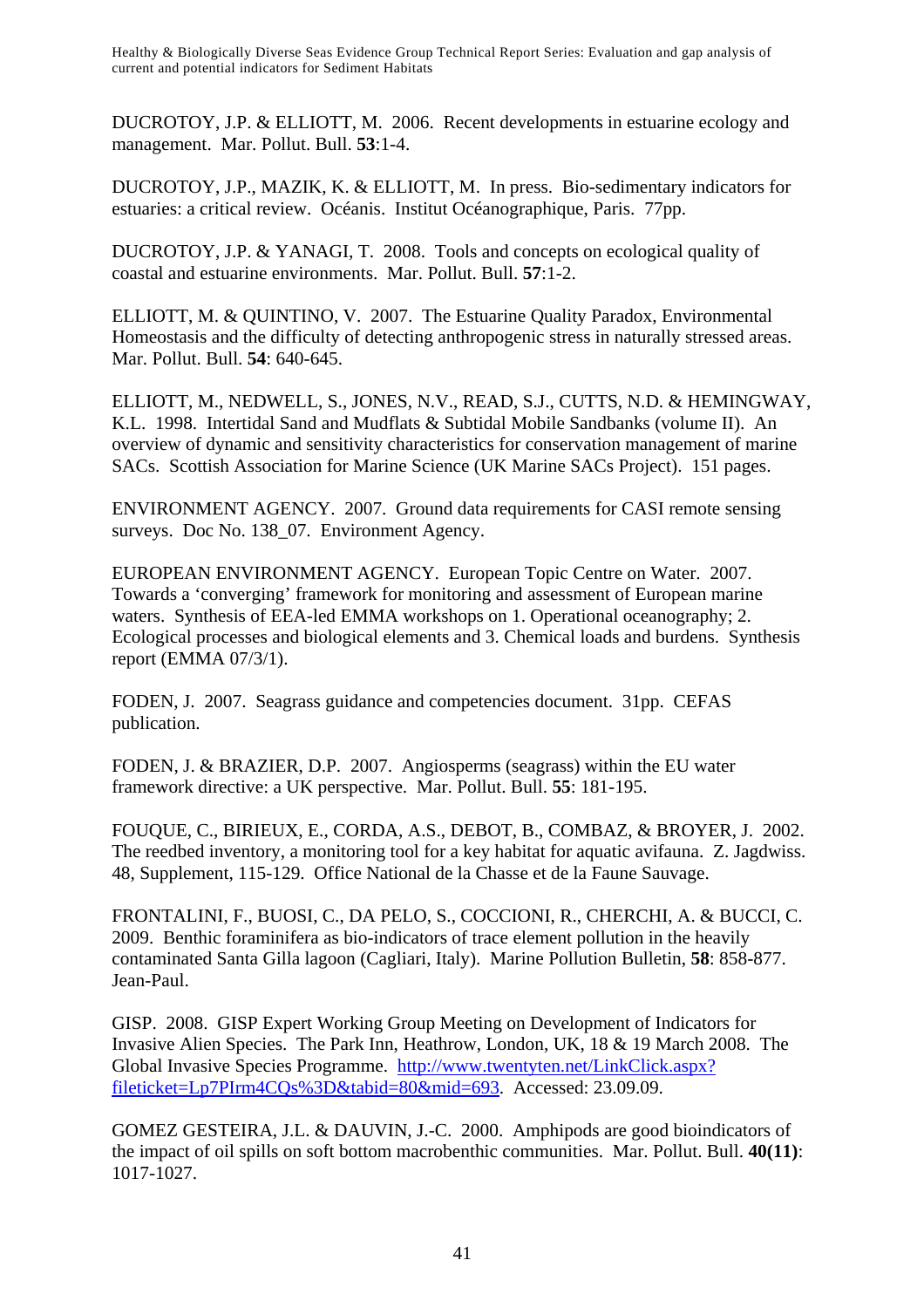GRAY, J.S. 1979. Pollution induced changes in populations. Phil. Trans. R. Soc. (Ser B). 286: 545-561.

GRAY, J.S. 1981. The ecology of marine sediments. An introduction to the structure and function of benthic communities. Cambridge University Press, Cambridge. 185 pp.

JAY, M., MORAD, M. & BELL, A. 2003. Biosecurity, a policy dilemma for New Zealand. Land Use Policy. **20**: 121–129.

JOINT NATURE CONSERVATION COMMITTEE. 2004a. Common Standards Monitoring Guidance for Vegetated Coastal Shingle Habitats. Version August 2004. Updated from (February 2004). ISSN 1743-8160 (online).

JOINT NATURE CONSERVATION COMMITTEE. 2004b. Common Standards Monitoring Guidance for Lagoons. Version August 2004. Updated from (February 2004). ISSN 1743-8160 (online).

JOINT NATURE CONSERVATION COMMITTEE. 2004c. Common Standards Monitoring Guidance for Littoral Sediment . Version August 2004. Updated from (February 2004). ISSN 1743-8160 (online).

JOINT NATURE CONSERVATION COMMITTEE. 2009a. Impact of Invasive species. http://www.jncc.gov.uk/page-4246. Accessed 24.9.09.

JOINT NATURE CONSERVATION COMMITTEE. 2009b. The identification of the main characteristics of stony reef habitats under the Habitats Directive. Summary report of an inter-agency workshop, 26-27 March 2008. FINAL REPORT (DRAFT v3), 2 March, 2009.

JOSEFSON, A.B., BLOMQVIST, M., HANSEN, J.L.S., ROSENBERG, R. & RYGG, B. 2009. Assessment of marine benthic quality change in gradients of disturbance. Comparison of different Scandinavian multi-metrics. Mar. Pollut. Bull. **58**: 1263-1277.

LAMBSHEAD, P.J.D., PLATT, H.M. & SHAW, K.M. 1983. The detection of differences among assemblages of marine benthic species based on an assessment of dominance and diversity. J. Nat. Hist. **17**: 859-874.

LANGENBERG, V.T. & TROOST, T.A. 2008. Overview of indicators for Good Environmental Status. National evaluation of the Netherlands. Report to Waterdienst Rijkswaterstaat, 55pp.

LEE, M.R., CORREA, J.A. & CASTILLA, J.C. 2001. An assessment of the potential use of the Nematode to Copepod ratio in the monitoring of metals pollution. The Chañaral case. Mar. Pollut. Bull. **42(8)**: 696-701.

LOH, J., GREEN, R.E., RICKETTS, T., LAMOREUX, J., JENKINS, M., KAPOS, V. & RANGERS, J. 2005. The Living Planet Index: using species population time series to track trends in biodiversity. Phil. Trans. R. Soc. B. 360: 289-295.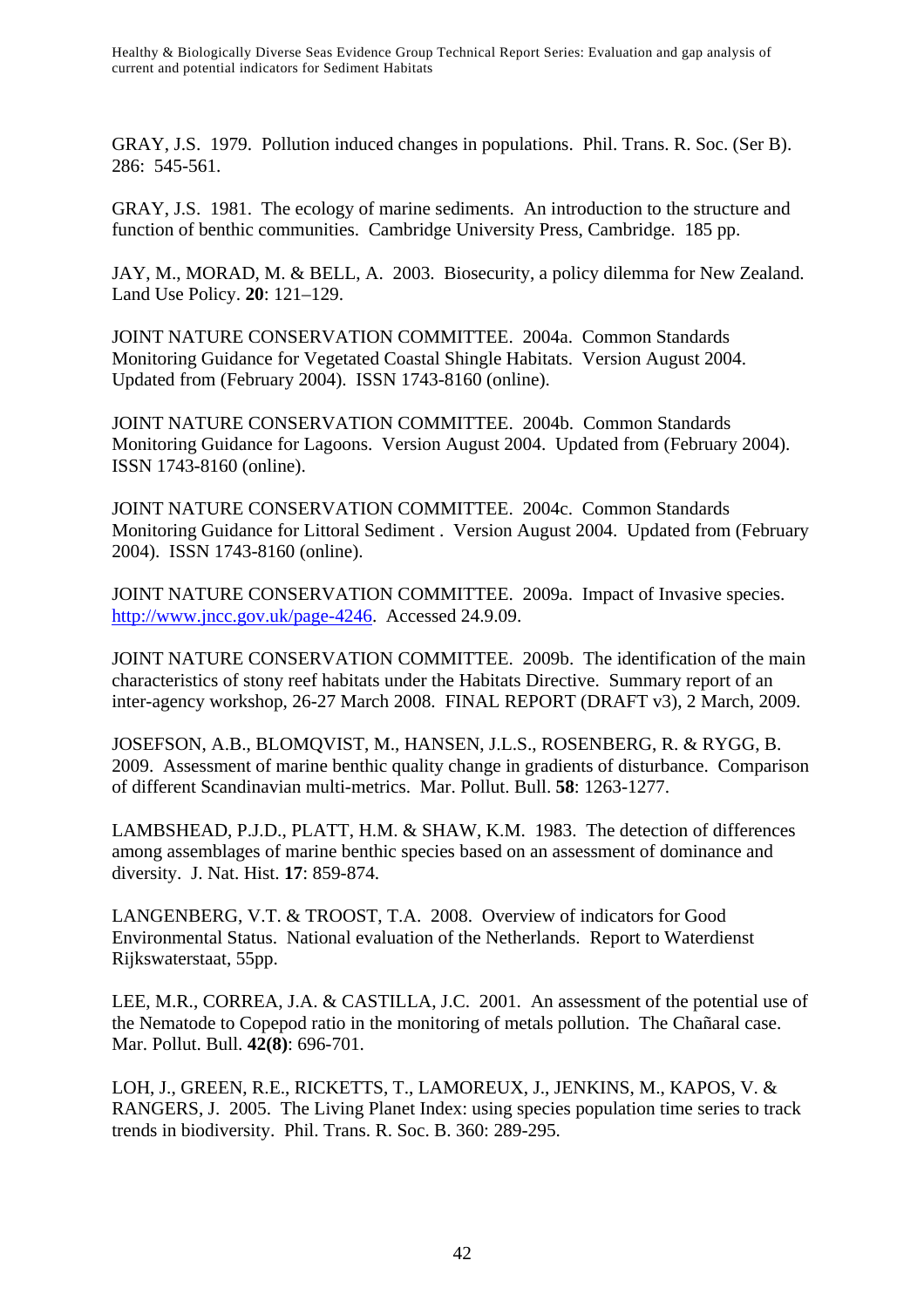MADDOCK, A. (Ed.). 2008. UK Biodiversity Action Plan: Priority Habitat Descriptions. Biodiversity Reporting and Information Group (BRIG), 94 pp. http://www.ukbap.org.uk/library/UKBAPPriorityHabitatDescriptionsfinalAllhabitats2008102 2.pdf Accessed: 29.08.09.

MAGURRAN, A.E. 1988. Ecological diversity and its measurement. Croom Helm Ltd, London. 179pp.

MARCHINI, A., MUNARI, C. & MISTRI, M. 2008. Functions and ecological status of eight Italian lagoons examined using biological traits analysis (BTA). Mar. Pollut. Bull. **56**: 1076-1085.

MAZIK , K., CURTIS, N., FAGAN, M.J., TAFT, S. & ELLIOTT, M. 2008. Accurate quantification of the influence of benthic macro- and meio-fauna on the geometric properties of estuarine muds by micro computer tomography. J. Exp. Mar. Biol. Ecol. **354**: 192-201.

MAZIK, K. & ELLIOTT, M. 2000. The effects of chemical pollution on the bioturbation potential of estuarine mudflats. Helgol. Mar. Res. **54**, 99–109.

MAZIK, K., SMITH, J.E., LEIGHTON, A. & ELLIOTT, M. 2007. Physical and biological development of a newly breached managed realignment site, Humber estuary, UK. Mar. Pollut. Bull. **55**: 564-578.

MAZIK, K., THOMSON, S., ELLIOTT, M., SOLYANKO, E. & PHELPS, A. 2008. CASI ground truth surveys and benthic diatom study. Humber estuary 2008. Institute of Estuarine & Coastal Studies report to the Environment Agency. Report YBB137-F-2008, 35pp.

MERC CONSULTANTS LTD GALWAY. 2005. Surveys of the sensitive subtidal benthic communities in Kilkieran Bay & Islands and KingstownBay SAC. Unpublished report to National Parks and Wildlife, Department of the Environment, Heritage and Local Government, Galway.

MERMILLOD-BLONDIN, F., ROSENBERG, R., FRANCOIS-CARCAILLET, F., NORLING, K. & MAUCLAIRE, L. 2004. Influence of bioturbation by three benthic infaunal species on microbial communities and biogeochemical processes in marine sediment. Aquatic Microbial Ecology. **36(3)**: 271-284.

MIESZKOWSKA, N., KENDALL, M.A., HAWKINS, S.J., LEAPER, R., WILLIAMSON, P., HARDMAN-MOUNTFORD, N.J. & SOUTHWARD, A.J. 2006. Changes in the range of some common rocky shore species in Britain - a response to climate change? Hydrobiologia **555**: 241-251.

MISTRI, M. & MUNARI, C. 2008. BITS: a SMART indicator for soft-bottom, no-tidal lagoons. Mar. Pollut. Bull. **56**: 580-606.

MISTRI, M., MUNARI, C., ROSSI, R. & MARCHINI, A. 2007. Validation of a Fuzzy Index of Ecosystem integrity, FINE, in northern Adriatic lagoons. Chemistry & Ecology, **23**:443-454.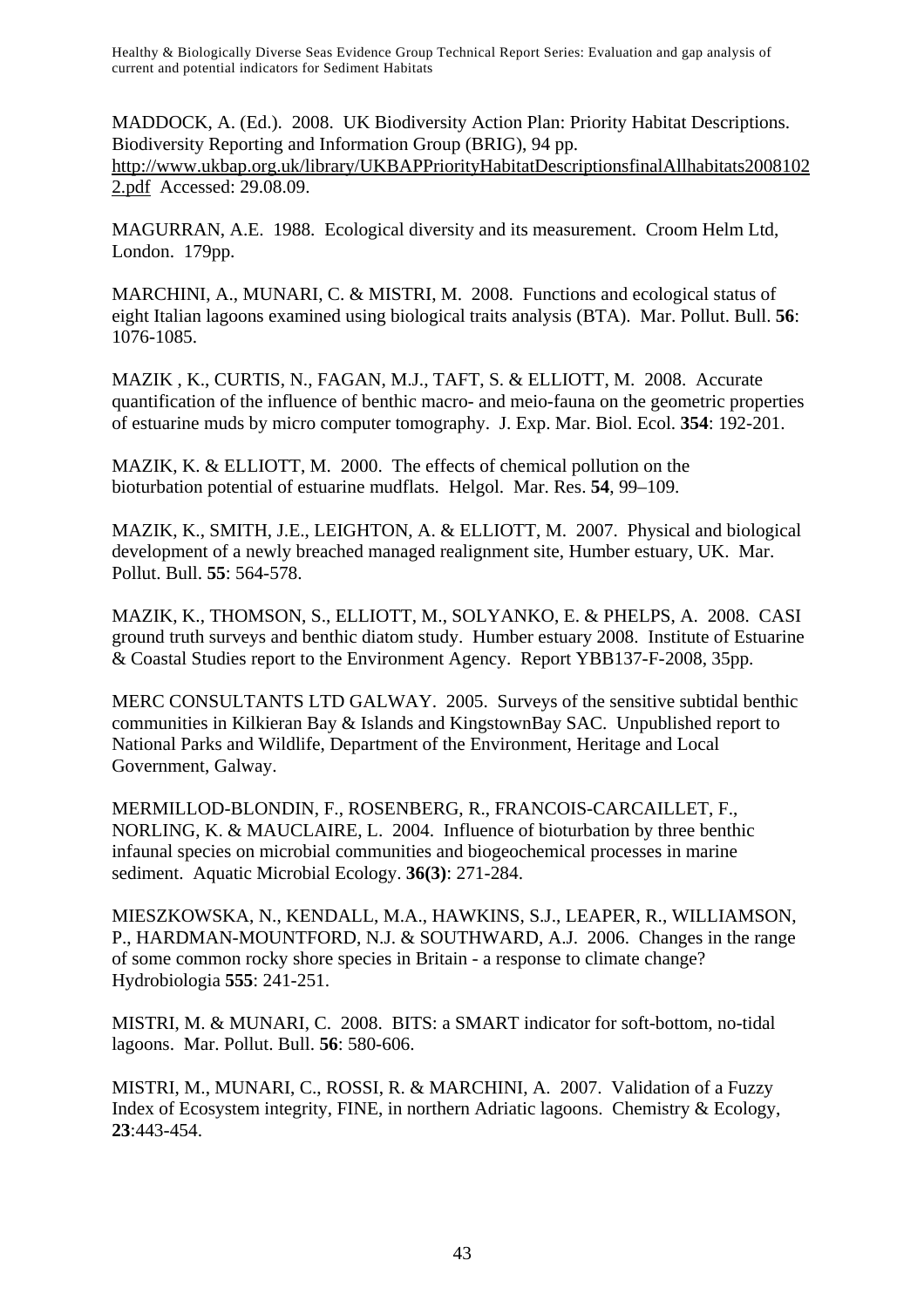MISTRI, M., MUNARI, C. & MARCHINI, A. 2008. The fuzzy index of ecosystem integrity (FINE): a new index of environmental integrity for transitional ecosystems. Hydrobiologia. **611**: 81-90.

MONNIOT, F., GIANNESINI, P.-J., OUDOT, J., RICHARD, M.-L. 1986. Ascidies: salissures marines et indicateurs biologiques (métaux, hydrocarbures). Ascidians: marine stains and biological indicators (metals, hydrocarbons). Bulletin du Muséum national d'histoire naturelle. Section A, Zoologie, biologie et écologie animales, vol. 8, no. 2, pp. 215- 245.

MUNARI, C. & MISTRI, M. 2008. The performance of benthic indicators of ecological change in Adriatic coastal lagoons: Throwing the baby with the water? Mar. Pollut. Bull. **56**: 95-105.

MUXIKA, I., BORJA, A. & BONNE, W. 2005. The suitability of the marine biotic index (AMBI) to new impact sources along European Coasts. Ecological Indicators. **5**: 19-31

MUXIKA, I., BORJA, A. & BALD, J. 2007. Using historical data, expert judgement and multivariate analysis in assessing reference conditions and benthic ecological status, according to the European Water Framework Directive. Mar. Pollut. Bull. **55**: 16-29.

NILSSON, H.C. & ROSENBERG, R. 1997. Benthic habitat quality assessment of an oxygen stressed fjord by surface sediment profile images. J. Mar. Syst. **11**: 249-264.

OSPAR COMMISSION. 2005. Ecological Quality Objectives for the Greater North Sea with Regard to Nutrients and Eutrophication Effects. OSPAR Background Document on Eutrophication. Publication Number: 2005/229. ISBN 1-904426-71-9.

OSPAR CONVENTION FOR THE PROTECTION OF THE MARINE ENVIRONMENT OF THE NORTH-EAST ATLANTIC. 2008. OSPAR list of threatened and/or declining species and habitats (reference number: 2008-6).

http://www.ospar.org/content/content.asp?menu=00730302240000\_000000\_000000. Accessed 18.9.09. Last updated 18.9.09.

PAINTING, S.J., DEVLIN, M.J., ROGERS, S.I., MILLS, D.K., PARKER, E.R. & REES, H.L. 2005. Assessing the suitability of OSPAR EcoQOs for eutrophication vs ICES criteria for England and Wales. Mar. Poll. Bull. **50**: 1569–1584.

PEREZ, K.T., DAVEY, E.W., MOORE, R.H., BURN, P.R., ROSOL, M.S., CARDIN, J.A., JOHNSON, R.L. & KOPANS, D.N. 1999. Application of Computer Aided Tomography (CT) to the study of estuarine benthic communities. Ecological Applications, **9(3)**: 1050- 1058.

PEARSON, T.H. & ROSENBERG, R. 1978. Macrobenthic succession in relation to organic enrichment and pollution of the marine environment. Oceanogr. Mar. Biol. Annu. Rev. **16**: 229-311.

PINTO, R., PATRÍCO, J., BAETA, A., FATH, B.D., NETO, J.M. & MARQUES, J.C. 2009. Review and evaluation of estuarine biotic indices to assess benthic condition. Ecological Indicators. **9**: 1-25.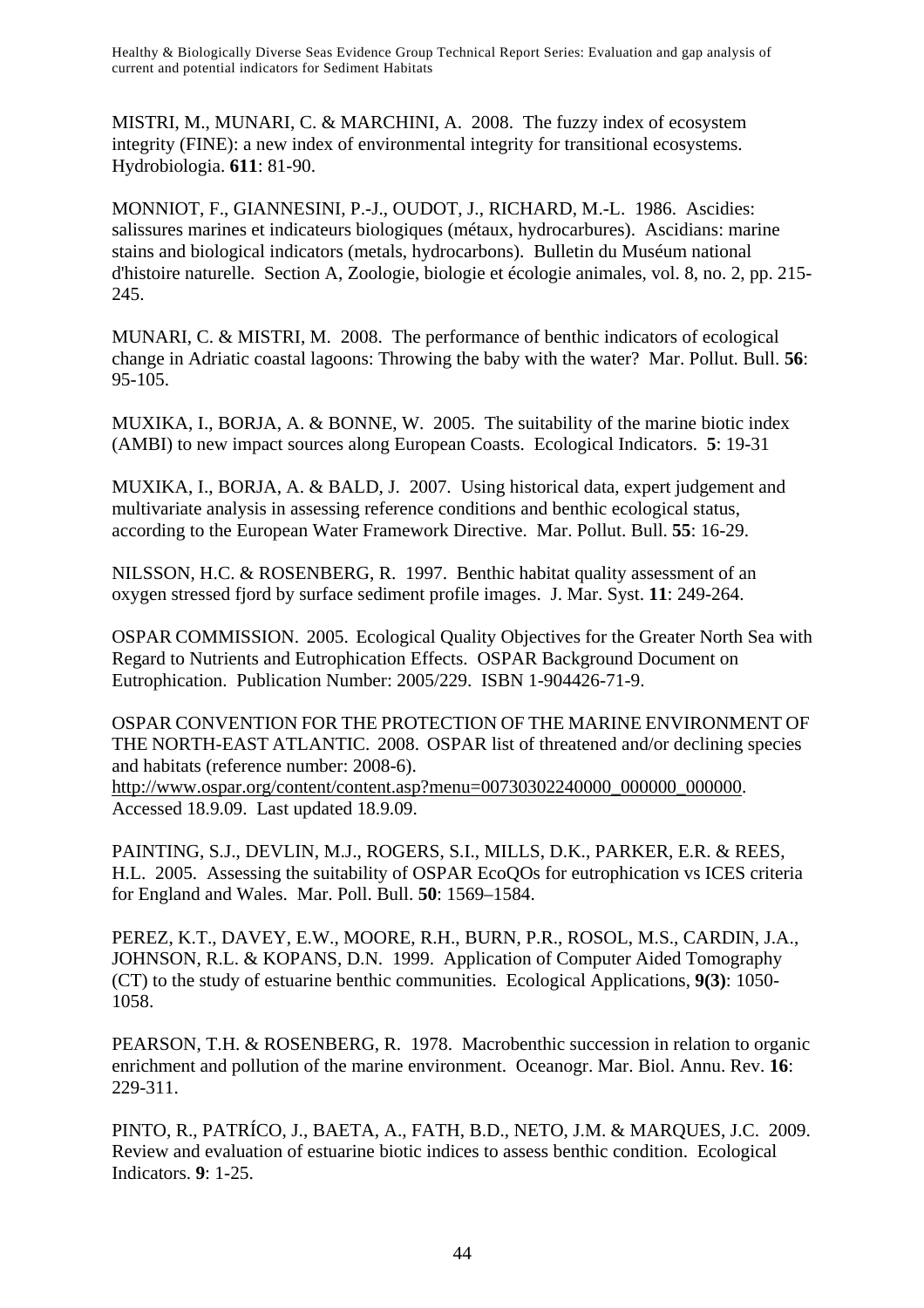PRANOVI, F., DA PONTE, F. & TORRICELLI, P. 2007. Application of biotic indices and relationship with structural and functional features of macrobenthic community in the lagoon of Venice: an example over a long time series of data. Mar. Pollut. Bull. **54**: 1607-1618.

PYSEK, P., RICHARDSON, D.M., REJMANEK, M., WEBSTER, G.L., WILLIAMSON, M. & KIRSCHNER, J. 2004. Alien plants in checklists and floras: towards better communication between taxonomists and ecologists. Taxon. **53**:131-143.

QUINTINO, V., ELLIOTT, M. & RODRIGUES, A.M. 2006. The derivation, performance and role of univariate and multivariate indicators of benthic change: case studies at differing spatial scales. J. Exp. Mar. Biol. Ecol. **330**: 368-382.

RAFAELLII, D.G. & MASON, C.F. 1981. Pollution monitoring with meiofauna, using the ratio of nematodes to copepods. Mar Pollut Bull. **12**, 158-163.

RANK, J. 2009. Intersex in Littorina littorea and DNA damage in Mytilus edulis as indicators of harbour pollution. Ecotoxicology and Environmental Safety, **72**:1271-1277.

REISS, H. & KRÖNKE, I. 2005. Seasonal variability of benthic indices: An approach to test the applicability of different indices for ecosystem quality assessment. Mar. Pollut. Bull. **50**: 1490-1499.

RHOADS, D.C. & GERMANO, J.D. 1982. Characterization of organism-sediment relations using sediment profile imaging: an efficient method of remote ecological monitoring of the seafloor (Remote system). Mar Ecol Prog. Ser. **8**: 115-128.

RICHARDSON, D.M., PYSEK, P., REJMANEK, M., BARBOUR, M.G., PANETTA, F.D. & WEST, C.J. 2000. Naturalization and invasion of alien plants: concepts and definitions. Diversity and Distributions. **6**: 93–107.

RODDIE, B. 1997. Final report of the Sediment Bioassay Task Team. Sci. Ser. Aquat. Environ. Monit. Rep., CEFAS, Lowestoft. **48**: 19pp.

ROSENBERG, R., BLOMQVIST, M., NILSSON, H.C., CEDERWALL, H. & DIMMING, A. 2004. Marine quality assessment by use of benthic species-abundance distributions: a proposed new protocol within the European Union Water Framework Directive. Mar. Pollut. Bull. **49**: 728-739.

RUELLET, T. & DAUVIN, J-C. 2007. Benthic indicators: Analysis of the threshold values of ecological quality classifications for transitional waters. Mar. Pollut. Bull. **54 (11)**: 1707- 1704.

SCANLAN, C.M., FODEN, J., WELLS, E. & BEST, M.A. 2007. The monitoring of opportunistic macroalgal blooms for the Water Framework Directive. Mar. Pollut. Bull. **55**: 162-171.

SCHWINGHAMER, P. 1988. Influence of pollution along a natural gradient and in a mesocosm experiment on biomass-size spectra of benthic communities. Mar. Ecol. Prog. Ser. **46**: 199-206.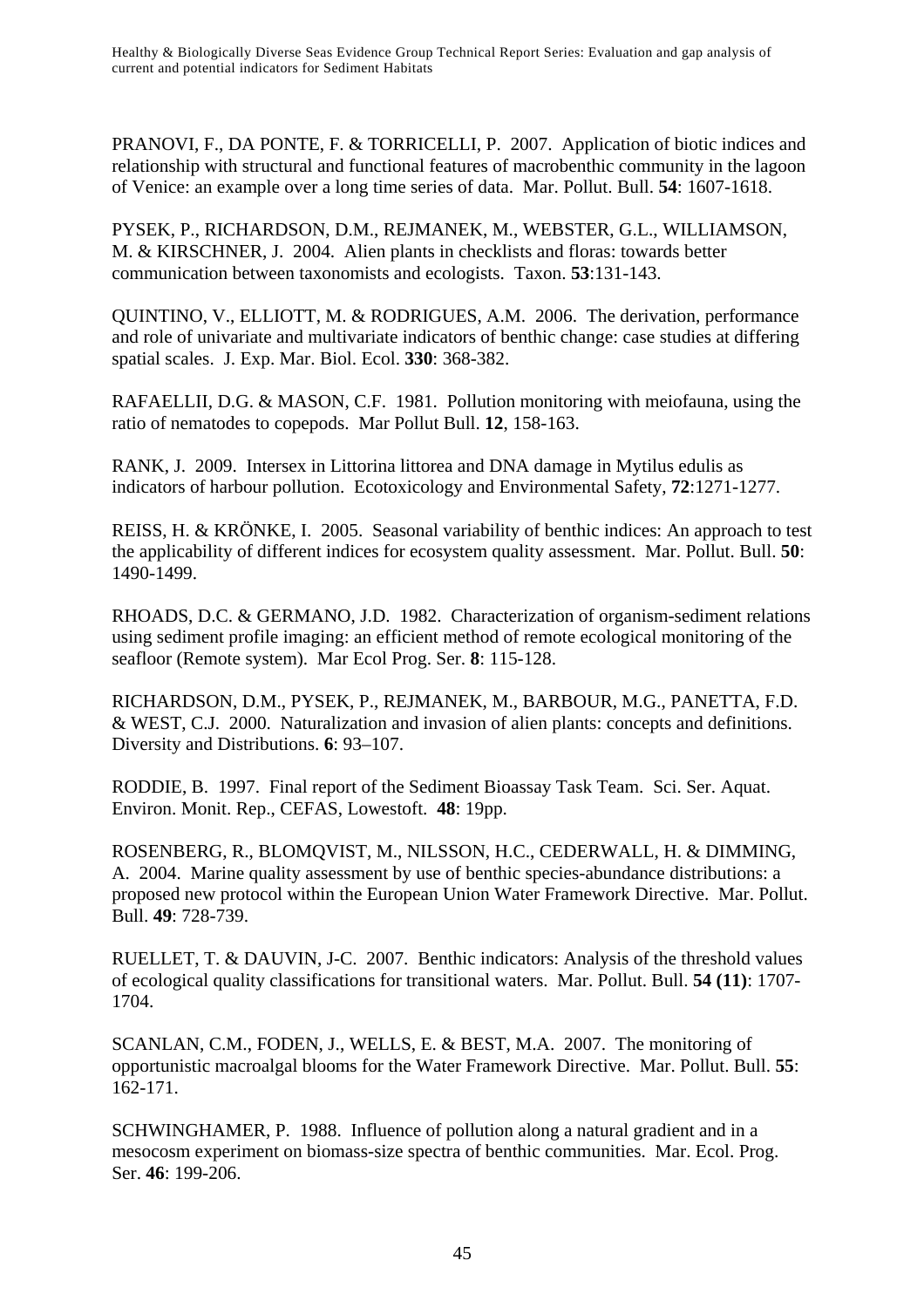SCOTTISH GOVERNMENT. 2007. Scotland's Biodiversity Indicators. ISBN: 978-0- 7559-5550-3.

SIMBOURA, N. & ZENETOS, A. 2002. Benthic indicators to use in ecological quality classification of Mediterranean soft bottom marine ecosystems, including a new biotic index. Mediterranean Marine Science **3/2**: 77-111.

SHORT, F.T. & WYLLIE-ECHEVERRIA, S. 1996. Natural and human-induced disturbances of seagrasses. Environmental Conservation **23 (1)**: 17-27

SMITH, R.W., BERGEN, M., WEISBERG, S.B., CADIEN, D., DALKEY, A., MONTAGNE, D., STULL, J.K. & VELARDE, R.G. 2001. Benthic Response Index for assessing infaunal communities on the Southern Californian mainland shelf. Ecol. Appl. **11(4)**: 1073-1087.

SNIFFER, 2008a. UKTAG Coastal Water Assessment Method: Benthic Invertebrate Fauna. Invertebrates in soft sediments (Infaunal Quality Index (IQI)). WFD - United Kingdom Technical Advisory Group.

SNIFFER. 2008b. UKTAG transitional and coastal water assessment methods - macroalgae. Macroalgal bloom assessment (opportunistic macroalgae) by Water Framework Directive - United Kingdom Technical Advisory Group (WFD-UKTAG).

SNIFFER. 2008. UKTAG transitional water assessment methods - macroalgae fucoid extent by Water Framework Directive - United Kingdom Technical Advisory Group (WFD-UKTAG). ISBN: 978-1-906934-11-8.

SOLAN, M. & KENNEDY, R. 2002. Observation and quantification or in-situ animalsediment relations using time-lapse sediment profile imagery (t-SPI). Mar. Ecol. Prog. Ser. 179-191.

STOCKDON, H.F., SALLENGER, A.H. (Jr), LIST, J.H. & HOLMAN, R.A. 2002. Estimation of shoreline position and change using airbourne topographic Lidar data. Journal of Coastal Research Vol. 18 no.3, p502-513.

SUNDBÄCK, K., MILES, A., HULTH, S., PIHL, L., ENGSTRÖM, P., SELANDER, E. & SVENSON, A. 2003. Importance of benthic nutrient regeneration during initiation of macroalgal blooms in shallow bays. Mar. Ecol. Prog. Ser. **246**: 115-126.

UGLAND, K.I. & GRAY, J.S. 1983. Reanalysis of Caswell's neutral models. Ecology, **64 (3)**: 603-605.

UKMMAS. 2009. Marine Monitoring Protocols Database. Marine Environmental Change Network. UK Marine Monitoring and Assessment Strategy (UKMMAS). www.wrcplc.co.uk/marineprotocols. Accessed: 29.08.09.

UKTAG. 2007. Recommendations on Surface Water Classification Schemes for the purposes of the Water Framework Directive. UK Technical Advisory Group on the Water